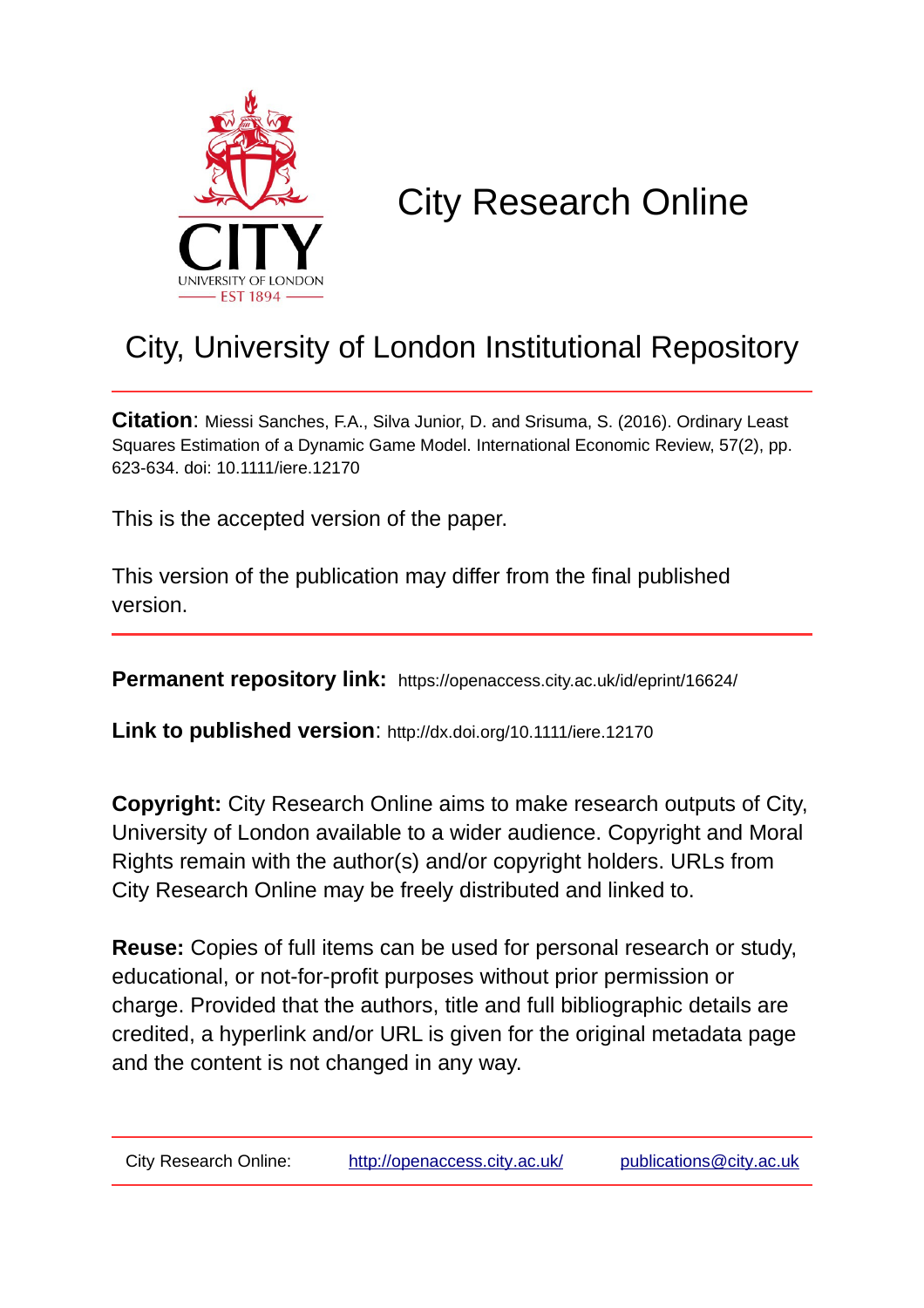# Ordinary Least Squares Estimation of a Dynamic Game Model

Fabio A. Miessi Sanches<sup>†</sup> University of São Paulo

Daniel Silva Junior<sup>‡</sup> London School of Economics

Sorawoot Srisuma<sup>§</sup> University of Surrey

July 28, 2014

#### Abstract

The estimation of dynamic games is known to be a numerically challenging task. In this paper we propose an alternative class of asymptotic least squares estimators to Pesendorfer and Schmidt-Dengler's (2008), which includes several well known estimators in the literature as special cases. Our estimator can be substantially easier to compute. In the leading case with linear payoffs specification our estimator has a familiar OLS/GLS closed-form that does not require any optimization. When payoffs have partially linear form, we propose a sequential estimator where the parameters in the nonlinear term can be estimated independently of the linear components, the latter can then be obtained in closed-form. We show the class of estimators we propose and Pesendorfer and Schmidt-Denglerís are in fact asymptotically equivalent. Hence there is no theoretical cost in reducing the computational burden. Our estimator appears to perform well in a simple Monte Carlo experiment.

JEL CLASSIFICATION NUMBERS: C14, C25, C61

Keywords: Closed-form Estimation, Dynamic Discrete Choice, Markovian Games.

We are grateful to Martin Pesendorfer for encouragement and support. We thank Joachim Groeger, Oliver Linton, Robert Miller, Pasquale Schiraldi, Richard Smith and Dimitri Szerman for helpful advice and comments.

 $\dagger$ E-mail address: fmiessi@gmail.com

<sup>‡</sup>E-mail address: d.silva-junior@lse.ac.uk

 $\S E$ -mail address: s.srisuma@surrey.ac.uk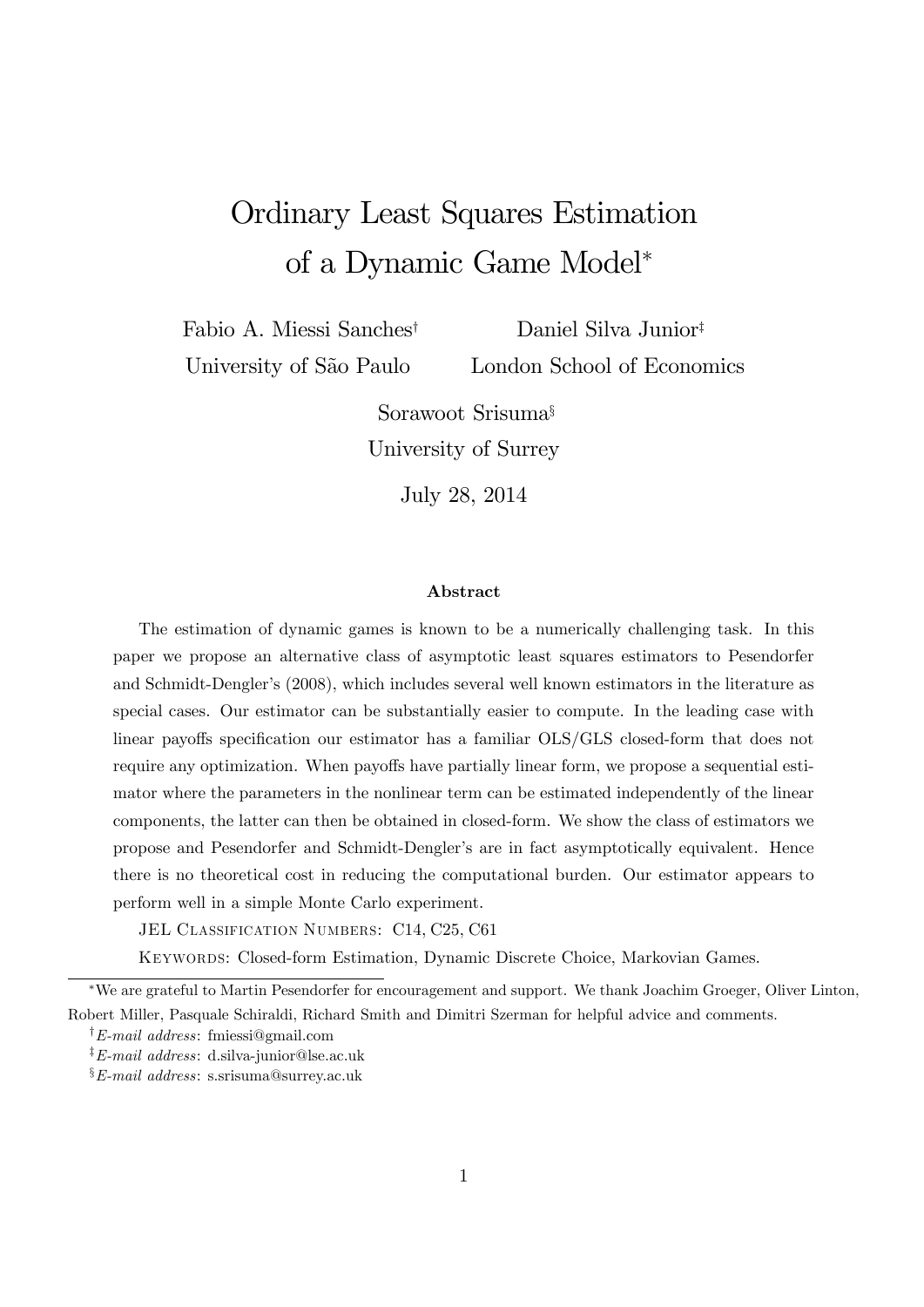## 1 Introduction

We consider the estimation problem for a class of dynamic games of incomplete information that generalizes the single agent discrete Markov decision models surveyed in Rust (1994); for a recent survey see Aguirregabiria and Mira  $(2010)$ . The setup is in an infinite time horizon, where players' private values enter the payoff function additively and are independent across players, under the conditional independence framework. A Markov equilibrium of such game can be represented by a fixed point of nonlinear equations in the space of choice probabilities and has been shown to exist (e.g. see Aguirregabiria and Mira (2007) and Pesendorfer and Schmidt-Dengler (2008)). A variety of methods have been proposed by different authors to estimate the same class of games based on the equilibrium condition in recent years; examples are given below. However, a common component of these methodologies is a nonlinear optimization problem that may act as a considerable deterrent for applied researchers to estimate dynamic games due to involved programming needs and/or long computational time.

In this paper we propose a class of asymptotic least squares estimators constructed based on the equilibrium condition of the game when represented in the space of payoffs. Our work is motivated by the well-received methodology developed in Pesendorfer and Schmidt-Dengler (2008), who propose an efficient estimator for a unifying class of estimators that includes the non-iterative pseudo-likelihood estimator of Aguirregabiria and Mira (2007) and the moment based estimators discussed in Pakes, Ostrovsky and Berry (2007) as special cases. In contrast to our work, Pesendorfer and Schmidt-Dengler use the choice probability representation of the equilibrium to construct their estimator. Our goal is to show there is much to gain computationally using our approach with no efficiency lost. Henceforth we use the abbreviation  $\text{ALSE}_{PSD}$  when referring to a generic estimator of Pesendorfer and Schmidt-Dengler.

We claim our estimator can be substantially easier to compute than  $\text{ALSE}_{PSD}$ . In the leading case our estimator has a familiar OLS/GLS closed-form expression when the per-period payoff function takes a linear-in-parameter specification.<sup>1</sup> In an intermediate case when the payoff function has an additive partially linear form, Frisch-Waugh-Lovell theorem can be applied so the parameters in the nonlinear part can be estimated first (dimensional reduction), and the linear-in-parameter component

<sup>&</sup>lt;sup>1</sup>The linear payoffs structure may seem restrictive, but it is in fact quite general as it includes any nonlinear (basis) functions of observables; albeit perhaps with an atheoretic flavor. However, linear specification arises naturally in many applications, and/or does not cause much concern in terms of structural interpretability in other situations. A leading example for the latter is when the goal of an empirical analysis is to study market outcomes, such as competition study of market power. Some notable recent empirical applications of linear-in-parameter payoffs include Aguirregabiria and Mira (2007), Ryan (2012) and Collard-Wexler (2013).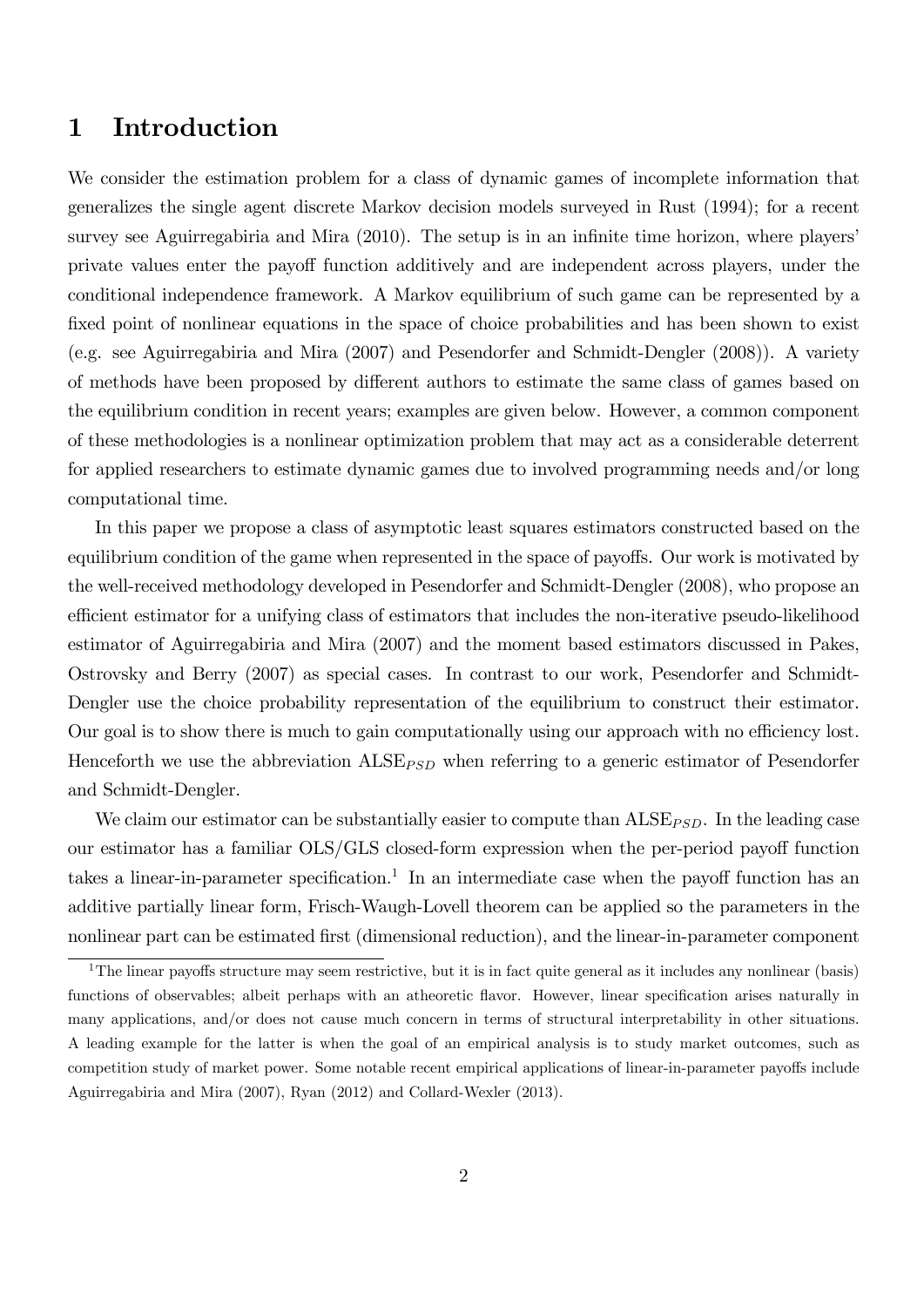can be obtained in closed-form in the second step.<sup>2</sup> Even in a more general nonlinear case, we argue that our estimator is still generally easier to compute than  $\text{ALSE}_{PSD}$ .  $\text{ALSE}_{PSD}$  also provides a good benchmark for a comparison with other estimators in the literature as it has a well-defined efficiency property. We establish a duality between our estimator and  $\text{ALSE}_{\text{PSD}}$ , in the sense that they can always be constructed to have the same asymptotic distribution. Therefore our efficient estimator is as efficient as the efficient  $\text{ALSE}_{\text{PSD}}$ .

The large sample properties of our estimator (and for asymptotic least squares generally) are easy to derive for discrete games. Technically, our estimation problem is a least squares problem with generated regressors and regressands, which are generally smooth functions of the finite dimensional first stage parameters that are nonparametrically identified. In addition, the number of square terms in the objective function does not grow with sample size but is determined by the cardinality of the action and state spaces. Therefore our estimator belongs to the class of asymptotic least squares estimators as defined in Gourieroux and Monfort (1985,1995) in the same sense as  $\text{ALSE}_{PSD}$ . The close connection between our estimator and  $\text{ALSE}_{\text{PSD}}$  goes even further given the smooth bijective relation between normalized expected payoffs and choice probabilities (Hotz and Miller (1993)'s inversion);  $\text{ALSE}_{\text{PSD}}$  is defined to minimize the distance between the probabilities implied by the pseudo-model and the data. We show that, locally around the true, using the inverse function theorem, our estimator can be constructed to have the same asymptotic distribution as any  $\text{ALSE}_{\text{PSD}}$ by choosing an appropriate weighting matrix and vice versa.

There are at least two reasons why the estimation of dynamic games can be non-trivial. First, as well-known from the single-agent problem, it involves value functions that generally do not have closed-form and need to be numerically evaluated so it is computationally demanding (see Rust (1996)). For games, there is also a potential issue of indeterminacy of multiple equilibria that gives rise to incomplete models (Tamer (2003)). A novel approach popularized by Hotz and Miller (1993) performs inference on the pseudo-model, generated from to the observed data, by estimating the (policy) value functions that can significantly simplify the computational aspect. Pseudo-models are also generally easier to handle in a strategic environment as they have been shown to be complete for several classes of games (Srisuma (2013b)). Methodologies based on pseudo-models are often referred to as two-step estimators since they require estimation of value functions in the first stage. Many recently proposed estimators for dynamic games are two-step estimators.

However, despite the simplification of two-step methods, the numerical aspects for implementing existing estimators in the literature appear to remain a concern as they generally involve solving highly nonlinear optimization problems. It is not uncommon to see methodology papers using esti-

<sup>&</sup>lt;sup>2</sup>Modeling of additive linear components in the payoffs often appear in games with entry/exit decisions, as fixed cost or scrap value, or more generally as fixed effects.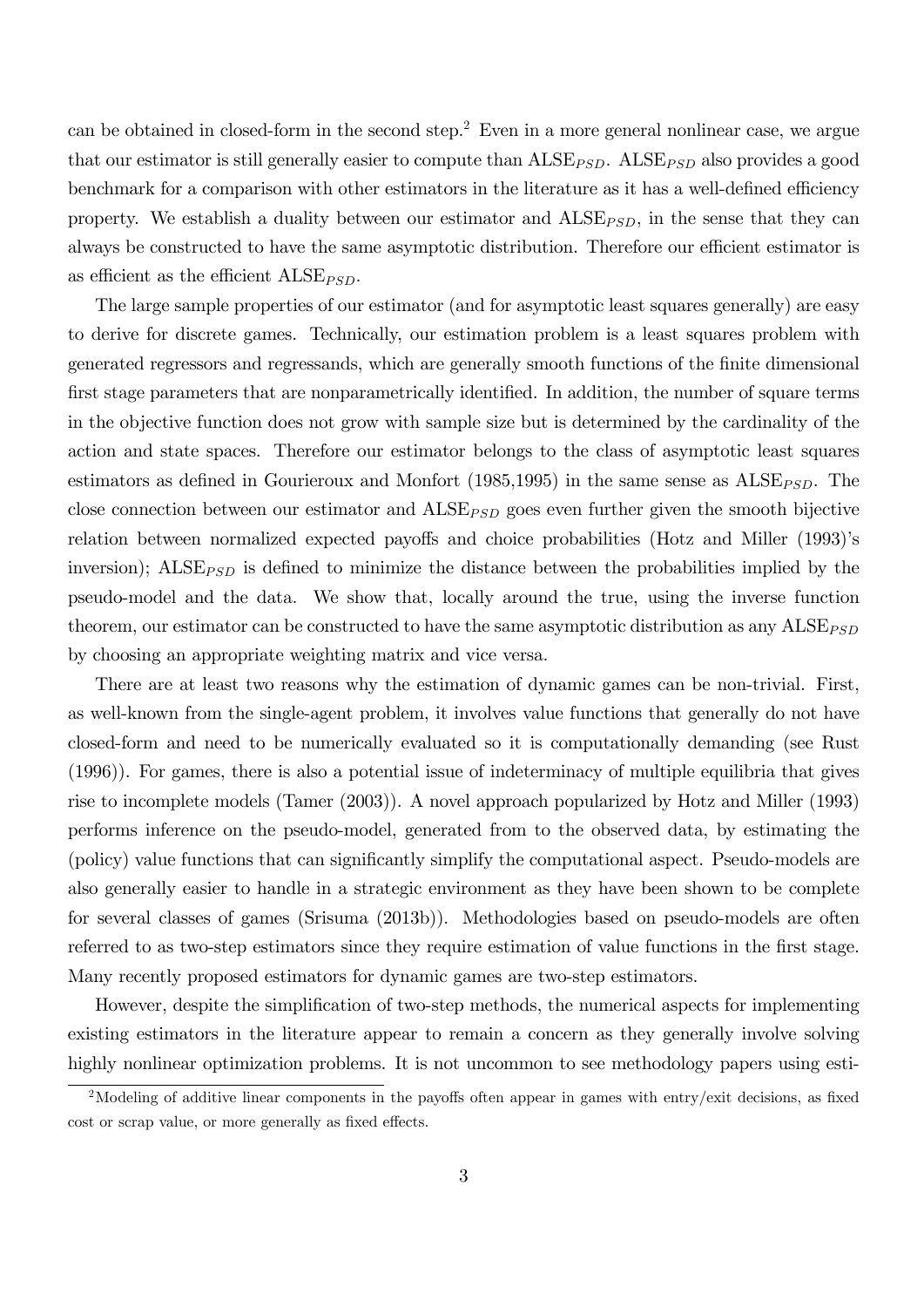mation time, amongst other things, as a competing factor. Furthermore, it is also not unusual that the choice of players' per-period payoff specification is chosen with the ease of numerical implementation in mind. In particular there can be substantial benefits (in terms of computational time) in specifying player's payoff functions to be linear-in-parameters. As the action-specific expected payoffs can then be written as a linear transformation of the parameter, following from the linear structure that defines the expected payoffs using stationary Markovian beliefs; examples of such discussions can be found in Bajari, Benkard and Levin (2007, Section 3.3.1) and Pakes, Ostrovsky, Berry (2007, Section 3). As a result, a linear parameterization of the payoffs is a leading specification employed in empirical work (see Footnote 1 for examples).

The objective functions that are used to define many two-step estimators in the literature are constructed in terms of choice probabilities implied by the pseudo-model. These probabilities can be motivated by the equilibrium condition of the game, which can be stated in terms of consistent beliefs with probabilities of best responses. Choice probabilities are used to define traditional criterion functions such as pseudo-likelihood function (Aguirregabiria and Mira (2007), Kasahara and Shimotsu (2012)) or moment and minimum distance based conditions (Pakes, Ostrovsky, Berry (2007), Pesendorfer and Schmidt-Dengler (2008)). However, in order to calculate the probabilities implied by the pseudo-model, one must first compute the expected discounted payoffs that determine the region of integration to be integrated to compute the probabilities. Furthermore, the integral is generally a nonlinear map of the expected payoffs, and it typically has to be computed numerically outside the well-known conditional logit framework. The integral, following Hotz and Miller (1993)ís inversion result, in fact represents a one-to-one mapping between the probabilities and the normalized expected payoffs.

There are also other methodologies that use expected payoffs explicitly to define their objective functions. The first such two-step estimator has been developed by Hotz, Miller, Sanders and Smith  $(1994)$ , who estimate the expected payoffs by forward simulation, to estimate a dynamic decision problem for a single agent. Hotz et al. define their estimator using conditional moment restrictions. They also recognize it is possible to have a closed-form estimator when payoff functions have linearin-parameter specification in the form of an IV estimator (see equation  $(5.8)$ ) in the Monte Carlo Study section of Hotz et al. (1994)). In the context of dynamic games we are only aware of two other current methodologies that base their objective functions explicitly on expected payoffs. First is the two-step estimator proposed by Bajari, Benkard and Levin (2007), who also use forward simulation like Hotz et al. However, generally no closed-form estimator is possible with Bajari, Benkard and Levin's methodology as they compare expected payoffs in the pseudo-model and those generated by local perturbations. The other is Bajari, Chernozhukov, Hong and Nekipelov (2009), who provide nonparametric identification results for a more general game with continuous state space and propose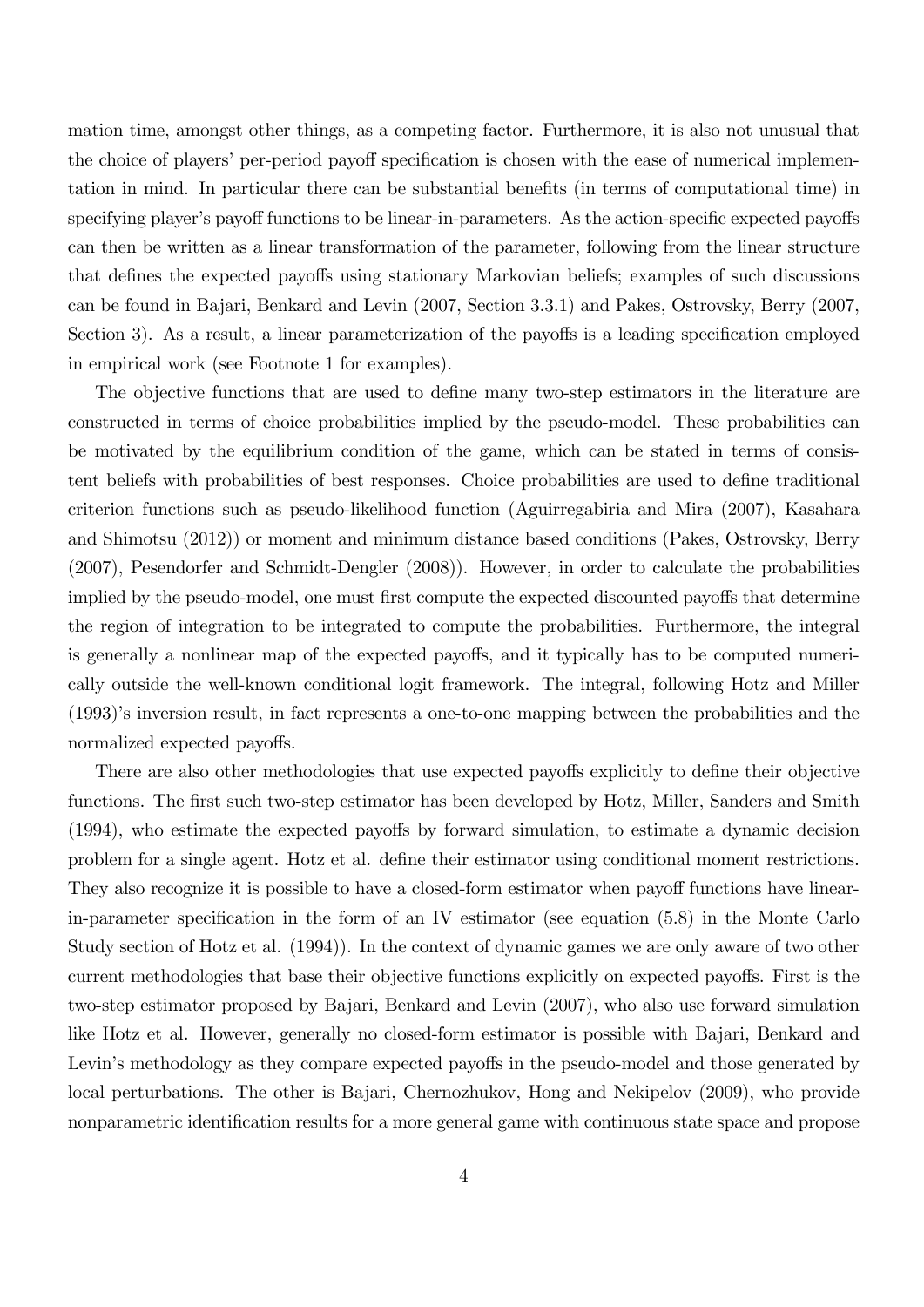an efficient one-step estimator. $3,4$ 

The rest of the paper is organized as follows. Section 2 begins with an illustrative example that motivates our estimator, and then describes the model and our estimator for games. Section 3 gives the main results. Section 4 presents results from Monte Carlo experiments that compare the statistical performance and relative speed of our estimator and  $\text{ALSE}_{\text{PSD}}$ . Section 5 concludes and provides a brief discussion on how our estimators can be adapted or applied to complement other recent results in the literature. All proofs can be found in the Appendix.

## 2 Methodology

We begin with an illustration that highlights the idea behind computational advantages of our estimation approach. Section 2.2 describes elements of the game. We define the pseudo-model in Section 2.3 and introduce our estimator in Section 2.4.

#### 2.1 Least Squares in Probabilities vs Payoffs

Consider a model generated by the following binary choice variable:

$$
a_t(\theta) = \mathbf{1}[v_{\theta}(x_t) \leq \varepsilon_t]
$$
 for  $\theta \in \Theta \subset \mathbb{R}^p$ ,

where  $x_t$  and  $\varepsilon_t$  are independent. Let the cdf of  $\varepsilon_t$  be denoted by Q. For all x, let  $P_\theta(x)$  =  $Pr[a_t(\theta) = 1 | x_t = x],$  so that  $P_\theta(x) = Q(v_\theta(x))$ . Assume the support of  $x_t$  is finite, say  $\{x^j\}_{j=1}^N$  $j=1$ for some  $J < \infty$ , so that we can define  $\mathbf{P}_{\theta} = \Gamma(\mathbf{v}_{\theta})$ , where  $\mathbf{P}_{\theta} = (P_{\theta}(x^1), \dots, P_{\theta}(x^J))^{\top}$ ,  $\mathbf{v}_{\theta} =$  $(v_{\theta}(x^1),...,v_{\theta}(x^J))^{\top}$  and  $\Gamma(\mathbf{v}_{\theta}) = (Q(v_{\theta}(x^1)),...,Q(v_{\theta}(x^J)))^{\top}$ .

Suppose: we observe a random sample of  $\{a_t, x_t\}$  where  $a_t = a_t(\theta_0)$  for some  $\theta_0 \in \Theta$ , which is the parameter value of interest;  $v_{\theta}$  is nonparametrically identified up to  $\theta$ , and there exists a consistent estimator of  $\mathbf{v}_{\theta}$ , say  $\hat{\mathbf{v}}_{\theta}$ , for all  $\theta$ ; and,  $Q$  is known and invertible. Let  $\mathbf{P} = (P(x^1), \ldots, P(x^J))^T$  be a vector of choice probabilities identified from the data, so that  $\mathbf{P} = \mathbf{P}_{\theta_0}$ , then one may consider a class of estimators defined by

$$
\widehat{\theta}_{p}(\mathcal{V}) = \arg\min_{\theta \in \Theta} \left( \widetilde{\mathbf{P}} - \widehat{\mathbf{P}}_{\theta} \right)^{\top} \mathcal{V} \left( \widetilde{\mathbf{P}} - \widehat{\mathbf{P}}_{\theta} \right), \tag{1}
$$

where  $\widetilde{\mathbf{P}}$  and  $\widehat{\mathbf{P}}_{\theta}$  are estimators for **P** and **P**<sub> $\theta$ </sub> respectively, and **V** be some positive definite matrix. Note that  $\widetilde{\mathbf{P}}$  and  $\widehat{\mathbf{P}}_{\theta_0}$  are generally different since the former is model-free while the latter is estimated

 $3$ An earlier version of Bajari et al. (2009), Bajari and Hong (2006), proposes a two-step estimator that can be seen as the dynamic game version of Hotz et al. (1994).

<sup>4</sup>Another notable estimator that does not take a two-step approach is Egesdal, Lai and Su (2012). However, Egesdal et al. construct their objective functions in terms of choice probabilities.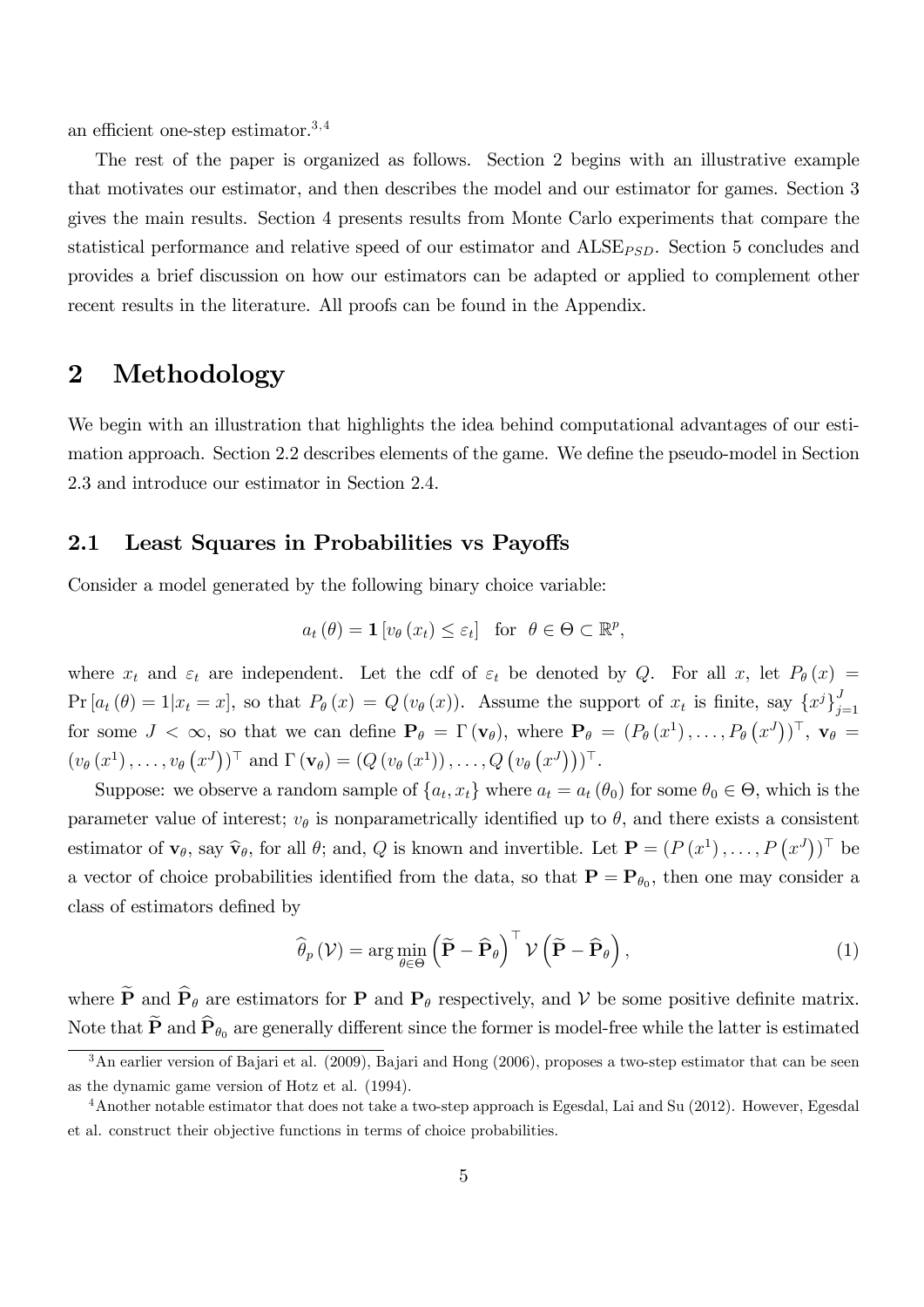through  $\hat{\mathbf{v}}_{\theta}$ . Similarly, we can define  $\mathbf{v} = (Q^{-1}(P(x^1)), \ldots, Q^{-1}(P(x^J)))^{\top}$ , which is also identified from the data, so that  $\mathbf{v} = \mathbf{v}_{\theta_0}$  by construction. Then one can also consider an alternative class of estimators:

$$
\widehat{\theta}_{v}(\mathcal{W}) = \arg\min_{\theta \in \Theta} (\widetilde{\mathbf{v}} - \widehat{\mathbf{v}}_{\theta})^{\top} \mathcal{W} (\widetilde{\mathbf{v}} - \widehat{\mathbf{v}}_{\theta}), \qquad (2)
$$

where  $\tilde{\mathbf{v}}$  is  $\Gamma^{-1}(\tilde{\mathbf{P}})$  and  $\mathcal{W}$  is a positive definite matrix. As described previously,  $\tilde{\mathbf{v}}$  and  $\hat{\mathbf{v}}_{\theta_0}$  will also generally differ.

Equations (1) and (2) provide two different estimators for  $\theta_0$ . We argue the latter should generally be easier to compute than the former since it is more convenient to compute  $(\tilde{\mathbf{v}}, \hat{\mathbf{v}}_{\theta})$  relative  $(\mathbf{P}, \mathbf{P}_{\theta})$ across different values of  $\theta$ . This argument is most transparent when  $v_{\theta}$  has a linear-in-parameter specification, i.e.  $v_{\theta}(x_t) = \theta^{\top} v(x_t)$  for some p-dimensional vector  $v(x_t)$ . Then  $\hat{\mathbf{v}}_{\theta}$  can be written as  $\hat{\mathbf{X}}\theta$ , where  $\hat{\mathbf{X}}$  is a J by p matrix such that its j-th row equals  $\hat{v}(x^j)$ . The solution to (2) is unique and has a closed-form,  $(\hat{\mathbf{X}}^{\top}\mathcal{W}\hat{\mathbf{X}})^{-1}\hat{\mathbf{X}}^{\top}\mathcal{W}\hat{\mathbf{v}}$ , when  $\hat{\mathbf{X}}^{\top}\mathcal{W}\hat{\mathbf{X}}$  is invertible. Even without the linear parameterization of  $v_{\theta}$ , every evaluation of  $\hat{\mathbf{P}}_{\theta}$  requires the mapping of  $v_{\theta}(x^j)$  by Q for all j, for every  $\theta$ , where Q is generally a nonlinear function that may have to be computed numerically. In contrast, for (2), the potentially costly step of applying  $Q^{-1}$  has to be performed only once to estimate v that does not depend on  $\theta$ . Regardless of the parameterization in  $v_{\theta}$ , under some suitable regularity conditions, and appropriate choices of weighting matrices, the two estimators can be shown to be asymptotically equivalent near  $\theta_0$  in the sense that there exists  $\mathcal{W}_{\mathcal{V}}$  and  $\mathcal{V}_{\mathcal{W}}$  such that for any  $V$  and  $W$ :

$$
\begin{array}{rcl}\n\sqrt{N}\left(\widehat{\theta}_{v}\left(\mathcal{W}_{\mathcal{V}}\right)-\theta_{0}\right)&=&\sqrt{N}\left(\widehat{\theta}_{p}\left(\mathcal{V}\right)-\theta_{0}\right)+o_{p}\left(1\right),\\
\sqrt{N}\left(\widehat{\theta}_{p}\left(\mathcal{V}_{\mathcal{W}}\right)-\theta_{0}\right)&=&\sqrt{N}\left(\widehat{\theta}_{v}\left(\mathcal{W}\right)-\theta_{0}\right)+o_{p}\left(1\right),\end{array}
$$

where N denotes the sample size.

The estimator in (1) is closely related to  $A \text{LSE}_{PSD}$  and other Hotz and Miller (1993)'s type estimators that have been widely adopted in the dynamic game setting. In contrast the estimator based on (2) is the asymptotic least squares analog to the estimator proposed in Hotz et al. (1994). For the remainder of this section we develop an estimator based on (2) in the context of a dynamic game.

#### 2.2 Framework

We consider a game with I players, indexed by  $i \in \mathcal{I} = \{1, \ldots, I\}$ , over an infinite time horizon. The elements of the game in each period are as follows:

Actions. For notational simplicity we assume all players have the same action space. The action set of each player is  $A = \{0, 1, \ldots, K+1\}$ . We denote the action variable for player i by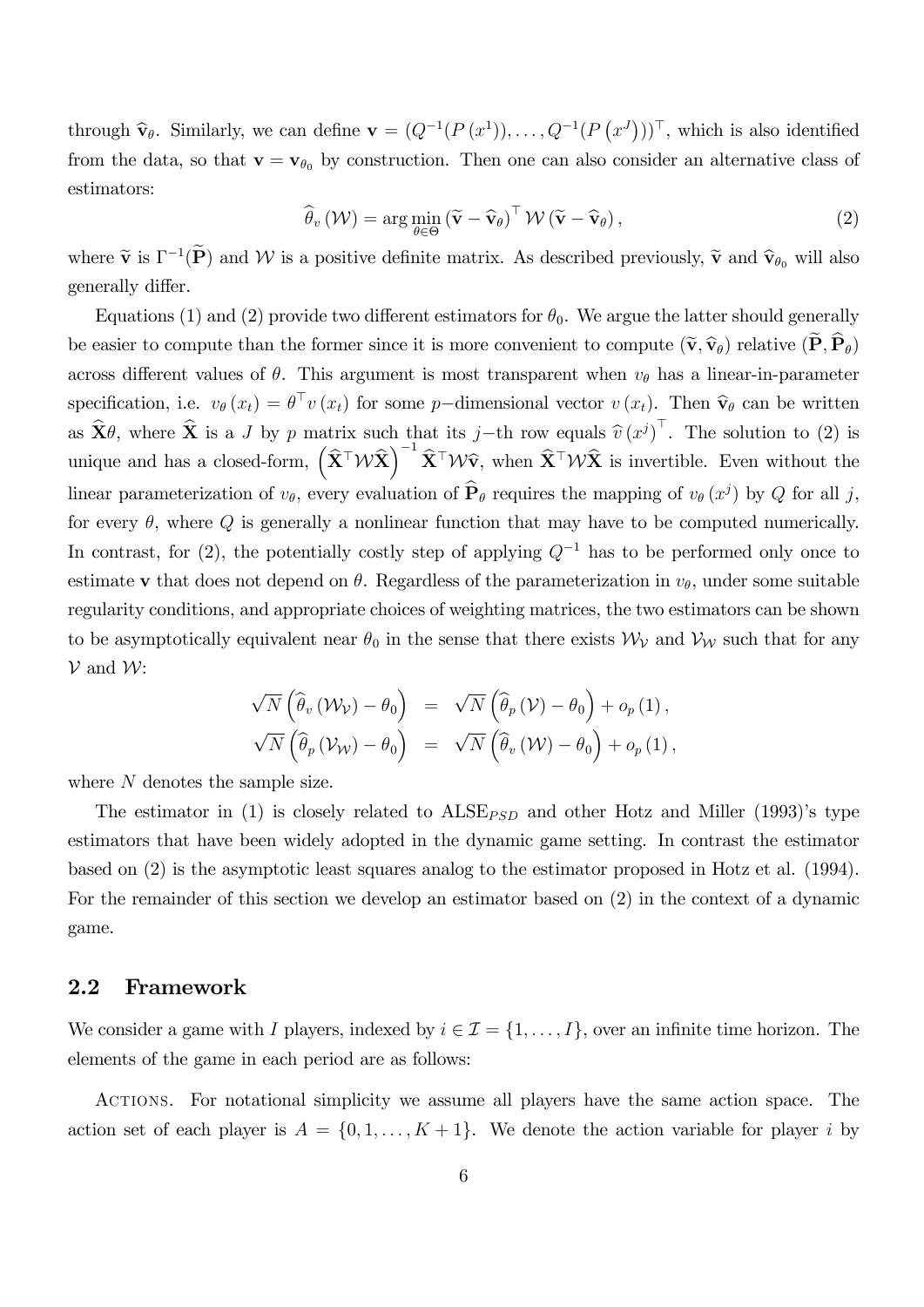$a_{it}$ . Let  $\mathbf{a}_t = (a_{1t}, \dots, a_{It}) \in \mathbf{A} = \times_{i=1}^I A$ . We will also occasionally abuse the notation and write  $\mathbf{a}_t = (a_{it}, \mathbf{a}_{-it})$  where  $\mathbf{a}_{-it} = (a_{1t}, \ldots, a_{i-1t}, a_{i+1t}, \ldots, a_{It}) \in \mathbf{A} \setminus A$ .

STATES. Player i's information set is represented by the state variables  $s_{it} \in S$ , where  $s_{it} =$  $(x_{it}, \varepsilon_{it})$  such that  $x_{it} \in X$  is common knowledge to all players and  $\varepsilon_{it} \in \mathcal{E} = \mathbb{R}^{K+1}$  denotes private information only observed by player  $i$ . Note that common state space  $X$  is without any loss of generality. We shall use  $s_{it}$  and  $(x_t, \varepsilon_{it})$  interchangeably. We define  $(\mathbf{s}_t, \mathbf{s}_{-it}, \varepsilon_t, \varepsilon_{-it}, \mathcal{E})$  analogously to  $(\mathbf{a}_t, \mathbf{a}_{-it}, A)$ , and denote the support of  $\mathbf{s}_t$  by  $S = X \times \mathcal{E}$ .

STATE TRANSITION. Future states are uncertain. Players' actions and states today affect future states. The evolution of the states is summarize by a Markov transition law  $P(\mathbf{s}_{t+1}|\mathbf{s}_t,\mathbf{a}_t)$ .

PER PERIOD PAYOFF FUNCTIONS. Each player has a payoff function,  $u_i : A \times S \to \mathbb{R}$ , which is time separable. The payoff function for player i can depend generally on  $(\mathbf{a}_t, x_t, \varepsilon_{it})$  but not directly on  $\varepsilon_{-it}$ .

DISCOUNTING FACTOR. Future period's payoffs are discounted at the rate  $\beta_i \in (0,1)$  for each player. For notational simplicity we take  $\beta_i = \beta$  for all i.

We impose the following assumptions throughout the paper.

ASSUMPTION M1 *(Additive Separability).*  $u_{i,\theta_i}(a_i, \mathbf{a}_{-i}, x, \varepsilon_i) = \pi_{i,\theta_i}(a_i, \mathbf{a}_{-i}, x) + \sum_{a' \in A} \varepsilon_i(a') \mathbf{1}[a_i = a']$ for all  $i, \theta_i, a_i, \mathbf{a}_{-i}, x, \varepsilon_i$ , where  $\pi_{i, \theta_i}$  is known up to  $\theta_i \in \Theta_i \subset \mathbb{R}^{p_i}$ .

ASSUMPTION M2 (Conditional independence). The transitional distribution of the states has the following factorization:  $P(x_{t+1}, \varepsilon_{t+1}|x_t, \varepsilon_t, \mathbf{a}_t) = Q(\varepsilon_{t+1}) G(x_{t+1}|x_t, \mathbf{a}_t)$ , where Q is the cumulative distribution function of  $\epsilon_t$  and G denotes the transition law of  $x_{t+1}$  conditioning on  $\mathbf{a}_t$  and  $x_t$ .

Assumption M3 (Independent private values). The private information is independently distributed across players, and each is absolutely continuous with respect to the Lebesgue measure whose density is bounded on  $\mathbb{R}^{K+1}$ . So that  $Q(\epsilon) = \prod_{i=1}^{I} Q_i(\epsilon_i)$ , where  $Q_i$  denotes the cumulative distribution function of  $\varepsilon_{it}$ .

ASSUMPTION M4 *(Discrete public values)*. The support of  $x_t$  is finite so that  $X = \{x^1, \ldots, x^J\}$ for some  $J < \infty$ .

M1 - M4 are standard in the modeling of dynamic discrete games in the literature. Note that M2 implies  $x_t$  and  $\epsilon_t$  are independent, however, this can be relaxed slightly at the cost of more notation by changing all of our statements regarding  $Q$  and  $Q_i$  to be taken conditional on  $x_t$ . M4 is also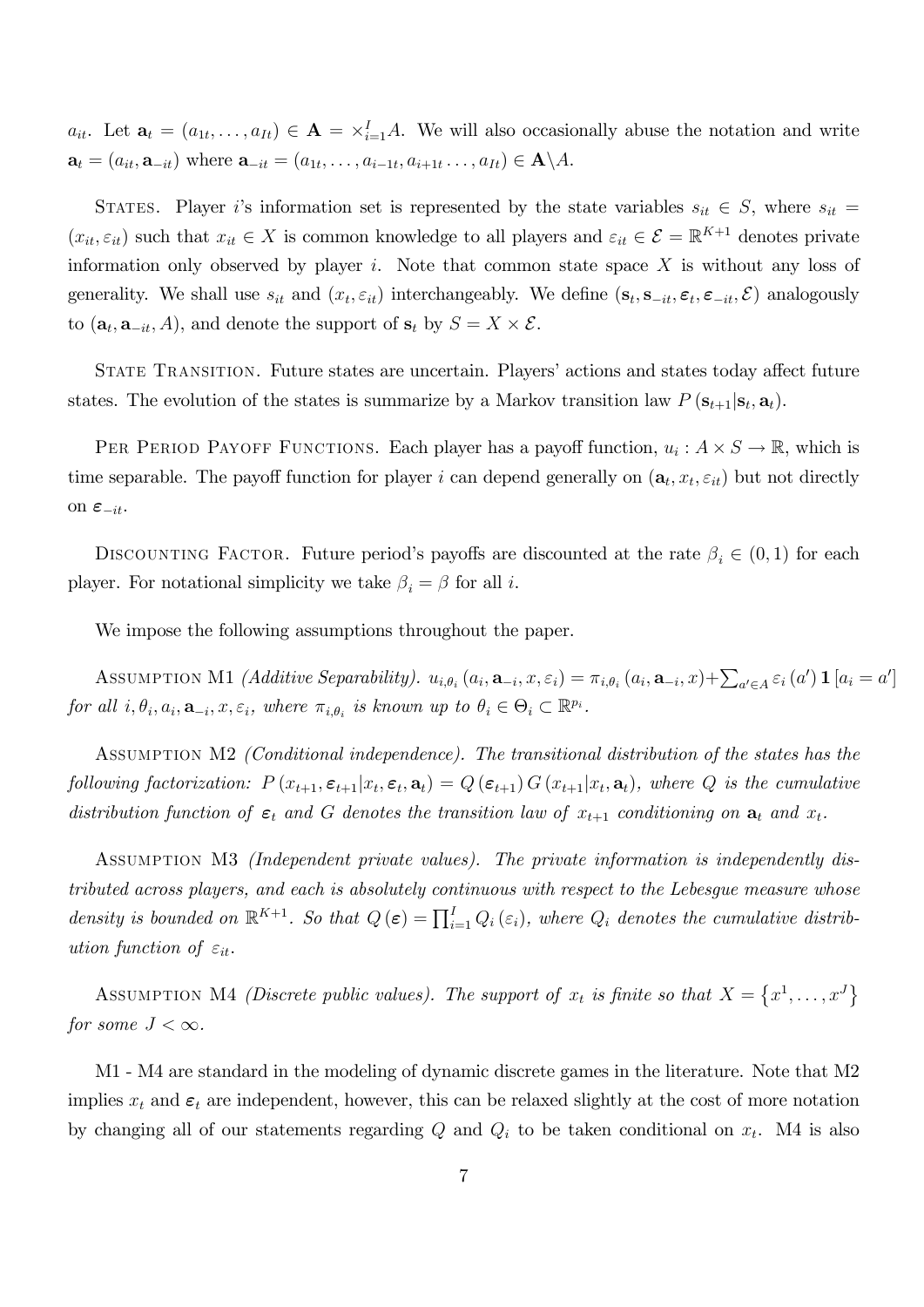not essential for the general idea behind estimation of dynamic games. Although the complexity of the asymptotic theory and the practical aspects increase significantly when  $x_t$  includes continuous random variables; see Bajari et al. (2009) and Srisuma and Linton (2012).

At time t every player observes  $s_{it}$ , each then chooses  $a_{it}$  simultaneously. We consider a Markovian framework where players' behaviors are stationary across time and players are assumed to play pure strategies. More specifically, for some  $\alpha_i : S \to A$ ,  $a_{it} = \alpha_i (s_{it})$  for all  $i, t$ , so that whenever  $s_{it} = s_{i\tau}$  then  $\alpha_i (s_{it}) = \alpha_i (s_{i\tau})$  for any  $\tau$ . The beliefs are also time invariant. Player i's beliefs,  $\sigma_i$ , is a distribution of  $\mathbf{a}_t = (\alpha_1(s_{1t}), \dots, \alpha_I(s_{It}))$  conditional on  $x_t$  for some pure Markov strategy profile  $(\alpha_1, \ldots, \alpha_I)$ . The decision problem for each player is to solve

$$
\max_{a_i \in A_i} \{ E_{\sigma_i} [u_{i,\theta_i} (a_{it}, \mathbf{a}_{-it}, s_i) | s_{it} = s_i, a_{it} = a_i] + \beta E_{\sigma_i} [W_{i,\theta_i} (s_{it+1}; \sigma_i) | s_{it} = s_i, a_{it} = a_i] \}, \quad (3)
$$
\n
$$
\text{where } W_{i,\theta_i} (s_i; \sigma_i) = \sum_{\tau=t}^{\infty} \beta^{\tau-t} E_{\sigma_i} [u_{i,\theta_i} (\mathbf{a}_{\tau}, s_{i\tau}) | s_{it} = s_i],
$$

for any  $s_i$ . The subscript  $\sigma_i$  on the expectation operator makes explicit that present and future actions are integrated out with respect to the beliefs  $\sigma_i$ ; in particular, player i forms an expectation for all players' future actions including herself, and todays actions of opposing players.  $W_{i,\theta_i}(\cdot;\sigma_i)$  is a policy value function since the expected discounted return needs not be an optimal value from an optimization problem since  $\sigma_i$  can be any beliefs, not necessarily equilibrium beliefs. Note that the transition laws for future states are completely determined by the primitives and the beliefs. Any strategy profile that solves the decision problems for all  $i$  and is consistent with the beliefs satisfies is an equilibrium strategy. It is well-known that players' best responses are pure strategies almost surely and Markov perfect equilibria for games under M1 - M4 (e.g. see Aguirregabiria and Mira (2007) and Pesendorfer and Schmidt-Dengler (2008)). However, there may be multiple equilibria.

#### 2.3 Pseudo-Model

We now define the pseudo-model that plays a central role in two-step estimation methods. The starting point is the structural assumption that we observe random sample of  $\{\alpha_1^*(s_{1t}),\ldots,\alpha_I^*(s_{It}),x_t,x_{t+1}\}$ from a single equilibrium, where  $\alpha_i^* = \alpha_{i,\theta_{i0}}$  for some  $\theta_{i0} \in \Theta_i \subset \mathbb{R}^{p_i}$  for all i. Let  $P_i^*(a_i|x) =$  $Pr\left[\alpha_i^*(s_{it}) = a_i | x_t = x\right]$  for all  $a_i, x$ . Then we have: (i) the equilibrium beliefs for all players is summarized by  $\prod_{i=1}^{I} P_i^*$ ; (ii)  $Pr[a_{it} = a_i | x_t = x] = P_i^* (a_i | x)$  and  $Pr[x_{t+1} = x' | x_t = x, a_t = a] = G(x' | x, a)$ for all  $a, x, x'$ . For notational simplicity, for this section and the next, we shall: omit \*; let  $\alpha_i$  and  $P_i$  denote the equilibrium strategy and choice probability function for player i; and, without any ambiguity let  $a_{it} = \alpha_i (s_{it})$  for all i, t. Then the pseudo-model can be defined as a collection of joint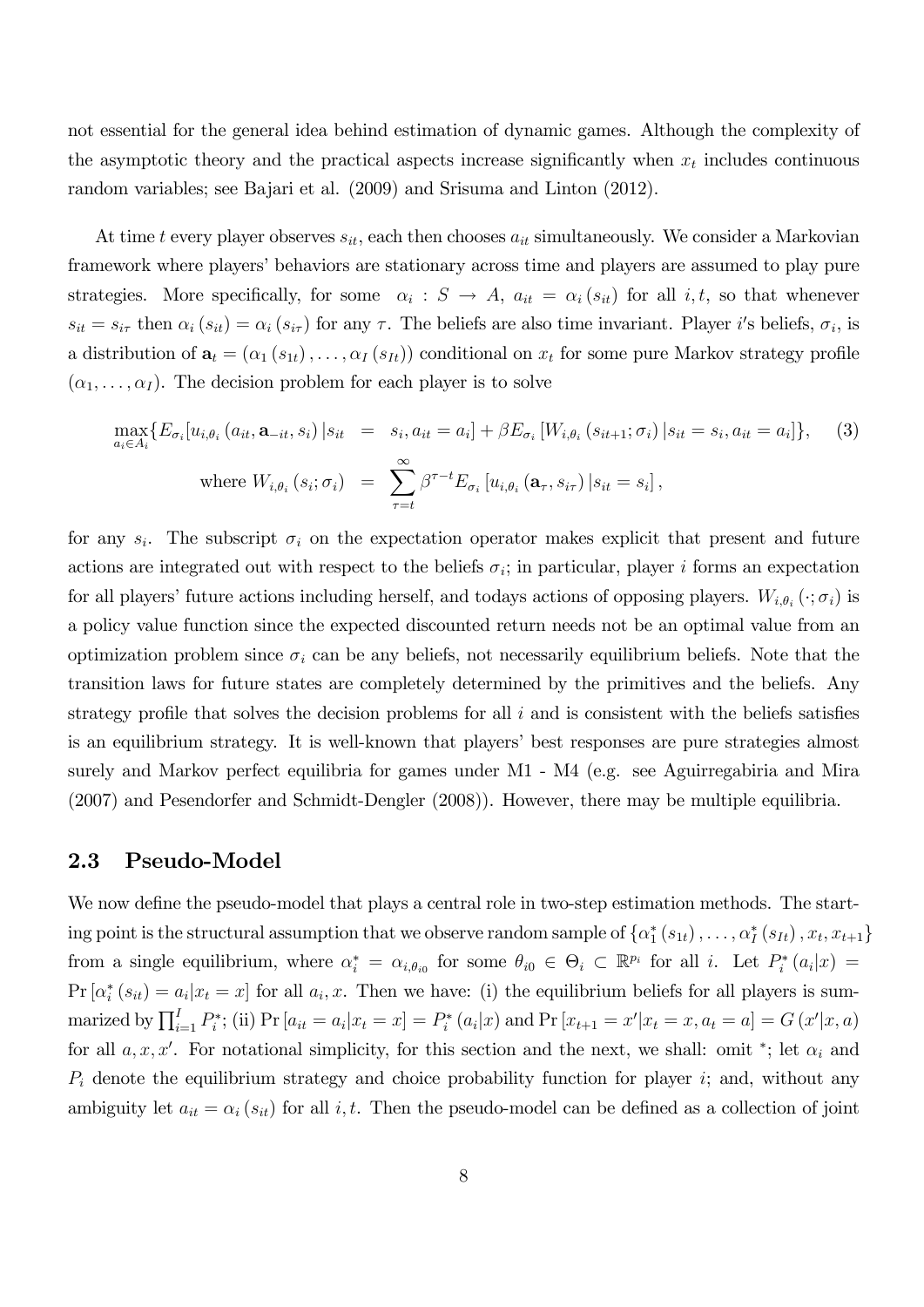conditional distributions indexed by  $\theta = (\theta_1^\top, \dots, \theta_I^\top)^\top \in \times_{i=1}^I \Theta_i = \Theta \subset \mathbb{R}^p$ . Also let  $\theta_0$  denote  $(\theta_{10}^{\perp}, \ldots, \theta_{I0}^{\perp})^{\perp}$ .

DEFINITION: The pseudo-model is  $\{P_{\theta}\}_{{\theta\in\Theta}}$  such that  $P_{\theta} = \prod_{i=1}^{I} P_{i,\theta_i}$  and for all  $i, \theta_i, a_i, x$ :

$$
P_{i,\theta_i}(a|x) = \Pr[\alpha_{i,\theta_i}(s_{it}) = a|x_t = x] \text{ a.s., where}
$$
  
\n
$$
\alpha_{i,\theta_i}(s_{it}) = \arg \max_{a_i \in A} \{ E[\pi_{i,\theta_i}(a_i, a_{-it}, x_t) | x_t] + \varepsilon_{it}(a_i) + \beta E[V_{i,\theta_i}(s_{t+1}) | x_t, a_{it} = a_i] \},
$$
  
\n
$$
V_{i,\theta_i}(s_{it}) = E[\pi_{i,\theta_i}(a_{it}, a_{-it}, x_t) + \sum_{a'=0}^{K} \varepsilon_{it}(a') \mathbf{1}[a_{it} = a'] | s_{it}] + \beta E[V_{i,\theta_i}(s_{it+1}) | s_{it}].
$$

By construction  $P_{i,\theta_i} = P_i$  for all i when  $\theta_i = \theta_{i0}$  for all i, and  $V_{i,\theta_i}$  also equals  $W_{i,\theta_i} (\cdot; \sigma_i)$  (as defined in (3)), when  $\sigma_i = \prod_{j=1}^{I} P_j$ . Let  $v_{i,\theta_i}(a_i, x) = E[\pi_{i,\theta_i}(a_i, a_{-it}, x_t) | x_t = x] + \beta E[V_{i,\theta_i}(s_{t+1}) | x_t = x, a_{it} = a_t]$ then we can write

$$
P_{i,\theta_i}(a|x) = \Pr[v_{i,\theta_i}(a_i, x_t) + \varepsilon_{it}(a_i) > v_{i,\theta_i}(a'_i, x_t) + \varepsilon_{it}(a'_i) \text{ for all } a'_i \neq a_i | x_t = x], \tag{4}
$$

which is familiar from the classical random utility model (e.g. see McFadden (1974)) with mean utility  $v_{i,\theta_i}$ . The numerical advantage in working with the *pseudo-model*, as opposed to the *actual* model, is that  $v_{i,\theta_i}$  is relatively straightforward to compute for different  $\theta_i$ , since all expectations that define  $v_{i,\theta_i}$  are calculated independent of  $\theta_i$ ; all with respect to  $P(s_{t+1}|s_t, a_t)$  for all players that is equivalent to earlier notation using  $E_{\sigma_i}$  when  $\sigma_i = \prod_{j=1}^I P_j$  for all i.

We shall heavily exploit the fact that  $v_{i,\theta_i}$  is a linear transformation of  $\pi_{i,\theta_i}$ . To see this, first look at the choice-specific expected return:

$$
E[V_{i,\theta_i}(s_{t+1})|x_t, a_{it} = a_i] = E[E[V_{i,\theta_i}(s_{t+1})|x_{t+1}]|x_t, a_{it} = a_i], \text{ and}
$$
  

$$
E[V_{i,\theta_i}(s_t)|x_t] = E[\pi_{i,\theta_i}(a_{it}, a_{-it}, x_t) + \sum_{a'=0}^{K} \varepsilon_{it}(a') \mathbf{1}[a_{it} = a'] |x_t] + \beta E[E[V_{\theta_i}(s_{t+1})|x_{t+1}] |x_t].
$$

Let  $m_{i,\theta_i} = E[V_{i,\theta_i}(s_{it})|x_t = \cdot]$  and  $g_{i,\theta_i} = E[V_{i,\theta_i}(s_{it+1})|x_t = \cdot, a_{it} = \cdot]$ . Then, using a linear functional notation, we have

$$
g_{i,\theta_i} = \mathcal{H}_i m_{i,\theta_i},
$$
  
\n
$$
m_{i,\theta_i} = r_{i,\theta_i} + \underline{r}_i + \mathcal{L} m_{i,\theta_i}, \text{ where for all } a, x
$$
  
\n
$$
r_{i,\theta_i}(x) = E[\pi_{i,\theta_i}(a_{it}, a_{-it}, x_t) | x_t = x],
$$
  
\n
$$
\underline{r}_i(x) = E[\sum_{a'=0}^K \varepsilon_{it}(a') \mathbf{1}[a_{it} = a'] | x_t = x],
$$
  
\n
$$
\mathcal{L}m(x) = \beta E[m(x_{t+1}) | x_t = x],
$$
  
\n
$$
\mathcal{H}_i m(a, x) = E[m(x_{t+1}) | x_t = x, a_{it} = a],
$$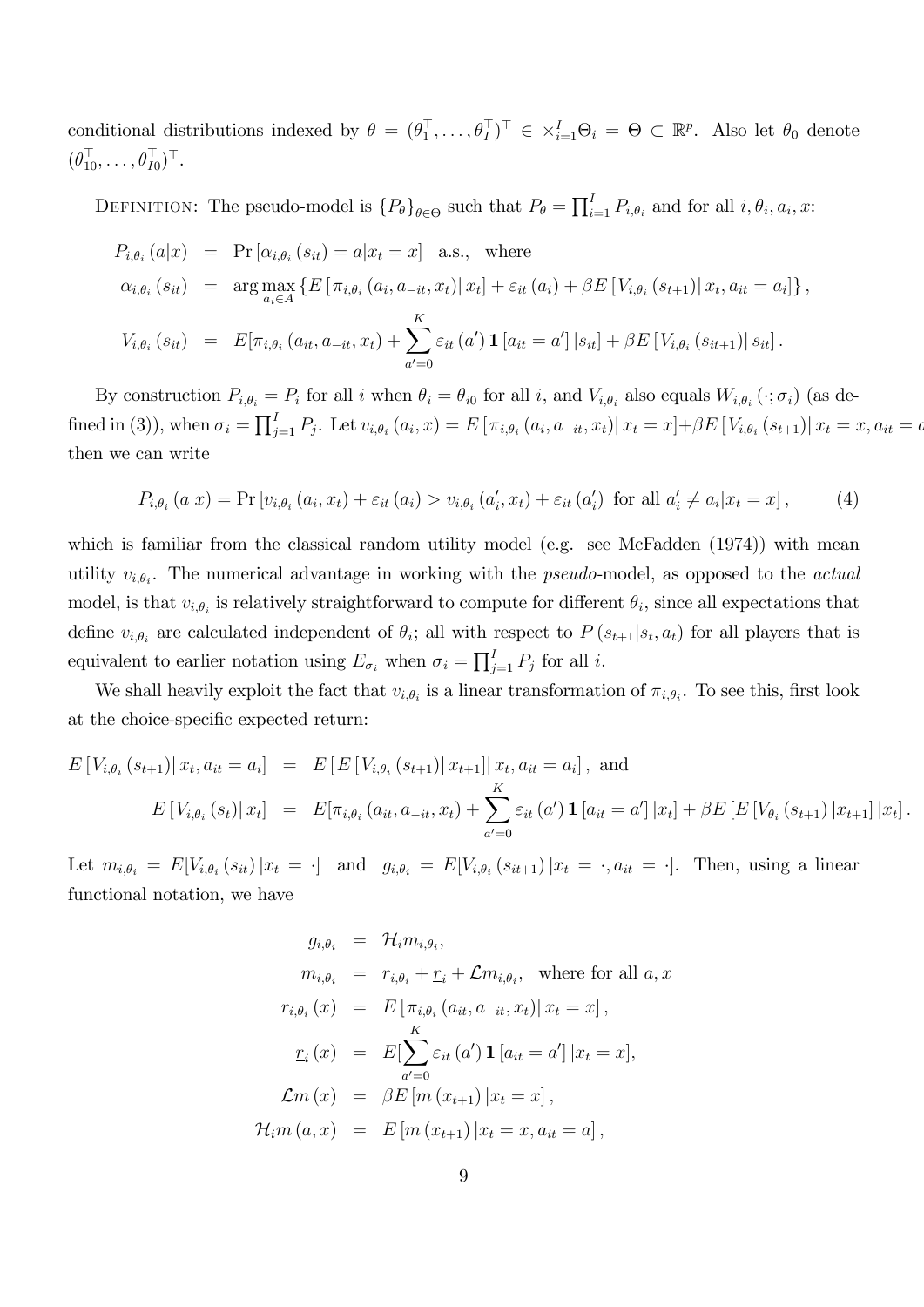where  $\mathcal L$  and  $\mathcal H_i$  are linear maps and  $r_{i,\theta_i}$  is a linear transformation of  $\pi_{i,\theta_i}$ . Since  $(I-\mathcal L)^{-1}$  is also generally a well-defined linear map, as  $\mathcal L$  is a contraction as its norm is strictly less than 1, then

$$
v_{i,\theta_i} = \left(\mathcal{R}_i + \beta \mathcal{H}_i \left(I - \mathcal{L}\right)^{-1} \mathcal{R}\right) \pi_{i,\theta_i} + \underline{v}_i,
$$

where  $\mathcal{R}_i$  and  $\mathcal{R}$  are conditional expectation operators, conditioning on  $x_t$ , integrating over  $a_{-it}$  and  $a_t$  respectively, and  $\underline{v}_i = \beta \mathcal{H}_i (I - \mathcal{L})^{-1} \underline{r}_i$ .

The choice probabilities can also be written in terms of differences in choice specific expected payoffs. Let  $\Delta v_{i,\theta_i}(a_i,x)$  denote  $v_{i,\theta_i}(a_i,x) - v_{i,\theta_i}(0,x)$  for  $a_i > 0$ , then (4) becomes

$$
P_{i,\theta_i}(a|x) = \Pr\left[\Delta v_{i,\theta_i}(a_i, x_t) + \varepsilon_{it}(a_i) > \Delta v_{i,\theta_i}(a'_i, x_t) + \varepsilon_{it}(a'_i) \text{ for all } a'_i > 0 | x_t = x\right].
$$
 (5)

Since A and X are finite, the relationship between  $\{\Delta v_{i,\theta_i}(a_i,x)\}_{a_i>0,x\in X}$  and  $\{\pi_{i,\theta_i}(\mathbf{a},x)\}_{\mathbf{a}\in \mathbf{A},x\in X}$ can be represented through a matrix equation. We state this representation as a lemma.

LEMMA R: Under M1 - M4  $\{\Delta v_{i,\theta_i}(a_i,x)\}_{a_i>0,x\in X}$  can then be represented by a  $JK-\text{vector}$ ,  $\Delta\mathbf{v}_{i,\theta_i}$ :

$$
\Delta \mathbf{v}_{i,\theta_i} = \mathbf{D} \left( \mathbf{R}_i + \beta \mathbf{H}_i \mathbf{M} \mathbf{R} \right) \boldsymbol{\pi}_{i,\theta_i} + \Delta \mathbf{v}_i, \tag{6}
$$

where  $\pi_{i,\theta_i}$  is a  $J(K+1)^I$  -vector of  $\{\pi_{i,\theta_i}(a,x)\}_{a\in A,x\in X}$  so that elements in:  $\mathbf{R}_i \pi_{i,\theta_i}$  are  $\{E\left[\pi_{i,\theta_i}(a_i, a_{-it}, x_t)|x_t = x\right]\}_{a_i \in A, x \in X}; \;\; \mathbf{R}\pi_{i,\theta_i} \;\; \text{are} \;\; \{E\left[\pi_{i,\theta_i}(a_{it}, a_{-it}, x_t)|x_t = x\right]\}_{x \in X}; \;\; \mathbf{M} \;\; \text{involve}$  $\{\Pr[x_{t+1} = x'|x_t = x]\};$   $\mathbf{H}_i$  are  $\Pr[x_{t+1} = x'|x_t = x, a_{it} = a_i]$ ; and,  $\mathbf{D}$  is a difference matrix with respect to the expected payoffs from playing action 0; and,  $\Delta \underline{\mathbf{v}}_i$  is the differenced vector form of the transformation of  $\underline{r}_i$  by  $\beta_i \mathcal{H}_i (I - \mathcal{L})^{-1}$  normalized by action 0. The detailed constructions of  $\Delta \mathbf{v}_i$ , **D**, **R**<sub>i</sub>, **R**, **H**<sub>i</sub> and **M** are provided in the Appendix.

In what follows, we let  $\Delta v_i$  denote  $\Delta v_{i,\theta_{i0}}$ . And, similarly, it shall be convenient to vectorize the probabilities. In particular, we let  $P_{i,\theta_i}$  and  $P_i$  denote the  $JK-$  vector that represent  ${P_{i,\theta_i}(a_i|x)}_{a_i>0,x\in X}$  and  ${P_i(a_i|x)}_{a_i>0,x\in X}$  respectively.

#### 2.4 Estimation

Many objective functions proposed in the literature often can be written directly in terms of the probabilities from the pseudo-model, such as pseudo-likelihood and GMM, based on the construction that  $P_{i,\theta_i}$  coincides with  $P_i$  when  $\theta_i = \theta_{i0}$ . However, from a numerical perspective, computing the pseudo-probabilities requires a costly additional step of computation, namely the integration with respect to the distribution of  $\varepsilon_{it}$  that maps  $\Delta \mathbf{v}_{i,\theta_i}$  into  $\mathbf{P}_{i,\theta_i}$  (see (5)). These integrals generally do not have closed-form in the expected payoffs outside the well-known exception when private values are i.i.d. extreme value. Even if the integrals have closed-form, the integration is generally a nonlinear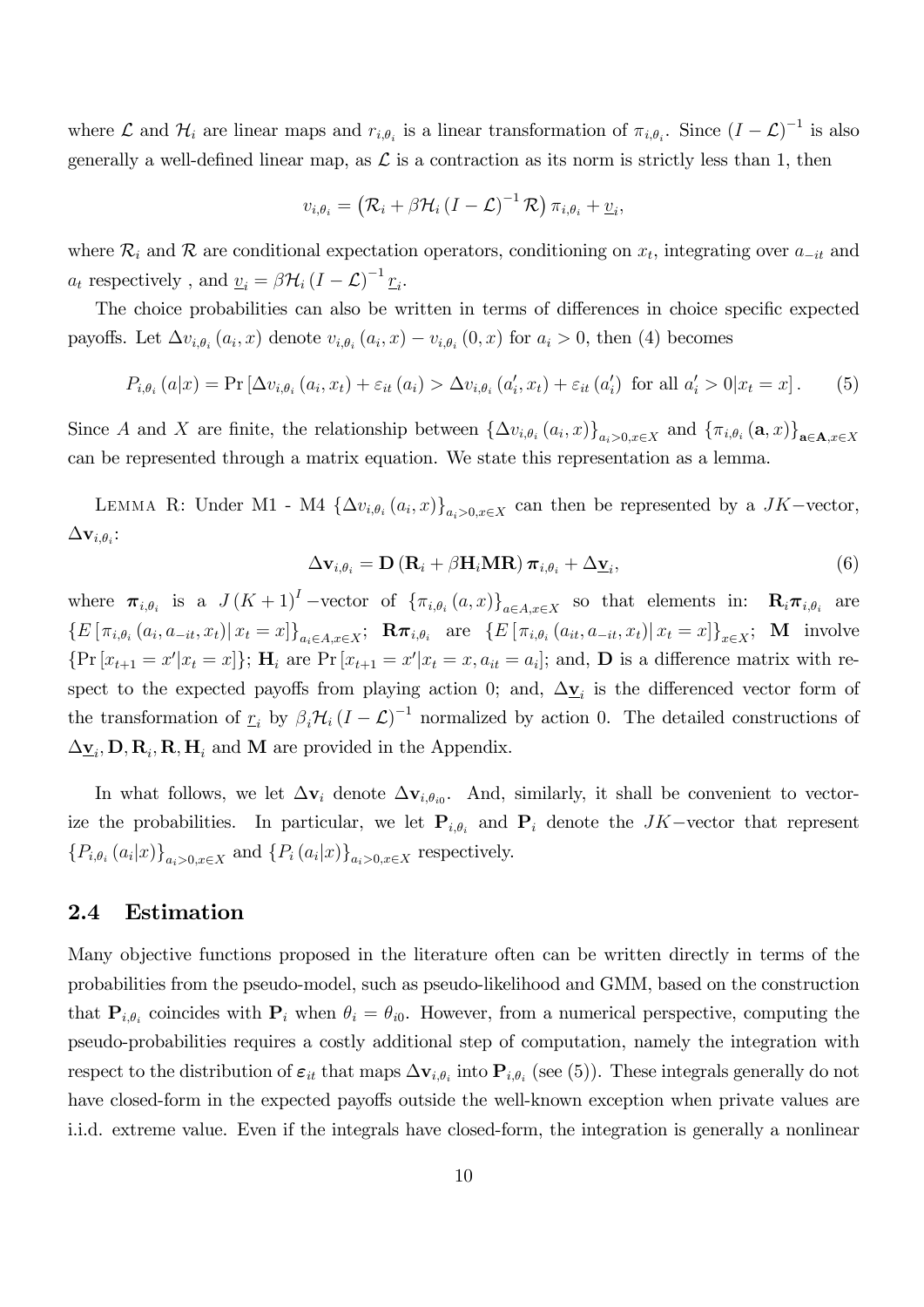mapping of  $\Delta\mathbf{v}_{i,\theta_i}$  into  $\mathbf{P}_{i,\theta_i}$ . In order to preserve the linear structure outlined previously, we propose to construct objective functions based directly on  $\Delta\mathbf{v}_{i,\theta_i}$ .

The validity of such objective functions, to identify  $\theta_0$ , follows from the bijective relation between  $\Delta \mathbf{v}_{i,\theta_i}$  and  $\mathbf{P}_{i,\theta_i}$  for each i. This well-known result follows from Proposition 1 of Hotz and Miller (1993), which we shall refer to as Hotz and Miller's inversion in this paper (also see Lemma 8 of Matzkin (1991), Lemma 1 of Pesendorfer and Schmidt-Dengler (2008), and, for a recent generalization of these results, Norets and Takahashi (2013)).<sup>5</sup> In particular, it immediately follows that for any  $\theta_i$ ,  $\mathbf{P}_{i,\theta_i}$  coincides with  $\mathbf{P}_i$  if and only if  $\Delta\mathbf{v}_{i,\theta_i}$  coincides with  $\Delta\mathbf{v}_i$ , where  $\Delta\mathbf{v}_i$  is identifiable from the data by Hotz and Miller's inversion. Then we can construct a class of estimators based on minimizing the distance between  $\{\Delta \mathbf{v}_{i,\theta_i}\}_{i=1}^I$  and  $\{\Delta \mathbf{v}_i\}_{i=1}^I$ .

Using Lemma R, we can write  $\Delta \mathbf{v}_{i,\theta_i} = \mathcal{X}_i (\theta_i) + \Delta \mathbf{y}_i$ , where

$$
\mathcal{X}_{i}(\theta_{i}) = \mathbf{D}(\mathbf{R}_{i} + \beta \mathbf{H}_{i} \mathbf{M} \mathbf{R}) \pi_{i, \theta_{i}}.
$$
\n(7)

Note that  $\theta_i$  enters  $\mathcal{X}_i(\theta_i)$  through a matrix transform of the vector  $\pi_{i,\theta_i}$ , where the former does not depend on  $\theta_i$  and the latter is completely known and specified by the researcher. By Hotz and Miller's inversion, we also have  $\Delta v_i = \Phi_i(P_i)$  for some nonlinear, but known, function  $\Phi_i$  that only depends on the distributional assumption of  $\varepsilon_{it}$ . Then we can define a  $JK-\text{vector}$ ,  $\mathcal{Y}_i$ , where

$$
\mathcal{Y}_i = \Phi_i(\mathbf{P}_i) - \Delta \underline{\mathbf{v}}_i. \tag{8}
$$

Note that  $\mathcal{Y}_i$  is defined independently of  $\theta_i$ . So that, by construction:

$$
\mathcal{Y}_i = \mathcal{X}_i(\theta_i) \quad \text{when} \quad \theta_i = \theta_{i0}.
$$

Let  $\mathcal{Y} = (\mathcal{Y}_1^\top, \ldots, \mathcal{Y}_I^\top)^\top, \theta = \left(\theta_1^\top, \ldots, \theta_I^\top\right)^\top$  and define a block diagonal matrix  $\mathcal{X}\left(\theta\right) = diag(\mathcal{X}_1\left(\theta_1\right),$  $\ldots, \mathcal{X}_I(\theta_I)$ . In the next section we analyze the asymptotic properties for a class of estimators that are motivated from minimizing

$$
S(\theta; \mathcal{W}) = (\mathcal{Y} - \mathcal{X}(\theta))^{\top} \mathcal{W}(\mathcal{Y} - \mathcal{X}(\theta)),
$$
\n(9)

over  $\Theta$ , for some weighting matrix  $\mathcal{W}$ .

It is also worth emphasizing that, through  $\{\Delta \underline{\mathbf{v}}_i\}_{i=1}^I$ ,  $\{\mathbf{R}_i\}_{i=1}^I$ , **R**, **L** and  $\{\mathbf{H}_i\}_{i=1}^I$ , for any  $\theta$ :  $\mathcal{X}(\theta)$ and  $\mathcal Y$  are explicit functions, say  $\mathcal T_{\mathcal X}(\theta;\gamma_0)$  and  $\mathcal T_{\mathcal Y}(\gamma_0)$  respectively, of a finite-dimensional vector,  $\gamma_0$ , that consists of choice and transition probabilities. However, optimization with  $\mathcal{S}(\theta;\mathcal{W})$  is infeasible since  $\mathcal{X}(\theta)$  and  $\mathcal{Y}$  are not observed, as  $\gamma_0$  is unknown. Given a sample from a single equilibrium,

<sup>5</sup>Pesendorfer and Schmidt-Dengler (2008) also show equilibrium condition can be characterized in terms of expected payoffs; see details of their Lemma 1 for further discussions.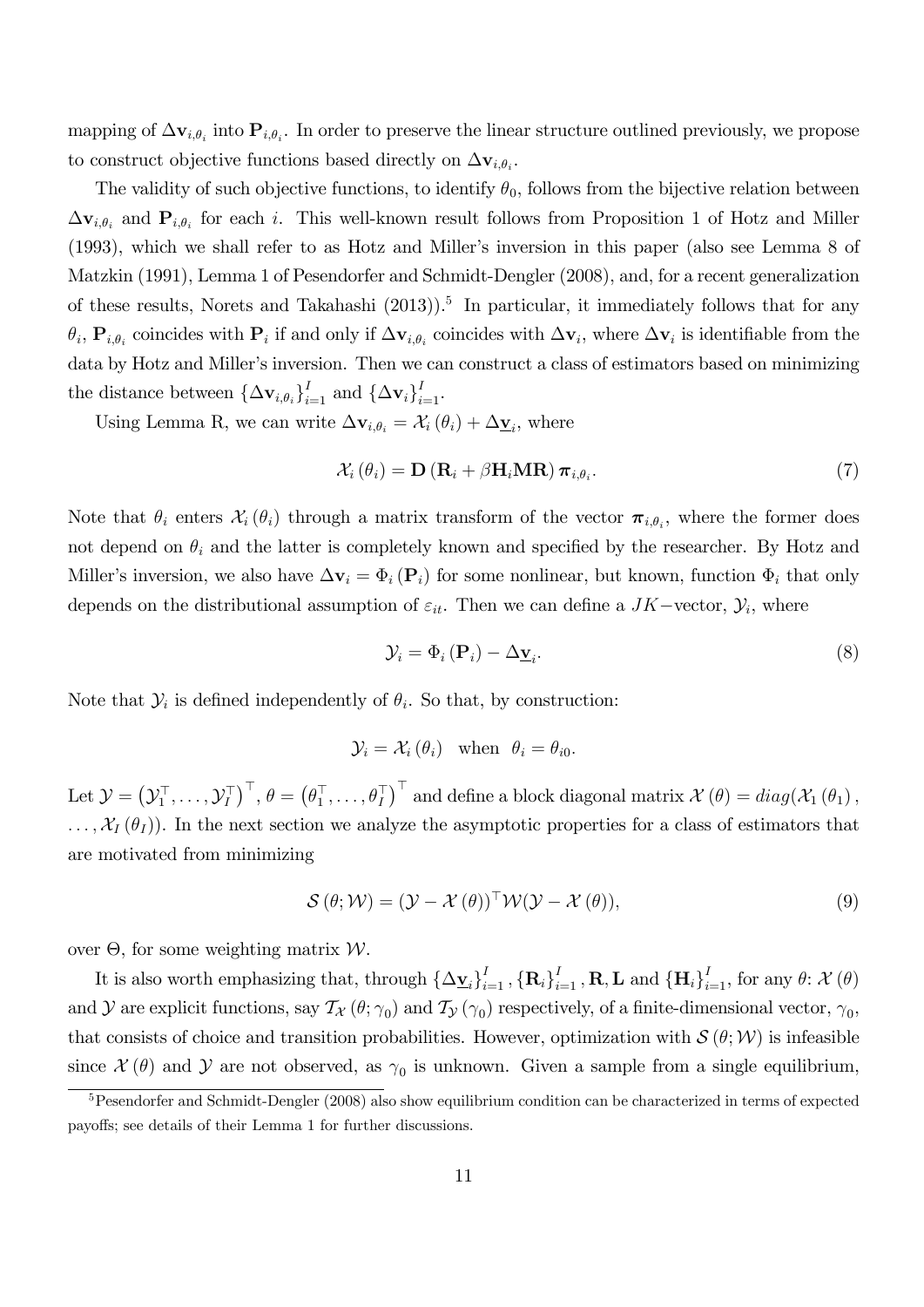$\{\alpha_1^*(s_{1t}),\ldots,\alpha_I^*(s_{It}),x_t,x_{t+1}\},\gamma_0$  can be identified from the data under weak conditions, hence  $\mathcal{X}(\theta)$ and  $\mathcal Y$  can also be estimated directly from the data for all  $\theta$ . Consequently we consider a feasible estimation criterion where X and Y are replaced by  $\hat{\mathcal{X}}(\theta) = \mathcal{T}_{\mathcal{X}}(\theta; \hat{\gamma})$  and  $\hat{\mathcal{Y}} = \mathcal{T}_{\mathcal{Y}}(\hat{\gamma})$  respectively, for some preliminary estimator,  $\hat{\gamma}$ , of  $\gamma_0$ . We denote the sample counterpart of S by S, so that

$$
\widehat{\mathcal{S}}(\theta; \widehat{\mathcal{W}}) = (\widehat{\mathcal{Y}} - \widehat{\mathcal{X}}(\theta))^{\top} \widehat{\mathcal{W}}(\widehat{\mathcal{Y}} - \widehat{\mathcal{X}}(\theta)),
$$
\n(10)

where  $\widehat{W}$  can be random and depend on the sample size. We define our estimator,  $\widehat{\theta}(\widehat{W})$ , to be the minimizer of  $\widehat{\mathcal{S}}\left(\theta;\widehat{\mathcal{W}}\right)$ :

$$
\widehat{\theta}(\widehat{\mathcal{W}}) = \arg\min_{\theta \in \Theta} \widehat{\mathcal{S}}(\theta; \widehat{\mathcal{W}}).
$$

Therefore  $\widehat{\theta}(\widehat{\mathcal{W}})$  is generally a nonlinear least square estimator with generated regressors and regressands. Note that  $\widehat{\mathcal{S}}(\theta; \widehat{\mathcal{W}})$  is easy to evaluate for different values of  $\theta$ , following (7) and (8),  $\widehat{\mathcal{X}}_i(\theta)$ can be computed by a matrix multiplication of  $\pi_{i,\theta_i}$  by the estimator of  $\mathbf{D}(\mathbf{R}_i + \beta \mathbf{H}_i \mathbf{MR})$ , which does not depend on  $\theta_i$ , and  $\mathcal{Y}_i$  is also independent of  $\theta_i$ .

## 3 Main Results

We give large sample properties of our estimator in full generality in Section 3.1. We consider special cases when payoffs have linear-in-parameter and partially linear specifications in Section 3.2 and 3.3 respectively. We discuss the relationship between our estimator and  $\text{ALSE}_{PSD}$  in Section 3.4. In what follows we denote the matrix norm by  $\|\cdot\|$ , so that  $\|B\| = \sqrt{trace(B^{\top}B)}$  for any real matrix B, and we let  $\stackrel{a}{\rightarrow}$ " and  $\stackrel{a}{\rightarrow}$ " denote convergence in probability and distribution respectively.

#### 3.1 General Case

From the previous section, we see that  $\mathcal{T}_{\mathcal{X}}(\theta; \cdot)$  and  $\mathcal{T}_{\mathcal{Y}}(\cdot)$  are deterministic and smooth functions in  $\gamma$  for any  $\theta$ . To analyze the asymptotic properties of  $\widehat{\theta}(\widehat{\mathcal{W}})$ , it will be useful to keep separate the sampling distribution of the preliminary estimator and the corresponding generated regressors and regressands. We begin with a preliminary requirement for  $\hat{\gamma}$ .

ASSUMPTION P: (i)  $\hat{\gamma} \stackrel{p}{\rightarrow} \gamma_0$ ; and, (ii)  $\sqrt{N} (\hat{\gamma} - \gamma_0) \stackrel{d}{\rightarrow} \mathcal{N} (0, \Xi)$ .

There are several choices for  $\hat{\gamma}$  in practice that satisfy P under very weak conditions. The simplest options are perhaps the empirical choice and transition probabilities, otherwise kernel estimators can be employed (Li and Racine (2006)). We now present our regularity conditions and main results in terms of  $(\mathcal{X}(\theta),\mathcal{Y})$  and their estimators  $(\widehat{\mathcal{X}}(\theta),\widehat{\mathcal{Y}})$ .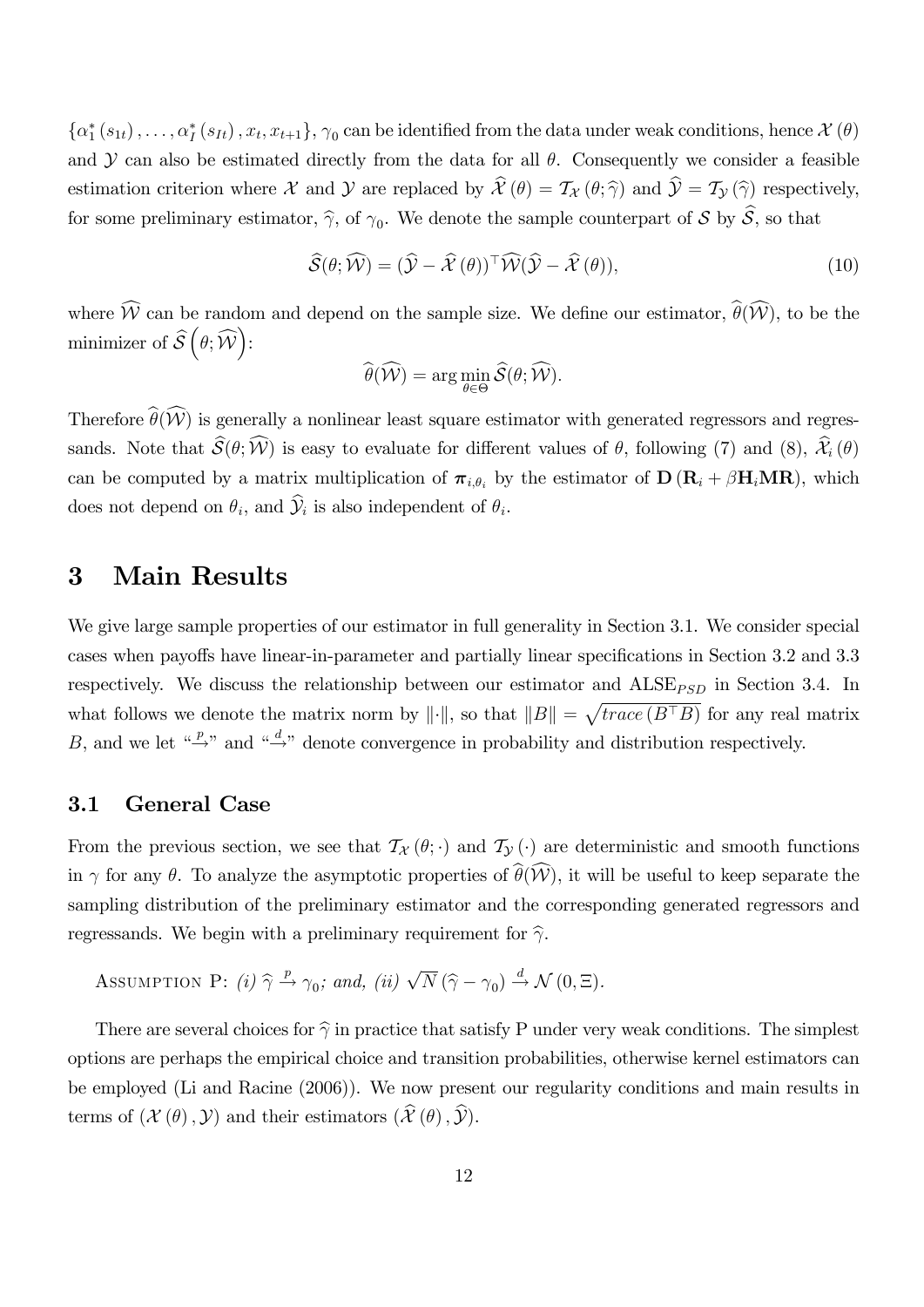ASSUMPTION A1:  $\theta_0 \in int(\Theta)$  where  $\Theta$  is a compact subset of  $\mathbb{R}^p$ , and  $\mathcal{X}(\theta) = \mathcal{X}(\theta_0)$  if and only if  $\theta = \theta_0$ .

ASSUMPTION A2:  $\widehat{W} \stackrel{p}{\rightarrow} W$ , where W is a non-stochastic positive definite matrix.

ASSUMPTION A3:  $\sup_{\theta \in \Theta} \|\mathcal{X}(\theta)\|$  and  $\|\mathcal{Y}\|$  are finite, and  $\sup_{\theta \in \Theta}$  $\left\| \mathcal{\widehat{X}}\left( \theta\right) -\mathcal{X}\left( \theta\right) \right\|$  $\stackrel{p}{\rightarrow} 0$  and  $\widehat{\mathcal{Y}} \stackrel{p}{\rightarrow} \mathcal{Y}$ .

ASSUMPTION A4:  $\mathcal{X}(\theta)$  is continuously differentiable at  $\theta_0$  and  $\nabla_{\mathcal{X}} = \frac{\partial \mathcal{X}(\theta)}{\partial \theta^\top}$  $\Big|_{\theta = \theta_0}$  has full column rank.

ASSUMPTION A5:  $\sup_{\theta \in B_{\delta}(\theta_0)}$  $\frac{\partial \mathcal{X}(\theta)}{\partial \theta^\top} - \frac{\partial \mathcal{X}(\theta)}{\partial \theta^\top}$   $\stackrel{p}{\rightarrow} 0$ , where  $B_{\delta}(\theta_0)$  denotes some neighborhood of  $\theta_0$ .

Define  $\widehat{\mathcal{U}} = \widehat{\mathcal{Y}} - \widehat{\mathcal{X}}(\theta_0)$ .

ASSUMPTION A6:  $\sqrt{N}\hat{\mathcal{U}} \stackrel{d}{\rightarrow} \mathcal{N}(0,\Sigma)$  for some non-stochastic positive definite matrix  $\Sigma$ .

Comments on Assumptions A1 - A3.

These conditions are sufficient for the consistency of our estimator. A  $-$  A  $2$  constitute to a high level identification condition as it ensures (9) has a unique solution at  $\theta_0$ . There has been little work on more primitive conditions for parametric identification of payoff functions in dynamic games. Most identification results in the literature are nonparametric that build on the work of Magnac and Thesmar (2002); see Pesendorfer and Schmidt-Dengler (2008) and Bajari et al. (2009). However, using Hotz and Miller's inversion, it follows that the condition for identification of the pseudo-model at  $\theta_0$ , in the sense that  $P_{i,\theta_i} = P_{i,\theta_{i0}}$  for all i if and only if  $\theta_i = \theta_{i0}$  for all i, is precisely the identification condition required in A1. Furthermore, by inspecting Lemma R more closely, for each  $i$ , we see that the necessary and sufficient condition for the unique parameterization of  $\mathcal{X}_i(\theta_i)$  at  $\theta_{i0}$  is for the intersection between the  $\{\pi_{i,\theta_i} - \pi_{i,\theta_{i0}} : \theta_i \in \Theta_i \setminus \{\theta_{i0}\}\}\$ and the null space of  $\mathbf{D}(\mathbf{R}_i + \beta \mathbf{H}_i \mathbf{M} \mathbf{R})$  to be empty. Although, without any restriction on  $\boldsymbol{\pi}_{i,\theta_i}$ , A1 generally does not hold since  $\mathbf{D}(\mathbf{R}_i + \beta \mathbf{H}_i \mathbf{M} \mathbf{R})$  is always rank-deficient. For a closely related discussion see Srisuma (2013a), who provides constructive conditions for parametric identification results in a single agent model that can be generalized directly to the games considered in this paper. Also see the identification condition and comments of B1 in Section 3.2 when linear-in-parameter restriction is imposed. The uniform boundedness and consistency conditions essentially depend on  ${\{\pi_{i,\theta_i}\}}_{i=1}^I$ . In particular, if  $\mathbf{D} (\mathbf{R}_i + \beta \mathbf{H}_i \mathbf{M} \mathbf{R})$  is finite then continuity of  ${\{\boldsymbol{\pi}_{i,\theta_i}\}}_{i=1}^I$  ensures  $\sup_{\theta \in \Theta} ||\mathcal{X}(\theta)||$  is finite  $\sin \theta$  is compact. Then uniform consistency also follows if there exists a consistent estimator for  $\mathbf{D}(\mathbf{R}_i + \beta \mathbf{H}_i \mathbf{M} \mathbf{R})$ , which is implied by P(i).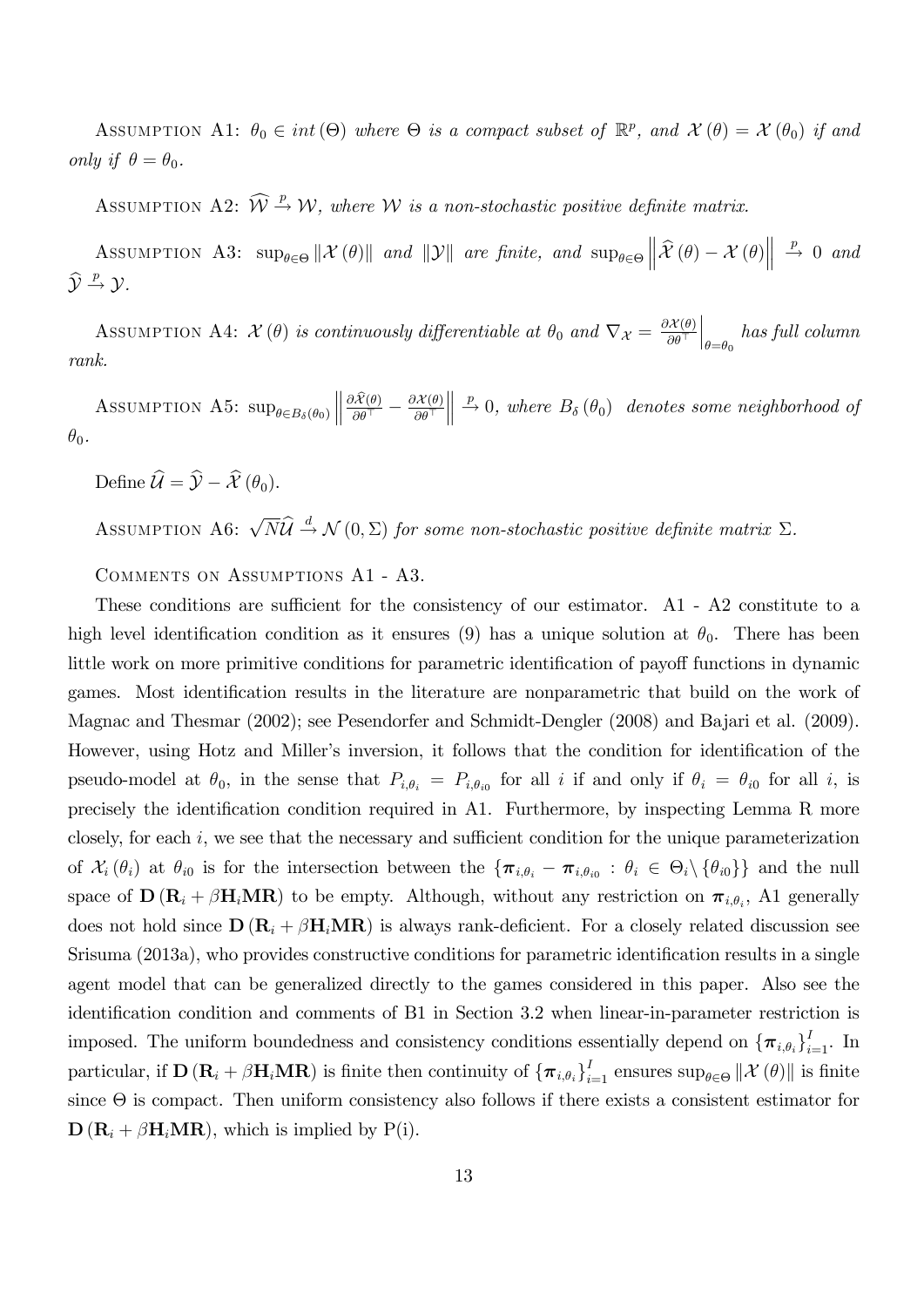Comments on Assumptions A4 - A6.

For the distribution theory, additional local conditions around  $\theta_0$  are required. A4 - A5 are standard smoothness and regularity conditions for an asymptotic normality of an extremum estimator that optimizes a smooth objective function. Similar to the discussion of sufficient conditions for A3, using Lemma R, a sufficient condition for continuous differentiability of  $\mathcal{X}(\theta)$  in A4 is continuous differentiability of  $\pi_{i,\theta_i}$  at  $\theta_{i0}$  for all i, then A5 will also follow if P(i) holds. Furthermore, if P(ii) holds, so that the elements in  $\hat{\mathcal{X}}(\theta_0)$  and  $\hat{\mathcal{Y}}$  have asymptotically normal distribution, then by applying a delta-method A6 also holds with  $\Sigma = \nabla_{\gamma} \Xi \nabla_{\gamma}^{\top}$ , where  $\nabla_{\gamma} = \frac{\partial}{\partial \gamma^{\top}} (\mathcal{T}_{\mathcal{Y}}(\gamma) - \mathcal{T}_{\mathcal{X}}(\theta_0; \gamma))|_{\gamma = \gamma_0}$ .

Our estimators are consistent and asymptotically normal under these assumptions.

THEOREM 1 (CONSISTENCY): Under assumptions  $A1$  -  $A3$ ,  $\widehat{\theta}(\widehat{\mathcal{W}}) \stackrel{p}{\rightarrow} \theta_0$ . THEOREM 2 (ASYMPTOTIC NORMALITY): Under assumptions A1 - A6.

$$
\sqrt{N}\left(\widehat{\theta}(\widehat{\mathcal{W}})-\theta_0\right) \stackrel{d}{\rightarrow} \mathcal{N}\left(0,\Omega_{\mathcal{W}}\right),\,
$$

where  $\Omega_W = (\nabla_X^{\top} W \nabla_X)^{-1} \nabla_X^{\top} W \Sigma W \nabla_X (\nabla_X^{\top} W \nabla_X)^{-1}.$ 

In large sample, the estimators that uniquely solve (10) are distinguishable up to the first order by  $\Omega_{\mathcal{W}}$ . The efficient estimator in this class can be found by choosing the optimal weighting matrix,  $W^*$ , that minimizes  $\Omega_W$  over the set of all possible positive definite matrices (i.e. efficiency gain in the spirit of Chamberlain (1982) and Hansen (1982) for instance).

THEOREM 3 (EFFICIENCY): Under assumptions A1 - A6, (i) the asymptotic variance of  $\sqrt{N}\left(\widehat{\theta}(\widehat{\mathcal{W}})-\theta_0\right)$ is bounded below by  $\Omega_{\Sigma^{-1}} = (\nabla^{\top}_X \Sigma^{-1} \nabla_X)^{-1}$ ; and, (ii) if  $\widehat{W} \stackrel{p}{\to} \Sigma^{-1}$  then  $\sqrt{N} (\widehat{\theta}(\widehat{W}) - \theta_0)^{\top} \stackrel{d}{\to}$  $\mathcal{N}\left(0,\Omega_{\Sigma^{-1}}\right)$ .

The first part of Theorem 3 says that the lower variance bound for the class of estimators we consider is  $(\nabla^{\top}_X \Sigma^{-1} \nabla_X)^{-1}$ . The second part states that any consistent estimator of  $\Sigma^{-1}$  is sufficient to produce an efficient estimator. In practice, consistent estimator for  $\Sigma^{-1}$  will typically require a preliminary consistent estimator for  $\theta_0$ . The simplest choice is to choose W to be an identity matrix,  $I_d$ . In this case the estimator for  $\theta_{i0}$  can be computed individually for each player. We state this in the following corollary.

COROLLARY A (IDENTITY WEIGHTED ESTIMATOR): Under assumptions  $A1$ ,  $A3$  -  $A6$ ,  $\sqrt{N}\left(\widehat{\theta}(I_d) - \theta_0\right) \stackrel{d}{\rightarrow} \mathcal{N}(0, \Omega_{I_d}),$  where  $\widehat{\theta}(I_d) = \left(\widehat{\theta}_1(I_d)^{\top}, \ldots, \widehat{\theta}_I(I_d)^{\top}\right)^{\top}$ . Furthermore, for all i:  $\widehat{\theta}_i(I_d) = \arg\min_{\theta_i \in \Theta_i} (\widehat{\mathcal{Y}}_i - \widehat{\mathcal{X}}_i(\theta_i))^{\top} (\widehat{\mathcal{Y}}_i - \widehat{\mathcal{X}}_i(\theta_i)) \text{ such that } \sqrt{N} \left( \widehat{\theta}_i(I_d) - \theta_{i0} \right) \overset{d}{\rightarrow} \mathcal{N}(0, \left( \nabla^{\top}_{\mathcal{X}_i} \nabla_{\mathcal{X}_i} \right)^{-1}$  $\nabla_{\mathcal{X}_i}^{\top} \Sigma_i \nabla_{\mathcal{X}_i} \left( \nabla_{\mathcal{X}_i}^{\top} \nabla_{\mathcal{X}_i} \right)^{-1}$  with  $\nabla_{\mathcal{X}_i} = \frac{\partial \mathcal{X}_i(\theta)}{\partial \theta_i^{\top}}$  $\Big|_{\theta_i=\theta_{i0}}$  and  $\Sigma_i = \lim_{N\to\infty} Var(\sqrt{N}(\hat{\mathcal{Y}}_i - \hat{\mathcal{X}}_i(\theta_{i0})).$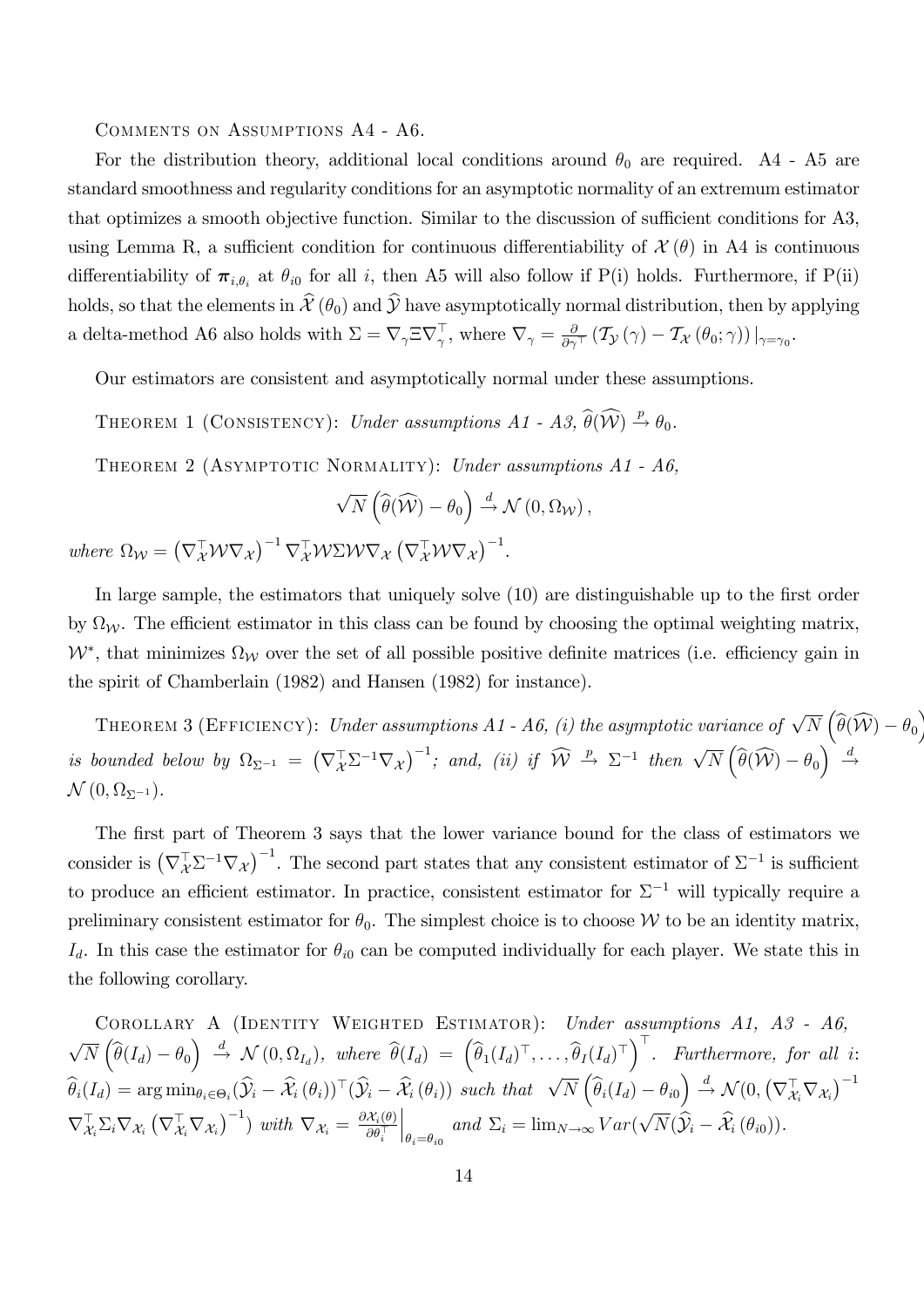## 3.2 Linear-in-Parameter Specification

We now consider the leading special case when payoff functions have a linear-in-parameter specification.

ASSUMPTION M5 *(Linear-in-parameter payoffs). For all*  $(i, \theta_i, a_i, a_{-i}, x)$ ,

$$
\pi_{i,\theta_i}\left(a_i,a_{-i},x\right)=\theta_i^{\top}\pi_i\left(a_i,a_{-i},x\right),
$$

for some p-dimensional vector  $\pi_i(a_i, a_{-i}, x) = (\pi_i^1(a_i, a_{-i}, x), \dots, \pi_i^p)$  $_{i}^{p}(a_{i},a_{-i},x))$ <sup>'</sup>.

We assume M1 - M5 hold throughout this subsection. Then, with a slight abuse of notation,  $\mathcal{X}_i(\theta_i)$  in (7) simplifies to  $\mathcal{X}_i\theta_i$ , where

$$
\mathcal{X}_i = \mathbf{D} \left( \mathbf{R}_i + \beta \mathbf{H}_i \mathbf{M} \mathbf{R} \right) \mathbf{\Pi}_i, \tag{11}
$$

and  $\Pi_i$  is a  $J(K+1)^I$  by p matrix of  $\{\pi_i(a_i, a_{-i}, x)\}_{a_i \in A, x \in X}$ . Let  $\mathcal{X} = diag(\mathcal{X}_1, \ldots, \mathcal{X}_I)$ . The limiting and sample objective functions defined in  $(9)$  and  $(10)$  respectively become

$$
\mathcal{S}^{lip}(\theta; \mathcal{W}) = (\mathcal{Y} - \mathcal{X}\theta)^{\top} \mathcal{W}(\mathcal{Y} - \mathcal{X}\theta), \text{ and}
$$
  

$$
\widehat{\mathcal{S}}^{lip}(\theta; \widehat{\mathcal{W}}) = (\widehat{\mathcal{Y}} - \widehat{\mathcal{X}}\theta)^{\top} \widehat{\mathcal{W}}(\widehat{\mathcal{Y}} - \widehat{\mathcal{X}}\theta).
$$

If  $\widehat{\mathcal{X}}^{\dagger}\widehat{\mathcal{W}}\widehat{\mathcal{X}}$  is non-singular, then  $\widehat{\mathcal{S}}^{lip}(\theta;\widehat{\mathcal{W}})$  is globally convex. The solution to the minization problem has a well-known closed-form expression of a weighted least squares estimator, namely

$$
\widehat{\theta}^{lip}(\widehat{\mathcal{W}}) = \left(\widehat{\mathcal{X}}^{\top}\widehat{\mathcal{W}}\widehat{\mathcal{X}}\right)^{-1}\widehat{\mathcal{X}}^{\top}\widehat{\mathcal{W}}\widehat{\mathcal{Y}}.\tag{12}
$$

Although the large sample properties for  $\hat{\theta}^{lip}(\widehat{W})$  follow immediately from Section 3.1, they can be specialized substantially to incorporate M5. Since the results in this subsection may be most relevant for empirical applications we provide some details here.

ASSUMPTION B1:  $X$  has full column rank.

ASSUMPTION B2:  $\widehat{W} \stackrel{p}{\rightarrow} \mathcal{W}$ , where W is a non-stochastic positive definite matrix.

ASSUMPTION B3:  $\|\mathcal{X}\|$  and  $\|\mathcal{Y}\|$  are finite, and  $\widehat{\mathcal{X}} \stackrel{p}{\to} \mathcal{X}$  and  $\widehat{\mathcal{Y}} \stackrel{p}{\to} \mathcal{Y}$ .

Define  $\widehat{\mathcal{U}}^{lip} = \widehat{\mathcal{V}} - \widehat{\mathcal{X}} \theta_0$ .

ASSUMPTION B4:  $\sqrt{N} \hat{\mathcal{U}}^{lip} \stackrel{d}{\rightarrow} \mathcal{N} (0, \Sigma^{lip})$  for some non-stochastic positive definite matrix  $\Sigma^{lip}$ . Comments on Assumptions B1 - B4.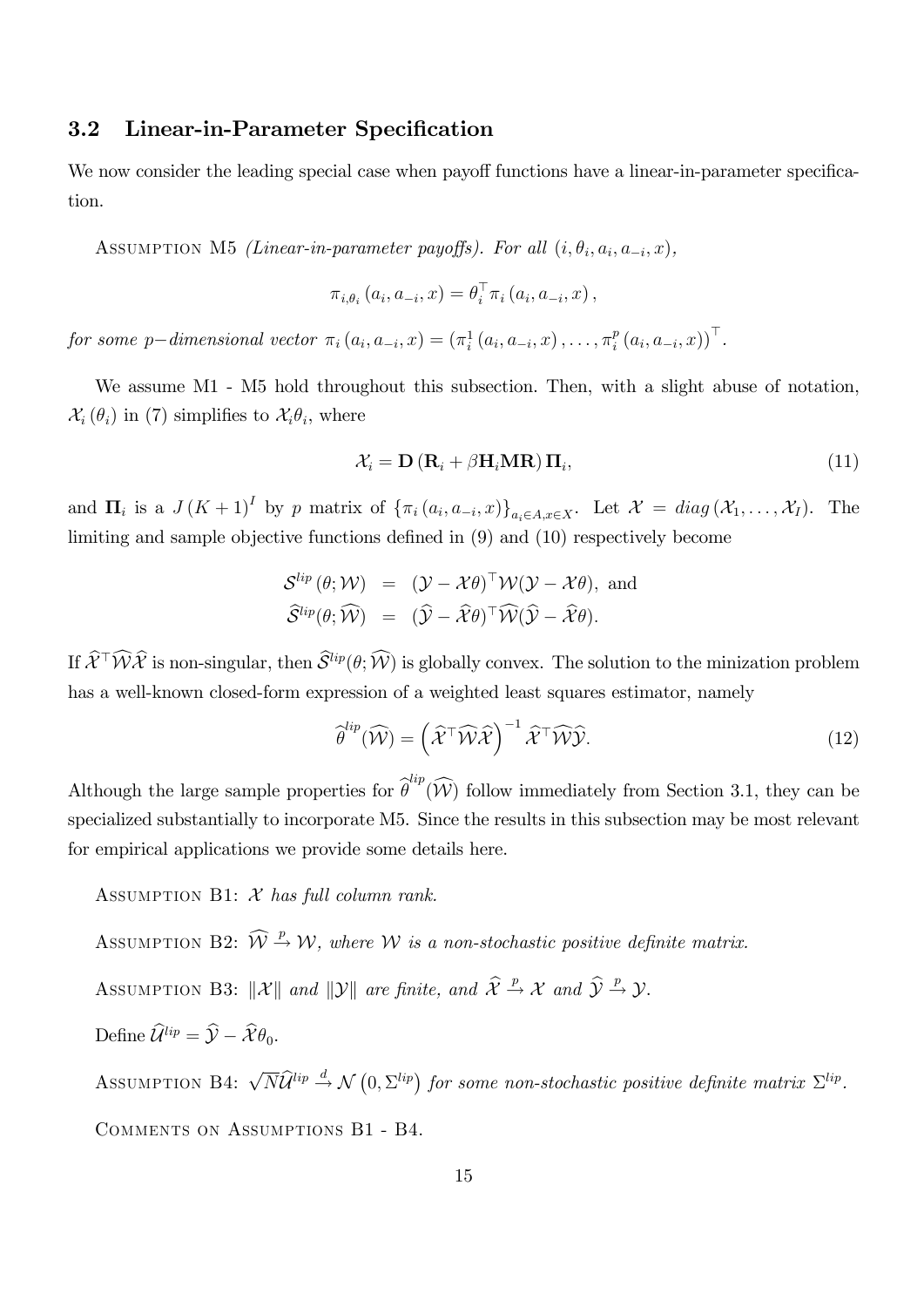Similar to A1 - A2, B1 and B2 ensure  $\mathcal{S}^{lip}(\theta; \mathcal{W})$  has a unique solution at  $\theta_0$ . In this case, the full rank condition of  $\mathcal X$  is a necessary and sufficient condition for the identification of the pseudo-model (for more details see Srisuma (2013)). The sample counterpart of B1, namely the rank condition of  $\hat{\mathcal{X}}$ , also has a finite sample significance. If  $\widehat{\mathcal{W}}$  is positive definite, then the full column rank condition of  $\hat{\mathcal{X}}$  is necessary and sufficient for  $\hat{\mathcal{S}}^{lip}(\theta; \widehat{\mathcal{W}})$  to have a unique solution, which equals to  $\widehat{\theta}^{lip}(\widehat{\mathcal{W}})$  as defined in  $(12)$ . Assumptions B3 and B4 are immediate specializations of A3 - A6.

We state the large sample properties for  $\widehat{\theta}^{ip}(\widehat{\mathcal{W}})$  as corollaries without proofs.

COROLLARY 1 (CONSISTENCY): Under assumptions B1 - B3,  $\widehat{\theta}^{lip}(\widehat{\mathcal{W}}) \stackrel{p}{\rightarrow} \theta_0$ .

COROLLARY 2 (ASYMPTOTIC NORMALITY): Under assumptions B1 - B4,

$$
\sqrt{N}\left(\widehat{\boldsymbol{\theta}}^{lip}(\widehat{\mathcal{W}})-\theta_0\right) \stackrel{d}{\rightarrow} \mathcal{N}\left(0,\Omega_{\mathcal{W}}^{lip}\right),
$$

where  $\Omega_{\mathcal{W}}^{lip} = (\mathcal{X}^{\top} \mathcal{W} \mathcal{X})^{-1} \mathcal{X}^{\top} \mathcal{W} \Sigma^{lip} \mathcal{W} \mathcal{X} (\mathcal{X}^{\top} \mathcal{W} \mathcal{X})^{-1}.$ 

COROLLARY 3 (EFFICIENCY): Under assumptions B1-B4, (i) the asymptotic variance of  $\sqrt{N}\left(\widehat{\boldsymbol{\theta}}^{lip}(\widehat{\mathcal{W}})\right.$ is bounded below by  $\Omega_{\Sigma^{lip-1}}^{lip}=\Big($  $\mathcal{X}^\top \Sigma^{lip^{-1}} \mathcal{X}$  $\int^{-1}$ ; and, (ii) if  $\widehat{W} \stackrel{p}{\rightarrow} \Sigma^{lip^{-1}}$  then  $\sqrt{N} \left( \widehat{\theta}^{lip}(\widehat{W}) - \theta_0 \right) \stackrel{d}{\rightarrow}$  $\sqrt{2}$  $\left(0, \Omega_{\Sigma_k}^{lip}\right)$  $\Sigma^{lip-1}$ .

Similarly to the general case, consistent estimator for  $\Sigma^{lip^{-1}}$  requires a preliminary consistent estimator for  $\theta_0$ . We have the counterpart to Corollary A when we choose W to be an identity matrix I.

COROLLARY B (IDENTITY WEIGHTED ESTIMATOR): Under assumptions B1, B3 and B4,  $\sqrt{N}\left(\widehat{\boldsymbol \theta}^{lip}({\bf I}) - \theta_0\right) \stackrel{d}{\to} \mathcal{N}\left(0,\Omega^{lip}_{{\bf I}}\right)$ I  $\Big),\ where\ \widehat{\boldsymbol{\theta}}^{lip}(\mathbf{I})=\Big(\widehat{\mathcal{X}}^\top\widehat{\mathcal{X}}$  $\int^{-1}\widehat{\mathcal{X}}^\top \widehat{\mathcal{Y}} \ and \ \Omega_{\mathbf{I}}^{lip} = \left(\mathcal{X}^\top \mathcal{X}\right)^{-1} \mathcal{X}^\top \Sigma \mathcal{X} \left(\mathcal{X}^\top \mathcal{X}\right)^{-1}.$ Furthermore, for all i:  $\widehat{\theta}^{lip}(\mathbf{I}) = \left(\widehat{\theta}_1^{lip}\right)$  $i_1^{lip}({\bf I})^\top,\ldots,\widehat{\theta}_I^{lip}$  $\left(\begin{matrix} \mathbf{I} \end{matrix}\right)^{\top} \left\{\begin{matrix} \mathbf{I} \end{matrix}\right\} \text{ such that } \widehat{\theta}^{lip}_i$  $\begin{equation} \begin{aligned} \mathop{\rm{dip}}_i(\mathbf{I}) \ = \ \begin{pmatrix} \widehat{\mathcal{X}}_i^\top \widehat{\mathcal{X}}_i \end{pmatrix} \end{equation} \end{equation}$  $\setminus^{-1}$  $\mathcal{X}_i^{\perp} \mathcal{Y}_i$  and  $\sqrt{N}\left(\widehat{\boldsymbol{\theta}}_{i}^{lip}\right)$  $\begin{array}{rcl} \mathcal{L}^{lip}(\mathbf{I})-\theta_{i0} \end{array} \Big\vert \hspace{0.25cm} \overset{d}{\rightarrow} \hspace{0.25cm} \mathcal{N}(0, \big( \mathcal{X}_i^\top \mathcal{X}_i \big)^{-1} \mathcal{X}_i^\top \Sigma_i^{lip} \mathcal{X}_i \, \big( \mathcal{X}_i^\top \mathcal{X}_i \big)^{-1} ) \hspace{0.25cm} with \hspace{0.25cm} \Sigma_i^{lip} \hspace{0.25cm} = \hspace{0.25cm} \lim_{N\rightarrow \infty} Var(\sqrt{N}(\widehat{\mathcal$  $\widehat{\mathcal{X}}_i \theta_{i0}$ ).

We have shown here that once we have  $(\widehat{\mathcal{Y}}, \widehat{\mathcal{X}})$ , under some regularity conditions, a consistent estimator for  $\theta_0$  can be obtained by an OLS estimator,  $\hat{\theta}^{lip}(\mathbf{I}) = (\hat{\mathcal{X}}^{\top}\hat{\mathcal{X}})$  $\int$ <sup>-1</sup> $\widehat{\mathcal{X}}^{\top} \widehat{\mathcal{Y}}$  (Corollary B), which can be used to construct an efficient estimator using a familiar a feasible GLS formulation,  ${\widehat{\theta}}^{lip}\left({\widehat{\Sigma}}^{lip^{-1}}\right) = \left({\widehat{\mathcal X}}^\top{\widehat{\Sigma}}^{lip^{-1}}{\widehat{\mathcal X}}\right)$  $\int^{-1} \widehat{\mathcal{X}}^{\top} \widehat{\Sigma}^{lip^{-1}} \widehat{\mathcal{Y}}$  where  $\widehat{\Sigma}^{lip^{-1}}$  is a consistent estimator of  $\Sigma^{lip^{-1}}$ .

Our closed-form estimators also readily accommodate linear restrictions. For instance, sometimes there are a priori restrictions one may wish to impose on  $\theta_0$  such as symmetry. More formally, suppose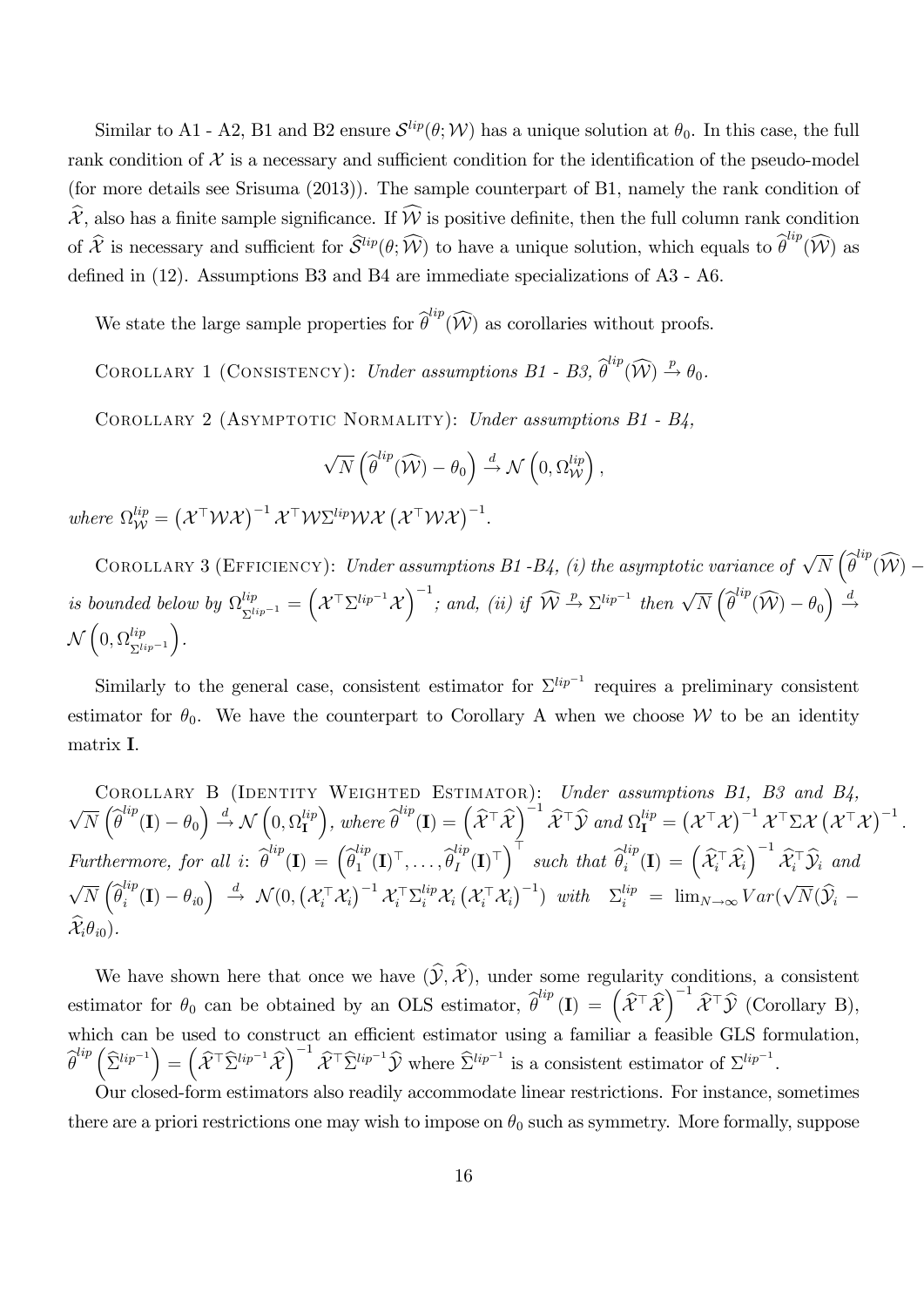$\theta_0$  is known to satisfy  $\mathcal{D}^\top \theta_0 = \delta$  for some known p by q matrix  $\mathcal{D}$  that has full row rank  $q < p$  and some q-dimensional vector  $\delta$ . Then a restricted estimator  $\tilde{\theta}^{lip}(\widehat{W})$  that minimizes (10) subject to  $\mathcal{D}^{\top} \widehat{\theta}^{lip}(\widehat{\mathcal{W}}) = \delta$ , has the following closed-form expression

$$
\widetilde{\boldsymbol{\theta}}^{lip}(\widehat{\mathcal{W}}) = \widehat{\boldsymbol{\theta}}^{lip}(\widehat{\mathcal{W}}) - \left(\widehat{\mathcal{X}}^{\top}\widehat{\mathcal{W}}\widehat{\mathcal{X}}\right)^{-1} \mathcal{D} \left(\mathcal{D}^{\top} \left(\widehat{\mathcal{X}}^{\top}\widehat{\mathcal{W}}\widehat{\mathcal{X}}\right)^{-1} \mathcal{D}\right)^{-1} \left(\mathcal{D}^{\top} \widehat{\boldsymbol{\theta}}^{lip}(\widehat{\mathcal{W}}) - \delta\right),
$$

where  $\hat{\theta}^{lip}(\widehat{W})$  is the unrestricted estimator defined in (12). The expression above can be derived using Lagrangean method or through matrix manipulations (see Amemiya (1985, Section 1.4)). And, since  $\tilde{\theta}^{lip}(\widehat{W})$  is an affine transformation of  $\tilde{\theta}^{lip}(\widehat{W})$ , it is easy to verify that the optimal weighting matrices for  $\widehat{\theta}^{lip}(\widehat{\mathcal{W}})$  are the same as those described in Corollary 3, i.e. any  $\widehat{\mathcal{W}} \stackrel{p}{\rightarrow} \Sigma^{lip^{-1}}$ .

### 3.3 Partially Linear Specification

One may argue that, in some situations, Assumption M5 is at odds with the spirit of structural estimation if the functions in the vector  $\pi_i$  are interpreted as basis functions. We relax the linear-inparameter requirement and instead consider a partially linear structure that may arise naturally by ways of additive fixed effects, or, frequently in modeling of entry/exit games, as fixed costs or scrap value. Now suppose  $\theta_i = \left(\theta_i^{A\top}, \theta_i^{B\top}\right)^\top$  for all i.

ASSUMPTION M6 *(Partially linear payoffs)*. For all  $(i, \theta_i, a_i, a_{-i}, x)$ ,

$$
\pi_{i,\theta_i} (a_i, a_{-i}, x) = \theta_i^{A \top} \pi_i^A (a_i, a_{-i}, x) + \pi_{i,\theta_i^B}^B (a_i, a_{-i}, x),
$$

for some p-dimensional vector  $\pi_i^A(a_i, a_{-i}, x) = \left(\pi_i^{A1}(a_i, a_{-i}, x), \ldots, \pi_i^{A p}\right)$  $\int\limits_{i}^{Ap}\left( a_{i},a_{-i},x\right) \bigg) ^{\top}.$ 

We assume M1 - M4 and M6 hold throughout this subsection. Then it is easy to see that the RHS of equation (6) in Lemma R becomes

$$
\mathbf{D} \left( \mathbf{R}_i + \beta \mathbf{H}_i \mathbf{M} \mathbf{R} \right) \boldsymbol{\pi}_{i,\theta_i}^A + \mathbf{D} \left( \mathbf{R}_i + \beta \mathbf{H}_i \mathbf{M} \mathbf{R} \right) \boldsymbol{\pi}_{i,\theta_i}^B + \Delta \mathbf{\underline{v}}_i,
$$

and, we define, analogously to (7) and (11),  $\mathcal{X}_i^A = \mathbf{D} (\mathbf{R}_i + \beta \mathbf{H}_i \mathbf{M} \mathbf{R}) \mathbf{\Pi}_i^A$ , and  $\mathcal{X}_i^B (\theta_i^B)$  $\binom{B}{i} = \mathbf{D}\left(\mathbf{R}_{i} + \beta\mathbf{H}_{i}\mathbf{M}\mathbf{R}\right)\boldsymbol{\pi}$ Once again, stacking up the vectors from all players, the limiting and sample objective functions defined in  $(9)$  and  $(10)$  respectively become

$$
\begin{array}{rcl}\mathcal{S}^{pl} \left( \theta ; \mathcal{W} \right) & = & (\mathcal{Y} - \mathcal{X}^A \theta^A - \mathcal{X}^B \left( \theta^B \right))^\top \mathcal{W} (\mathcal{Y} - \mathcal{X}^A \theta^A - \mathcal{X}^B \left( \theta^B \right)), \text{ and} \\
\widehat{\mathcal{S}}^{pl}(\theta; \widehat{\mathcal{W}}) & = & (\widehat{\mathcal{Y}} - \widehat{\mathcal{X}}^A \theta^A - \widehat{\mathcal{X}}^B \left( \theta^B \right))^\top \widehat{\mathcal{W}} (\widehat{\mathcal{Y}} - \widehat{\mathcal{X}}^A \theta^A - \widehat{\mathcal{X}}^B \left( \theta^B \right)),\n\end{array}
$$

where the terms in the above display should by now be familiar. In order to avoid repetition we only provide a brief discussion of how  $\theta$  can be (efficiently) estimated.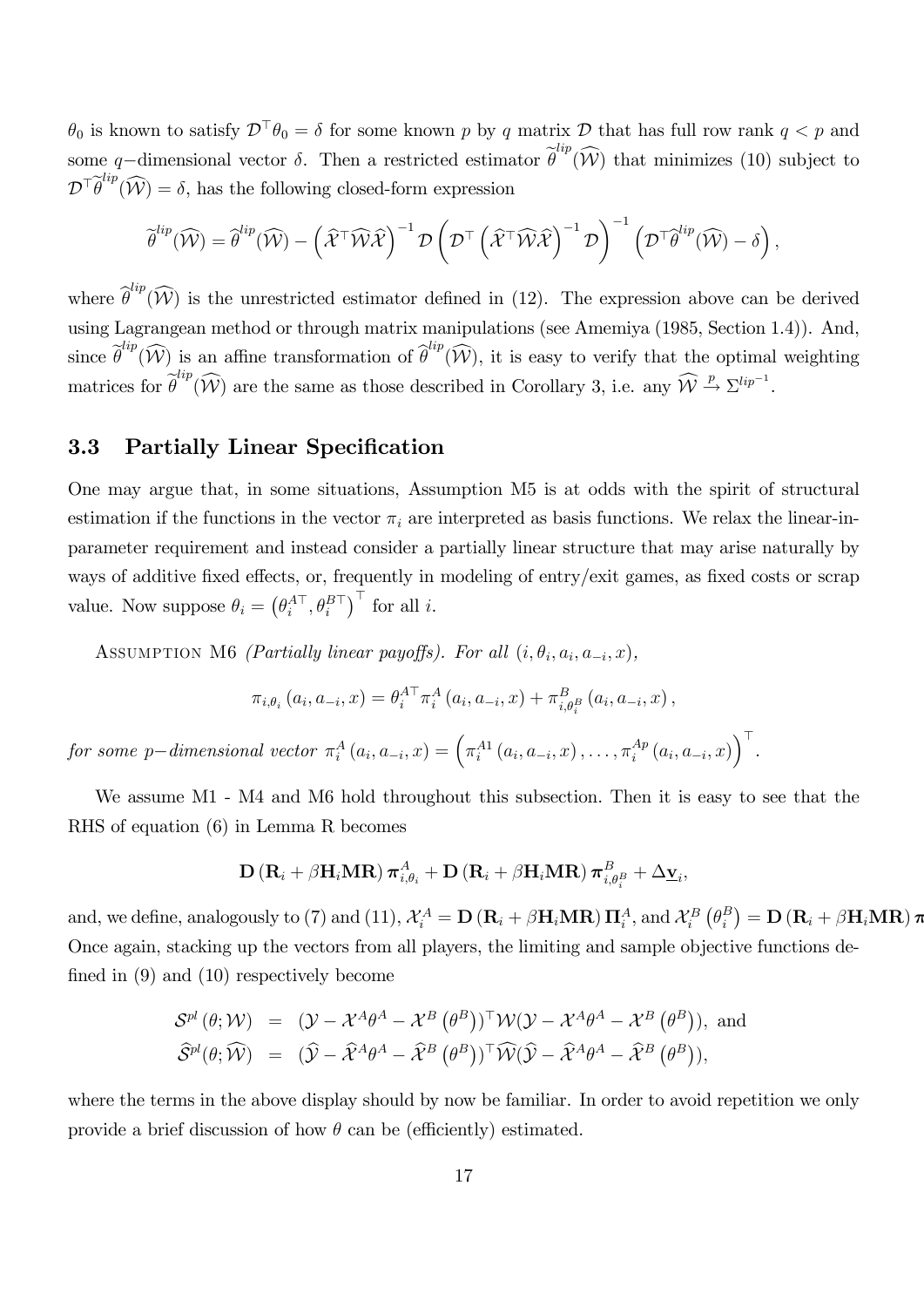The structural identifying condition in this setting is:

$$
\mathcal{Y} = \mathcal{X}^A \theta^A + \mathcal{X}^B (\theta^B) \text{ if and only if } (\theta^A, \theta^B) = (\theta_0^A, \theta_0^B).
$$

The additively linear structure allows us to use a Frisch-Waugh-Lovell type argument to estimate  $\theta_0^A$  $\mathbf 0$ and  $\theta_0^B$  $_0^B$  sequentially in two stages. In particular,  $\theta_0^A$  and  $\theta_0^B$  $\frac{B}{0}$  satisfy the following identities:

$$
\mathcal{M}_{WA} \mathcal{Y} = \mathcal{M}_{WA} \mathcal{X}^B \left( \theta_0^B \right), \tag{13}
$$

where  $M_{WA} = I - \mathcal{X}^{A} (\mathcal{X}^{A\top} \mathcal{W} \mathcal{X}^{A})^{-1} \mathcal{X}^{A\top} \mathcal{W}$  is an oblique projection matrix (e.g. see Davidson and MacKinnon (1993)), so that  $\mathcal{M}_{WA} \mathcal{X}^A$  is a matrix of zeros, and

$$
\mathcal{Y} - \mathcal{X}^B \left( \theta_0^B \right) = \mathcal{X}^A \theta_0^A. \tag{14}
$$

An asymptotic least squares estimator that minimizes  $\hat{S}^{pl}(\theta; \hat{W})$  can then be constructed sequentially in two stages. Let

$$
\widehat{\mathcal{S}}_1^{pl}(\theta^B; \widehat{\mathcal{W}}) = (\mathcal{M}_{\widehat{\mathcal{W}}A}\widehat{\mathcal{Y}} - \mathcal{M}_{\widehat{\mathcal{W}}A}\widehat{\mathcal{X}}(\theta^B))^{\top} \widehat{\mathcal{W}}(\mathcal{M}_{\widehat{\mathcal{W}}A}\widehat{\mathcal{Y}} - \mathcal{M}_{\widehat{\mathcal{W}}A}\widehat{\mathcal{X}}(\theta^B)),
$$

where  $\mathcal{M}_{\widehat{W}A} = I - \widehat{\mathcal{X}}^{A}(\widehat{\mathcal{X}}^{A\top}\widehat{\mathcal{W}}\widehat{\mathcal{X}}^{A})^{-1}\widehat{\mathcal{X}}^{A\top}\widehat{\mathcal{W}}.$  In the first stage we obtain  $\widehat{\theta}^{plB}(\widehat{\mathcal{W}}) = \arg\min_{\theta^{B}} \widehat{\mathcal{S}}_{1}^{pl}(\theta^{B}; \widehat{\mathcal{W}}).$ For the second stage, let

$$
\widehat{\mathcal{S}}_2^{pl}(\theta^A; \widehat{\mathcal{W}}) = (\widehat{\mathcal{Y}} - \widehat{\mathcal{X}}^B(\widehat{\theta}^B) - \widehat{\mathcal{X}}^A \theta^A)^{\top} \widehat{\mathcal{W}} (\widehat{\mathcal{Y}} - \widehat{\mathcal{X}}^B(\widehat{\theta}^B) - \widehat{\mathcal{X}}^A \theta^A).
$$

Then  $\widehat{\theta}^{p|A}(\widehat{\mathcal{W}}) = \arg \min_{\theta^A} \widehat{\mathcal{S}}_2^{pl}(\theta^A; \widehat{\mathcal{W}}) = (\widehat{\mathcal{X}}^{A\top} \widehat{\mathcal{W}} \widehat{\mathcal{X}}^{A})^{-1} \widehat{\mathcal{X}}^{A\top} \widehat{\mathcal{W}} (\widehat{\mathcal{Y}} - \widehat{\mathcal{X}}^B (\widehat{\theta}^B)).$  It is easy to verify the first order conditions that  $\widehat{\theta}^{plA}(\widehat{W})$  and  $\widehat{\theta}^{plB}(\widehat{W})$  individually solve are identical to the ones obtained from jointly minimizing  $\widehat{S}^{pl}(\theta; \widehat{\mathcal{W}})$ .

The practical advantage of the sequential approach is purely numerical, in the same spirit as the well-known partition regression methods described since the work of Frisch and Waugh (1933). Specifically, we only need to perform nonlinear optimization routine to search over a reduced parameter space for  $\widehat{\theta}^{plB}(\widehat{\mathcal{W}})$  in the first stage, as  $\widehat{\theta}^{plA}(\widehat{\mathcal{W}})$  has a closed-form expression in terms of  $\widehat{\theta}^{plB}(\widehat{W})$ . Note also that the optimal weighting matrix for  $\widehat{\mathcal{S}}_1^{pl}$  and  $\widehat{\mathcal{S}}_2^{pl}$  is the same, and is identical to the one described in Theorem 3.

#### 3.4 An Equivalent ALSE

Generally it is not possible to directly compare asymptotic efficiency of different estimators in the literature, although they estimate the same model, since many of the estimators are defined using non-nesting objective functions. An exception can be found in Pesendorfer and Schmidt-Dengler (2008), who show  $\text{ALSE}_{\text{PSD}}$  includes some estimators of Aguirregabiria and Mira (2007) and Pakes,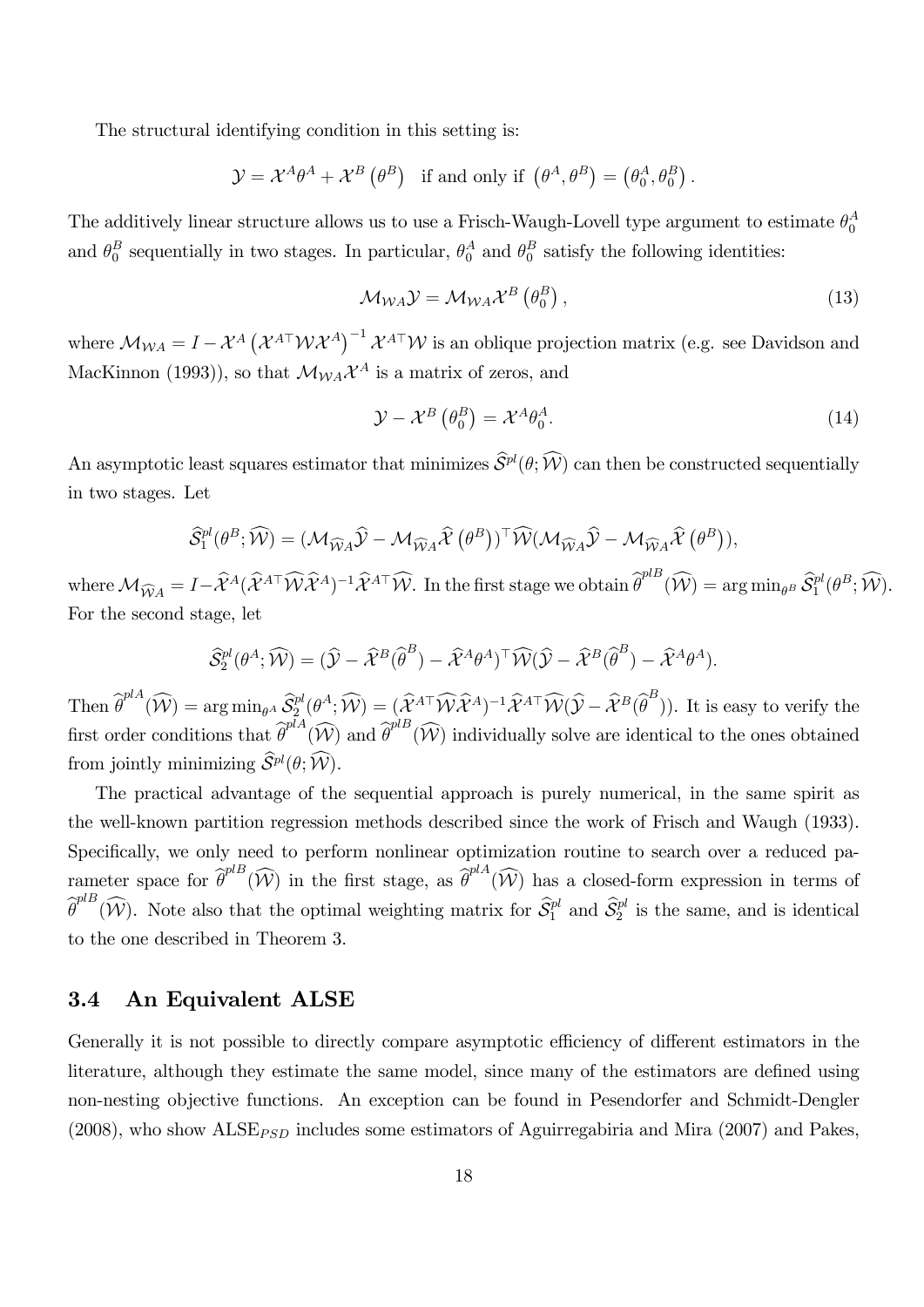Ostrovsky and Berry  $(2007)$  as special cases. Similar to our general estimator defined in Section 2, the class of  $\text{ALSE}_{\text{PSD}}$  is also indexed by a positive definite matrix and optimal weights can be found to define an efficient estimator (cf. Theorem 3). As implied by the Proposition E below, our efficient estimator is asymptotically equivalent to the efficient  $\text{ALSE}_{PSD}$ . In fact, more is true, the class of estimators we consider and that of Pesendorfer and Schmidt-Dengler are asymptotically equivalent in the sense that one can choose appropriate weighting matrices so that the two estimators always have the same asymptotic distribution.

#### PROPOSITION E.  $ALSE_{PSD}$  and our estimator are asymptotically equivalent.

The equivalence follows from the existence of a smooth bijective relation between the choice probabilities and the normalized expected payoffs, i.e. essentially by Hotz and Miller's inversion and an application of the inverse function theorem. The precise relationship between the two estimators are summarized by the equations in display (17) that can be found in the Appendix.

We end this section with a remark on the relationship between asymptotic least squares estimators and GMM estimators.  $\text{ALSE}_{\text{PSD}}$  and our estimator are defined using objective functions that look at the differences between the data and pseudo-model implied probabilities and payoffs respectively at every possible actions and observed states. These differences can also be written as moment conditions, thus asymptotic least squares estimators can also equivalently be defined as GMM estimators (see Chamberlain (1987)). As a consequence, it follows from Proposition E that the GMM estimators of Hotz and Miller (1993) and Hotz et al. (1994) are also asymptotically equivalent for a stationary single agent decision model (a special case of our game when  $I = 1$ ).<sup>6</sup>

## 4 Monte Carlo Experiments

We illustrate the performance of our closed-form estimator using the Monte Carlo design in Section 7 of Pesendorfer and Schmidt-Dengler (2008); who also provide further comparison with other estimators in the literature.

#### **SETUP**

Consider a symmetric two-firm dynamic entry game. In each period t, each firm  $i(= 1, 2)$  has two possible choices: be active or not active,  $a_{it} \in \{0, 1\}$ , where 0 corresponds to "not active" and 1 to "active". Publically observed state variable has four elements, and can be represented by the

 $6$ The estimator of Hotz et al. (1994) has an additional source of sampling error since they estimate the discounted expected payoffs,  $E[V_{i,\theta_i}(s_{t+1})|x_t, a_{it}]$ , by forward simulation. However, under suitable conditions, the error from forward simulation does not affect the asymptotic distribution of their estimator.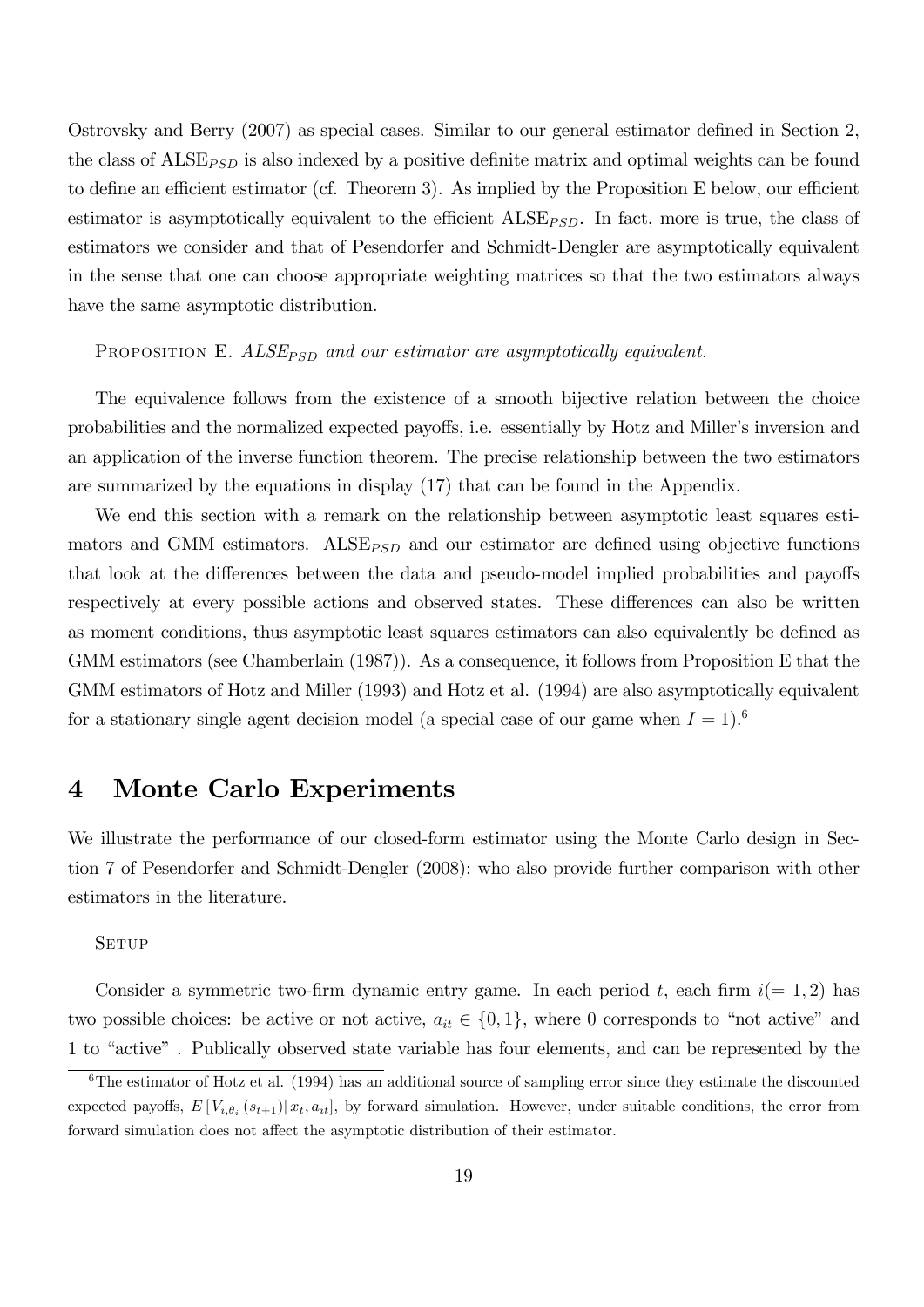actions made by both firms in period  $t - 1$ , so that  $x_t = (a_{1t-1}, a_{2t-1})$ . The vector of states evolves over time according to the transition  $s_{t+1} = a_t$ . Firm 1's period payoffs are described as follows:

$$
\pi_{1,\theta}(a_{1t}, a_{2t}, x_t) = \mathbf{1}[a_{1t} = 1] \cdot [\theta_1 + \theta_2 a_{2t}] + \mathbf{1}[a_{1t} = 1, a_{1t-1} = 0] \cdot F + \mathbf{1}[a_{1t} = 0, a_{1t-1} = 1] \cdot W,
$$

where  $(\theta_1, \theta_2, F, W)$  denote respectively the monopoly profit, duopoly profit, entry cost and scrap value that firm 1 may obtain. Each firm also receives additive private shocks that are i.i.d.  $\mathcal{N}(0, 1)$ . The game is symmetric and firm's 2 payoffs are defined analogously.

We set  $(\theta_{10}, \theta_{20}, F_0, W_0) = (1.2, -1.2, -0.2, 0.1)$ . Pesendorfer and Schmidt-Dengler (2008, p.920) show that there are three distinct equilibria (five if we permute the identity of the players as there is one symmetric equilibrium). We generate the data using different equilibria of the game and provide estimates for  $(\theta_{10}, \theta_{20}, F_0)$  for each equilibrium.  $W_0$  is taken as known, since it is not separately identified (see Aguirregabiria and Suzuki (2013)). For each sample size  $T = 100, 500, 1000, 5000$ , we report the same statistics as Pesendorfer and Schmidt-Dengler (mean and standard deviation of the estimator for each parameter, and the averaged mean squared error across the three parameters) from 1000 simulations of four estimators: OLS, GLS, PSD-I and PSD-E, for each equilibrium. OLS and GLS estimators correspond to our inefficient and efficient estimators that have closed-form (see Corollary B and Corollary 3 respectively). PSD-I and PSD-E are the inefficient and efficient versions of  $\text{ALSE}_{\text{PSD}}$  respectively; the former uses identity weighting matrix. Our Tables 1 - 3 below correspond respectively to equilibria 1 - 3 in Pesendorfer and Schmidt-Dengler (2008), thus are directly comparable to their Tables 1 - 3 on p.921-922.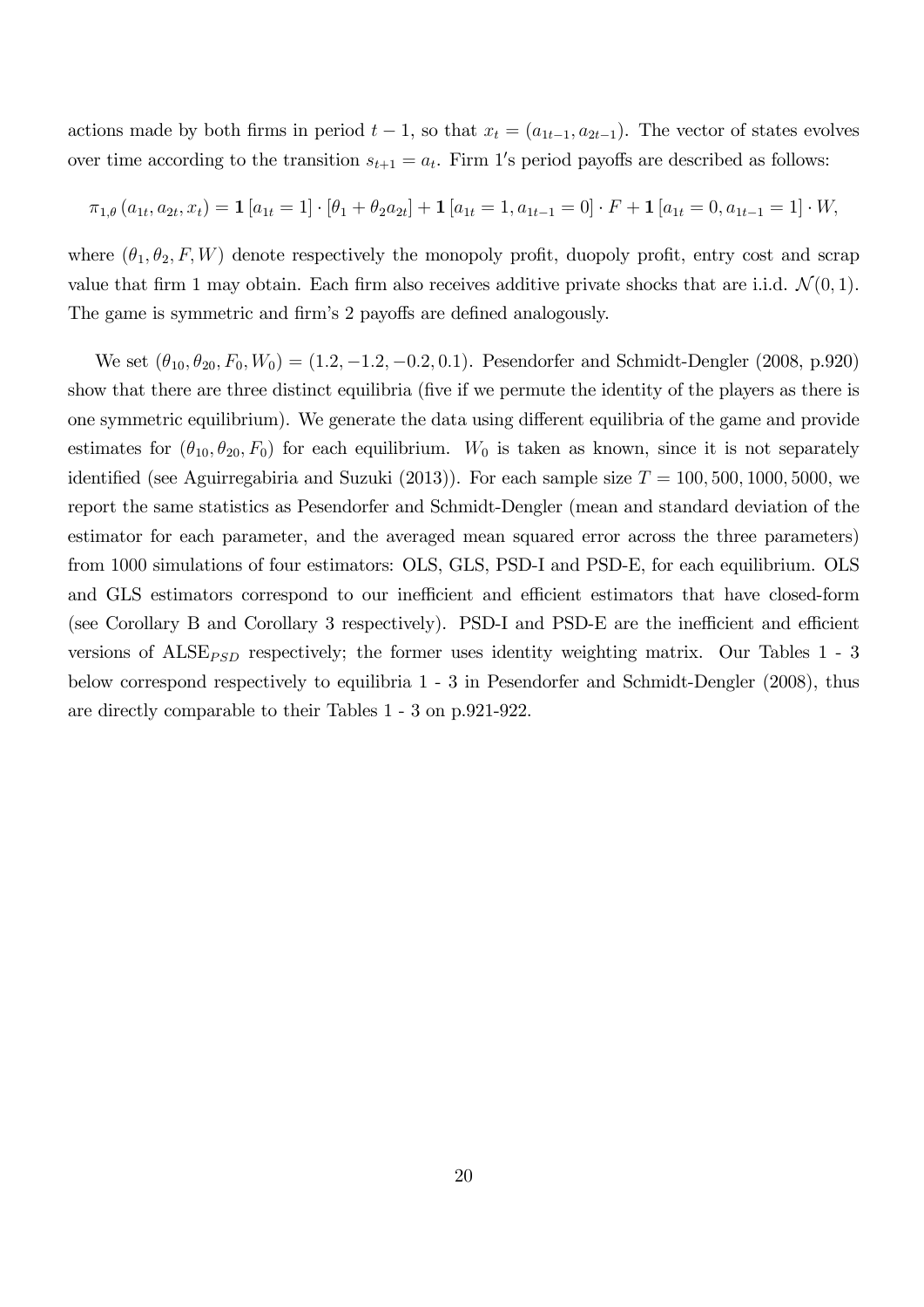| $\cal T$ | Estimator  | $\cal F$ |         | $\theta_{10}$ |         | $\theta_{20}$ |         | <b>MSE</b> |
|----------|------------|----------|---------|---------------|---------|---------------|---------|------------|
| 100      | <b>OLS</b> | $-0.244$ | (0.328) | 1.071         | (0.330) | $-1.087$      | (0.385) | 0.396      |
|          | <b>GLS</b> | $-0.210$ | (0.136) | 1.227         | (0.276) | $-1.230$      | (0.255) | 0.161      |
|          | PSD-I      | $-0.262$ | (0.316) | 1.083         | (0.341) | $-1.094$      | (0.390) | 0.395      |
|          | PSD-E      | $-0.175$ | (0.155) | 1.292         | (0.303) | $-1.327$      | (0.301) | 0.231      |
| 500      | <b>OLS</b> | $-0.213$ | (0.151) | 1.169         | (0.141) | $-1.161$      | (0.179) | 0.077      |
|          | <b>GLS</b> | $-0.197$ | (0.048) | 1.213         | (0.133) | $-1.209$      | (0.096) | 0.029      |
|          | PSD-I      | $-0.220$ | (0.148) | 1.176         | (0.144) | $-1.167$      | (0.186) | 0.079      |
|          | PSD-E      | $-0.188$ | (0.047) | 1.232         | (0.129) | $-1.223$      | (0.102) | 0.031      |
| 1000     | <b>OLS</b> | $-0.206$ | (0.105) | 1.184         | (0.090) | $-1.182$      | (0.125) | 0.035      |
|          | <b>GLS</b> | $-0.200$ | (0.030) | 1.200         | (0.081) | $-1.197$      | (0.062) | 0.011      |
|          | PSD-I      | $-0.209$ | (0.102) | 1.186         | (0.090) | $-1.185$      | (0.130) | 0.036      |
|          | PSD-E      | $-0.195$ | (0.029) | 1.212         | (0.077) | $-1.204$      | (0.064) | 0.011      |
| 5000     | <b>OLS</b> | $-0.204$ | (0.079) | 1.194         | (0.061) | $-1.190$      | (0.093) | 0.019      |
|          | <b>GLS</b> | $-0.206$ | (0.074) | 1.196         | (0.059) | $-1.192$      | (0.089) | 0.017      |
|          | PSD-I      | $-0.201$ | (0.079) | 1.199         | (0.064) | $-1.196$      | (0.094) | 0.019      |
|          | PSD-E      | $-0.203$ | (0.077) | 1.198         | (0.061) | $-1.195$      | (0.092) | 0.018      |

Table 1: Monte Carlo results (Equilibrium 1). OLS and GLS are our closed-form estimators that are inefficient and efficient respectively. PSD-I and PSD-E are asymptotic least squares estimators of Pesendorfer and Schmidt-Dengler (2008) that are inefficient (identity weighted) and efficient respectively.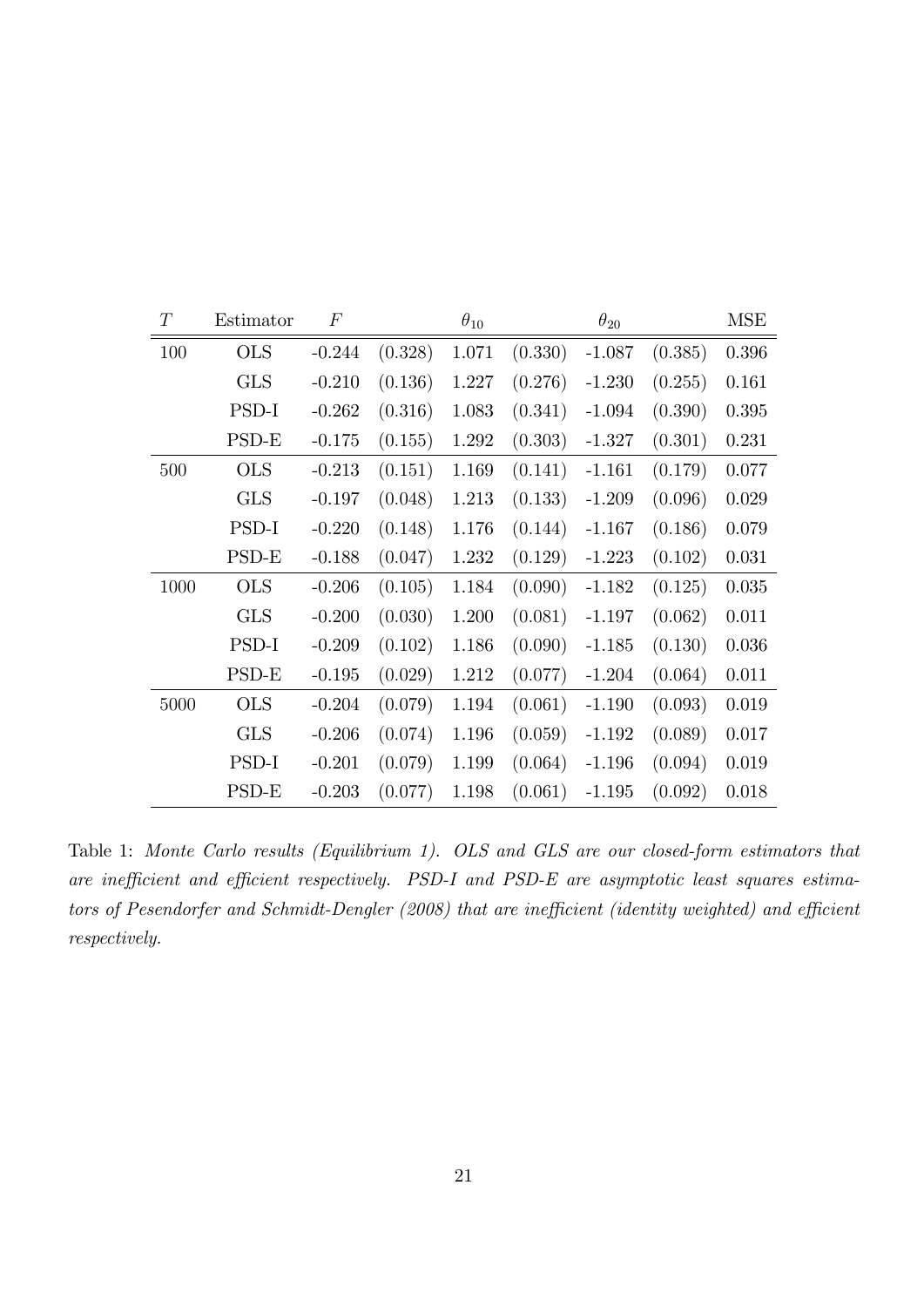| T    | Estimator  | $\boldsymbol{F}$ |         | $\theta_{10}$ |         | $\theta_{20}$ |         | <b>MSE</b> |
|------|------------|------------------|---------|---------------|---------|---------------|---------|------------|
| 100  | <b>OLS</b> | $-0.317$         | (0.472) | 0.971         | (0.380) | $-0.891$      | (0.543) | 0.822      |
|      | <b>GLS</b> | $-0.428$         | (0.333) | 0.998         | (0.328) | $-0.892$      | (0.438) | 0.598      |
|      | PSD-I      | $-0.264$         | (0.495) | 1.065         | (0.434) | $-1.006$      | (0.592) | 0.843      |
|      | $PSD-E$    | $-0.422$         | (1.098) | 1.073         | (0.488) | $-0.976$      | (0.588) | 1.903      |
| 500  | <b>OLS</b> | $-0.221$         | (0.236) | 1.147         | (0.192) | $-1.120$      | (0.280) | 0.181      |
|      | <b>GLS</b> | $-0.262$         | (0.210) | 1.153         | (0.180) | $-1.116$      | (0.261) | 0.157      |
|      | PSD-I      | $-0.201$         | (0.242) | 1.192         | (0.205) | $-1.171$      | (0.284) | 0.182      |
|      | PSD-E      | $-0.232$         | (0.214) | 1.172         | (0.182) | $-1.154$      | (0.265) | 0.153      |
| 1000 | <b>OLS</b> | $-0.216$         | (0.168) | 1.166         | (0.135) | $-1.155$      | (0.196) | 0.088      |
|      | <b>GLS</b> | $-0.233$         | (0.144) | 1.171         | (0.123) | $-1.157$      | (0.180) | 0.072      |
|      | PSD-I      | $-0.205$         | (0.171) | 1.189         | (0.142) | $-1.182$      | (0.201) | 0.090      |
|      | PSD-E      | $-0.220$         | (0.150) | 1.177         | (0.126) | $-1.173$      | (0.187) | 0.075      |
| 5000 | <b>OLS</b> | $-0.205$         | (0.076) | 1.192         | (0.058) | $-1.189$      | (0.091) | 0.018      |
|      | <b>GLS</b> | $-0.203$         | (0.037) | 1.196         | (0.039) | $-1.195$      | (0.050) | 0.005      |
|      | PSD-I      | $-0.202$         | (0.076) | 1.197         | (0.061) | $-1.196$      | (0.092) | 0.018      |
|      | $PSD-E$    | $-0.200$         | (0.043) | 1.197         | (0.040) | $-1.201$      | (0.058) | 0.007      |

Table 2: Monte Carlo results (Equilibrium 2). OLS and GLS are our closed-form estimators that are inefficient and efficient respectively. PSD-I and PSD-E are asymptotic least squares estimators of Pesendorfer and Schmidt-Dengler (2008) that are inefficient (identity weighted) and efficient respectively.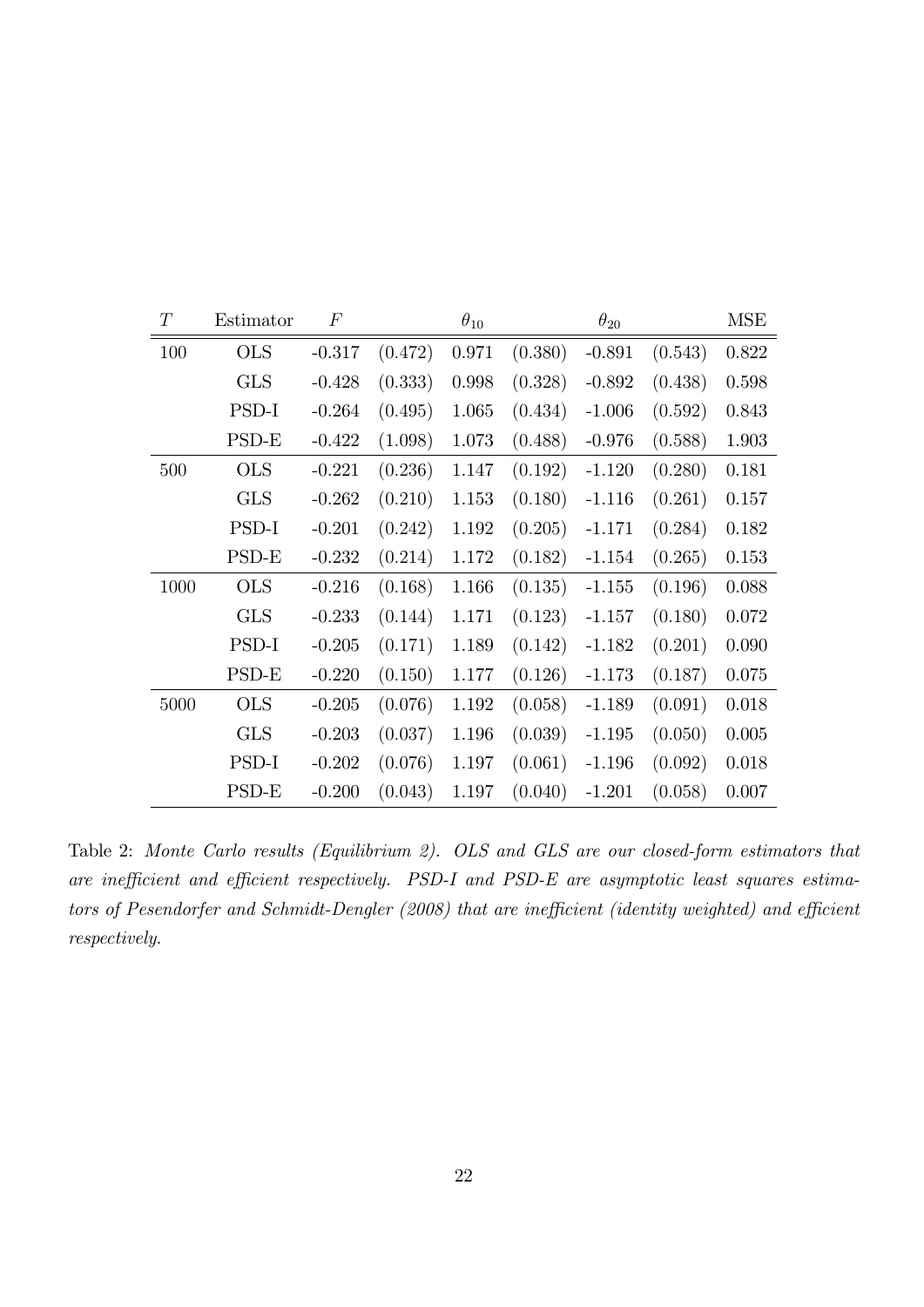| T    | Estimator  | $\boldsymbol{F}$ |         | $\theta_{10}$ |         | $\theta_{20}$ |         | <b>MSE</b> |
|------|------------|------------------|---------|---------------|---------|---------------|---------|------------|
| 100  | <b>OLS</b> | $-0.304$         | (0.475) | $0.997\,$     | (0.398) | $-0.895$      | (0.558) | 0.840      |
|      | <b>GLS</b> | $-0.436$         | (0.356) | 1.015         | (0.352) | $-0.88$       | (0.446) | 0.641      |
|      | PSD-I      | $-0.241$         | (0.514) | 1.102         | (0.471) | $-1.023$      | (0.624) | 0.917      |
|      | $PSD-E$    | $-0.397$         | (0.445) | 1.081         | (0.381) | $-0.975$      | (0.526) | 0.722      |
| 500  | <b>OLS</b> | $-0.225$         | (0.244) | 1.149         | (0.187) | $-1.118$      | (0.282) | 0.184      |
|      | <b>GLS</b> | $-0.260$         | (0.229) | 1.159         | (0.185) | $-1.122$      | (0.278) | 0.175      |
|      | PSD-I      | $-0.201$         | (0.258) | 1.200         | (0.222) | $-1.176$      | (0.304) | 0.208      |
|      | PSD-E      | $-0.230$         | (0.239) | 1.177         | (0.189) | $-1.157$      | (0.287) | $0.178\,$  |
| 1000 | <b>OLS</b> | $-0.214$         | (0.177) | 1.169         | (0.134) | $-1.158$      | (0.204) | 0.093      |
|      | <b>GLS</b> | $-0.227$         | (0.170) | 1.179         | (0.136) | $-1.166$      | (0.206) | 0.092      |
|      | PSD-I      | $-0.202$         | (0.180) | 1.193         | (0.147) | $-1.187$      | (0.211) | 0.099      |
|      | PSD-E      | $-0.207$         | (0.186) | 1.191         | (0.148) | $-1.188$      | (0.220) | 0.105      |
| 5000 | <b>OLS</b> | $-0.203$         | (0.082) | 1.194         | (0.062) | $-1.190$      | (0.093) | 0.019      |
|      | <b>GLS</b> | $-0.205$         | (0.076) | 1.197         | (0.060) | $-1.192$      | (0.090) | 0.017      |
|      | PSD-I      | $-0.201$         | (0.083) | 1.200         | (0.066) | $-1.196$      | (0.095) | 0.020      |
|      | PSD-E      | $-0.201$         | (0.078) | 1.199         | (0.061) | $-1.197$      | (0.094) | 0.018      |

Table 3: Monte Carlo results (Equilibrium 3). OLS and GLS are our closed-form estimators that are inefficient and efficient respectively. PSD-I and PSD-E are asymptotic least squares estimators of Pesendorfer and Schmidt-Dengler (2008) that are inefficient (identity weighted) and efficient respectively.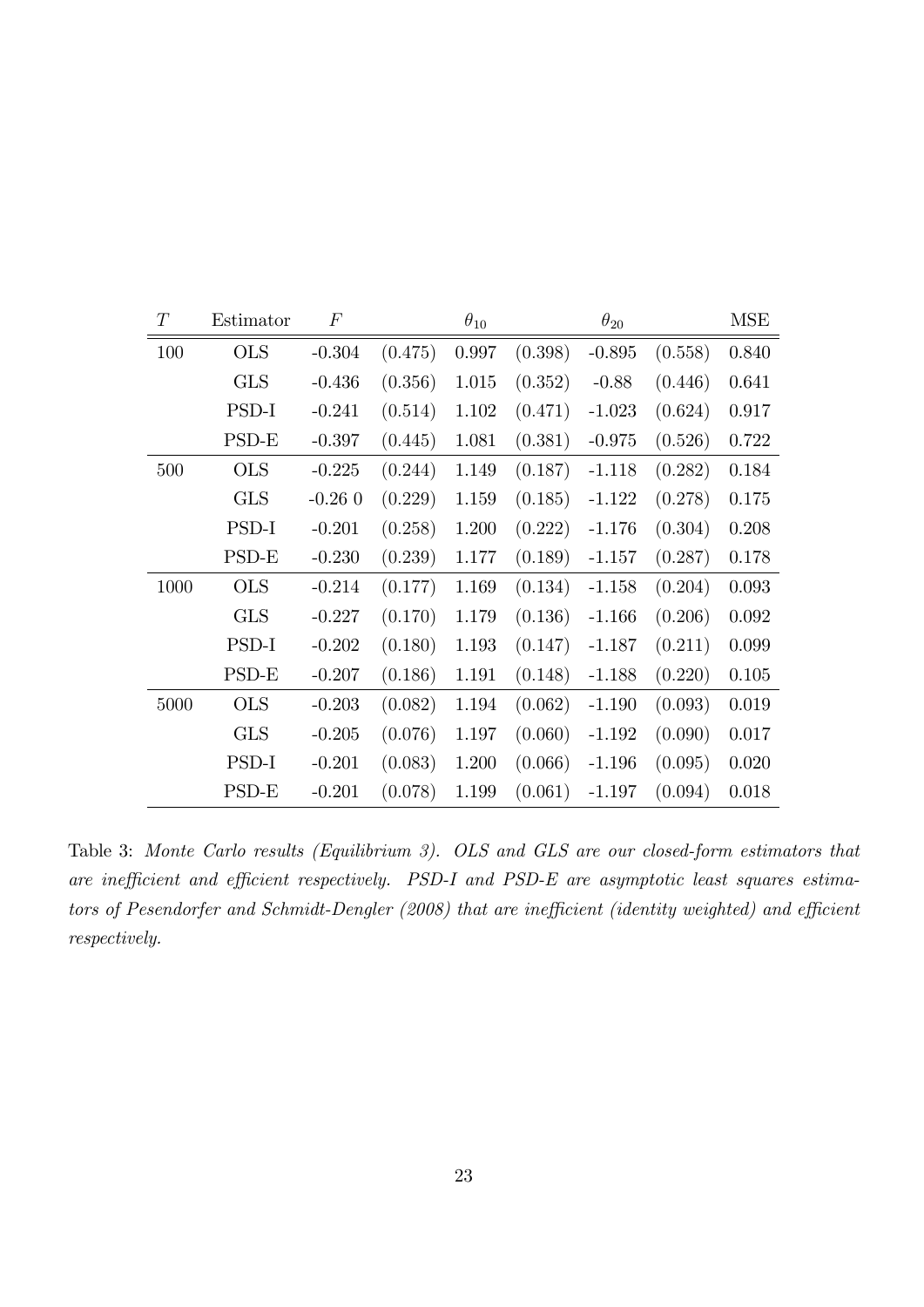The results are as expected from the theory. At smaller sample sizes the estimators are genuinely different regardless of the choice of weight matrices. Since the model is fully parametric both efficient estimators generally perform better than the inefficient ones even at  $T = 100$  across all equilibria. With larger sample sizes the inefficient and efficient estimators seem to have similar properties for both methods. Although, in theory, the inefficient estimators need not be asymptotically equivalent as both are weighed by the same identity matrix (see equation (17) in the Appendix).

We now abstract away from the statistical properties and consider the numerical aspects. To illustrate the potential for computational advantages of our estimator, we introduce an additive market fixed effect to the per period payoff in the game described above. We use the number of markets, denoted by M, to control the complexity of the game.<sup>7</sup> For each M, we solve the model once and simulated five times using the symmetric equilibrium. We report in Table 4, the average central processing unit (CPU) times in seconds to compute our estimators and  $\text{ALSE}_{\text{PSD}}$  that minimize their respective limiting objective functions (no sampling error, using true choice and transition probabilities); standard errors are in parentheses.<sup>8</sup>

| М            |          | 10       | 20       | 30       | 100       | 200       |
|--------------|----------|----------|----------|----------|-----------|-----------|
| <b>OLS</b>   | 0.0021   | 0.0125   | 0.0245   | 0.0366   | 0.1241    | 0.2654    |
|              | (0.0010) | (0.0000) | (0.0000) | (0.0001) | (0.0004)  | (0.0004)  |
| <b>GLS</b>   | 0.0180   | 0.1542   | 0.3091   | 0.4658   | 1.8504    | 5.6084    |
|              | (0.0038) | (0.0001) | (0.0013) | (0.0002) | (0.0023)  | (0.0069)  |
| PSD-I        | 0.2084   | 4.9957   | 28.6415  | 73.3173  | 1171.5137 | 5657.6393 |
|              | (0.0089) | (0.0351) | (0.1805) | (0.0846) | (1.9478)  | (0.9183)  |
| <b>PSD-E</b> | 0.3564   | 10.4140  | 52.0471  | 109.5519 | 1607.2349 | 7621.5963 |
|              | (0.0079) | (0.0359) | (0.1824) | (0.1049) | (2.6654)  | (1.2093)  |

Table 4: Computation time. OLS and GLS are our closed-form estimators that are inefficient and efficient respectively. PSD-I and PSD-E are asymptotic least squares estimators of Pesendorfer and Schmidt-Dengler (2008) that are inefficient (identity weighted) and efficient respectively.

Our estimators are substantially faster to compute, and the distinction grows exponentially with more parameters in the model. The reported CPU times also include the construction of the optimal

<sup>&</sup>lt;sup>7</sup>There are other ways to vary the complexity of the game, e.g. by changing the number of potential actions and states. However, the difficulty to solve and estimate such games increases significantly as the games become more complexed. Our design is chosen for its simplicity as it only requires us to solve a simple game multiple times.

<sup>8</sup>The simulation was performed using MATLAB (R2012a, 64 bit version) on a standard PC running on an Intel Core (TM) 2 Duo 3.16 GHz processor with 4 GB RAM.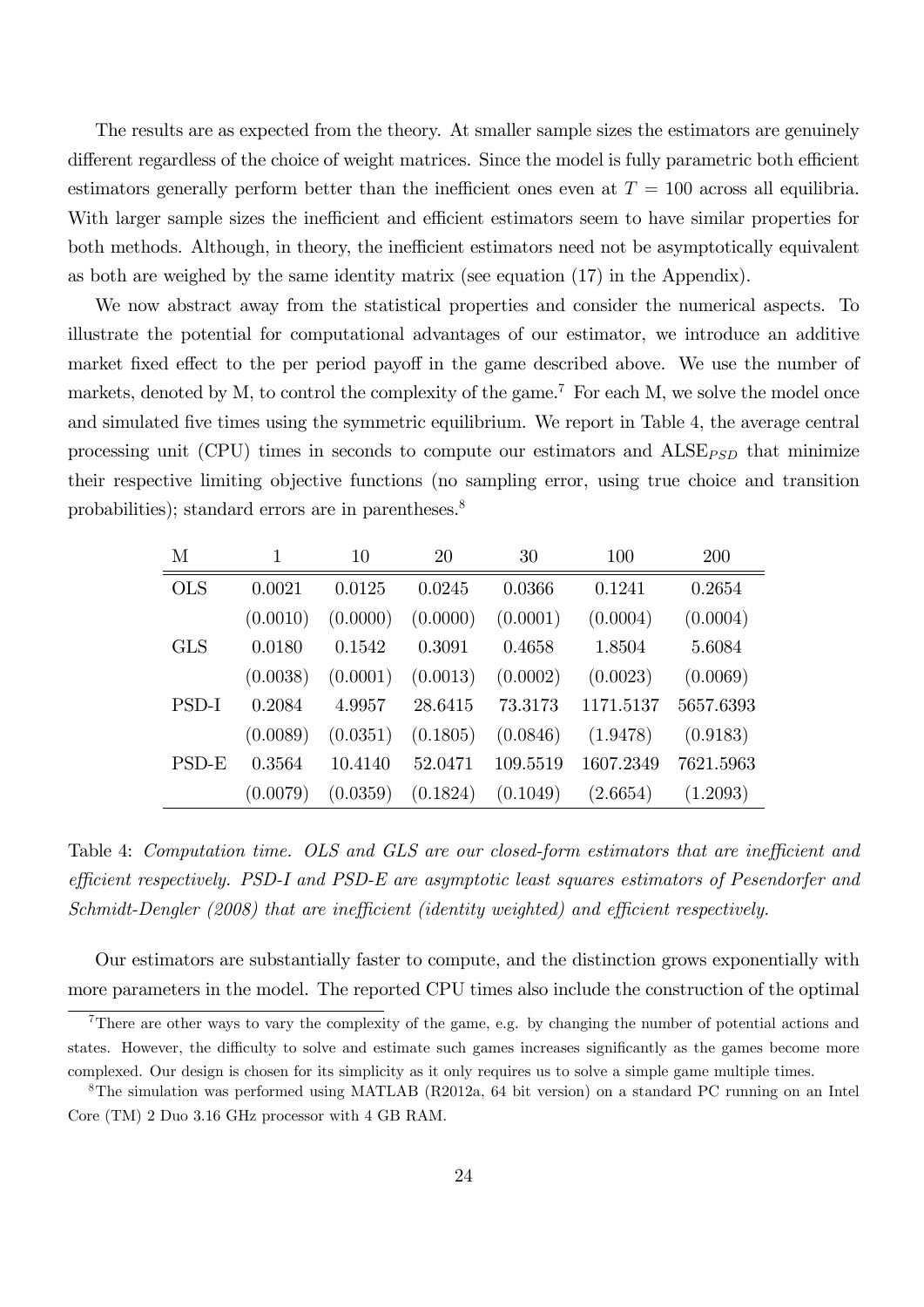weighting matrices, using numerical derivatives, for GLS and PSD-E. The procedure to compute the optimal weighting matrices are similar for both (asymptotic least squares) estimators, so its contribution in this setting can be approximated by comparing the CPU times of OLS and GLS as M varies. Our results are model specific and we precaution against extrapolations as different designs, as well as algorithms and softwares, will have different convergence properties for  $\text{ALSE}_{\text{PSD}}$ . Although a claim that closed-form estimation is generally a much simpler task is quite innocuous. We also expect the computation time for  $\text{ALSE}_{PSD}$  to grow at a faster rate with larger action and/or state spaces for any fixed M. Indeed another, perhaps even more important, numerical property of our closed-form estimators is they are always global minimizers. In contrast, a numerical solution to a general nonlinear optimization routine can be sensitive to the search algorithm, initial values, and as well as the nature of the objective function.<sup>9</sup>

## 5 Conclusions and Possible Extensions

We have shown there can be some non-trivial computational gains in defining estimators that optimize objective functions constructed in terms of expected payoffs instead of choice probabilities for the estimation of structural dynamic discrete choice problems. The most transparent advantages of our approach follow from an opportunity to utilize familiar linear regression techniques, which arise when the period payoff functions are modeled to have fully or partially linear-in-parameter structure. Since the class of estimators we propose is asymptotically equivalent to the unifying class of estimators developed by Pesendorfer and Schmidt-Dengler (2008), there appears to be no theoretical costs associated with our approach to simplify and improve the numerical aspects of the estimation problem. Our estimators also perform well in Monte Carlo exercises in terms of speed and statistical properties.

The computation advantages we describe in this paper accumulates beyond the procedure to obtain a point estimate. For instance, resampling methods that are often used in practice to obtain standard errors (or perhaps to improve finite sample properties) clearly would benefit. The type of objective functions we propose also naturally complements other research in the literature that aims to improve the performance and/or scope of two-step methodologies. Two traditional criticisms of two-step estimators are large finite sample bias (from the first stage nonparametric estimation of choice probabilities), and the inability to accommodate unobserved heterogeneity and state variables that are persistent over time. For the former, Aguirregabiria and Mira (2002,2007) propose an

 ${}^{9}$ It is easy to construct a game where the (limiting) objective function defined using pseudo-probabilities has multiple local minima such that some popular built-in optimization package produces different minimizers that depend on the initial search value.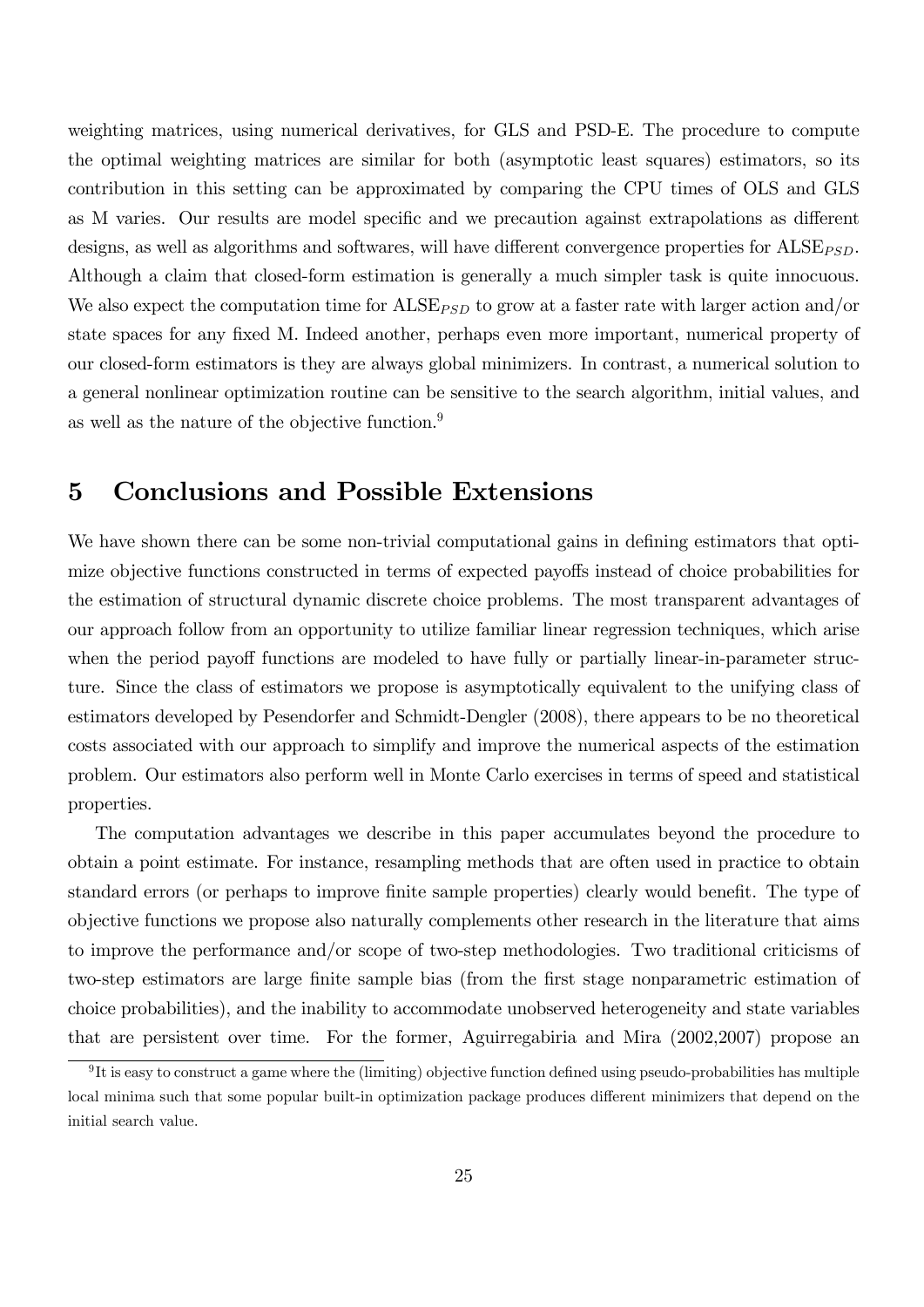iteration scheme that can improve the finite sample properties by imposing some structure for the first stage estimators; see Kasahara and Shimotsu (2008,2012) for further discussions and some theoretical justifications. At each iteration, the structural estimator can update the choice probabilities implied by the pseudo-model that are then used to define a new pseudo-likelihood function. To incorporate our estimator, alternatively one can use the updated probabilities to construct an objective function that defines the distance between the (updated) observed and implied expected payoffs. For the latter, the recent nonparametric identification results of Kasahara and Shimotsu (2009) and Hu and Shum (2012) show any two-step approach can also be readily applied to estimate a more general dynamic model than the one considered in this paper.

## Appendix

## Proofs of Theorems

PROOF OF THEOREM 1. Under A1 to A3,  $\mathcal{S}(\theta;\mathcal{W})$  has a well-separated minimum at  $\theta_0$ . Let  $\psi(\theta) = \mathcal{Y} - \mathcal{X}(\theta)$  and  $\psi(\theta) = \mathcal{Y} - \mathcal{X}(\theta)$ . Under A4, it follows that  $\sup_{\theta \in \Theta} ||\psi(\theta)|| < \infty$  and  $\sup_{\theta \in \Theta}$  $\left\|\widehat{\psi}(\theta) - \psi(\theta)\right\| = o_p(1)$ . Then through some tedious algebra, of repeatedly adding nulls and using properties of the matrix norm:

$$
\hat{\mathcal{S}}(\theta; \widehat{\mathcal{W}}) - \mathcal{S}(\theta; \mathcal{W}) = \widehat{\psi}(\theta)^{\top} \widehat{\mathcal{W}\psi}(\theta) - \psi(\theta)^{\top} \mathcal{W}\psi(\theta) \n= 2\psi(\theta)^{\top} \mathcal{W}(\widehat{\psi}(\theta) - \psi(\theta)) + o_p \left( \left\| \widehat{\psi}(\theta) - \psi(\theta) \right\| \right),
$$

where the smaller order terms are uniform over  $\Theta$  under A2 - A3. Therefore  $\sup_{\theta \in \Theta}$  $|\hat{s}|$  $\left(\theta;\widehat{\mathcal{W}}\right)-\mathcal{S}\left(\theta;\mathcal{W}\right)\Bigr|=\displaystyle$  $o_p(1)$ , and consistency follows from a standard argument (e.g. see Newey and McFadden (1994)).

PROOF OF THEOREM 2. Under our assumptions,  $\widehat{\theta}(\widehat{\mathcal{W}})$  satisfies the first order condition from differentiating (10) with respect to  $\theta$  with probability tending to 1, i.e.

$$
0 = \left(\frac{\partial \widehat{\mathcal{X}}\left(\theta\right)}{\partial \theta^{\top}}\Bigg|_{\theta = \widehat{\theta}\left(\widehat{\mathcal{W}}\right)}\right)^{\top} \widehat{\mathcal{W}}\left(\widehat{\mathcal{Y}} - \widehat{\mathcal{X}}\left(\widehat{\theta}\left(\widehat{\mathcal{W}}\right)\right)\right)
$$

holds with probability tending to 1. Since  $\mathcal{Y} - \mathcal{X}(\theta_0) = 0$ , by adding nulls, we have

$$
\widehat{\mathcal{Y}} - \widehat{\mathcal{X}}(\widehat{\theta}) = \widehat{\mathcal{U}} + E_1 + E_2 \n= \widehat{\mathcal{U}} - \nabla_{\mathcal{X}} (\widehat{\theta}(\widehat{\mathcal{W}}) - \theta_0) + o_p \left( \left\| \widehat{\theta}(\widehat{\mathcal{W}}) - \theta_0 \right\| \right),
$$

where  $E_1 = -\left(\mathcal{X}(\widehat{\theta}(\widehat{\mathcal{W}})) - \mathcal{X}(\theta_0)\right)$  and  $E_2 = \widehat{\mathcal{X}}(\widehat{\theta}(\widehat{\mathcal{W}})) - \widehat{\mathcal{X}}(\theta_0) - \left(\mathcal{X}(\widehat{\theta}(\widehat{\mathcal{W}})) - \mathcal{X}(\theta_0)\right)$ , and the second equality follows from A5 after applying mean value expansions to the terms in  $E_1$  and  $E_2$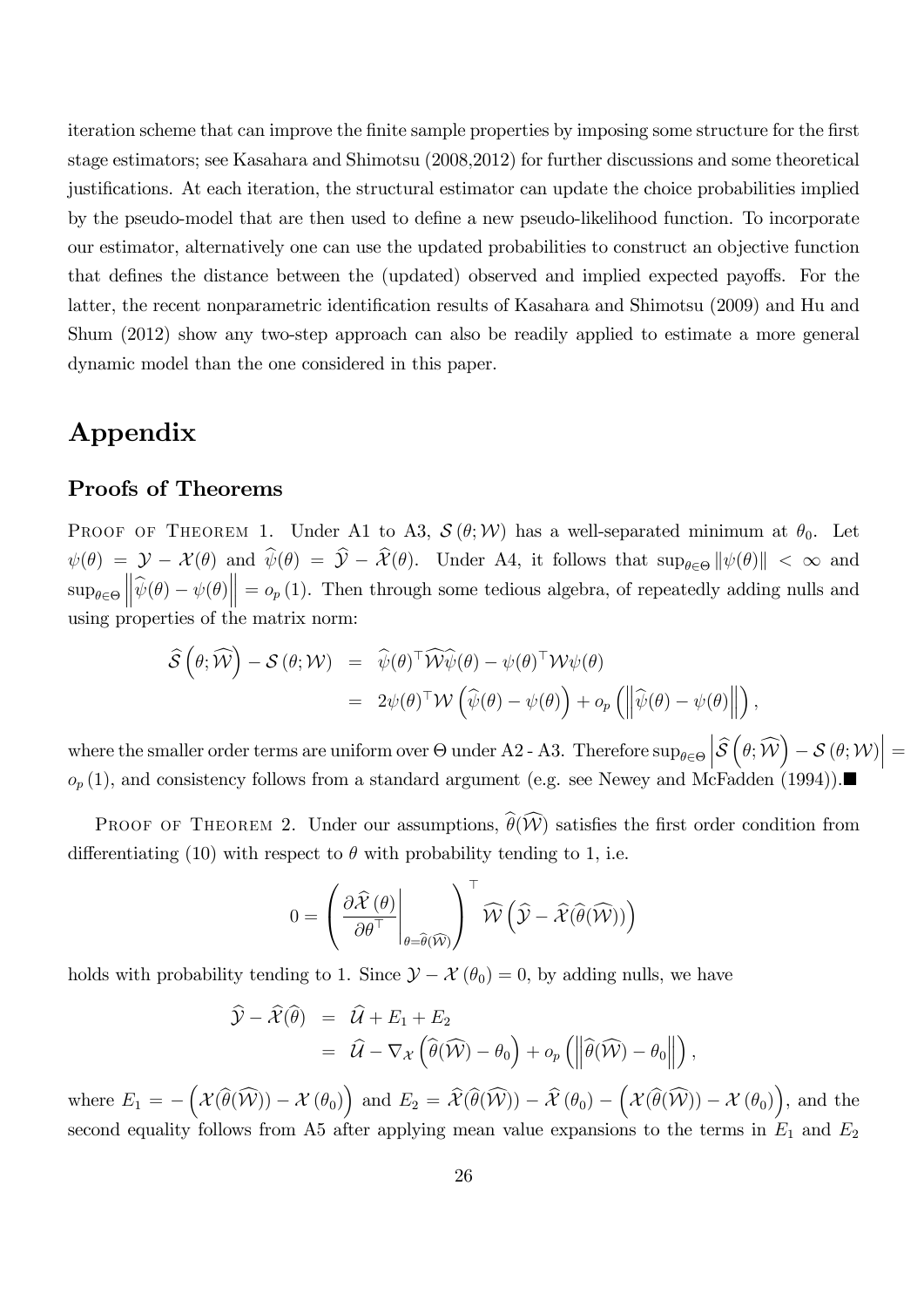around  $\theta_0$ . By adding nulls and using properties of matrix norm, since  $\hat{\theta}(\widehat{W}) = \theta_0 + o_p(1)$ , we also have  $\begin{tabular}{|c|c|c|c|} \hline \quad \quad & \quad \quad & \quad \quad \\ \hline \quad \quad & \quad \quad & \quad \quad \\ \hline \quad \quad & \quad \quad & \quad \quad \\ \hline \quad \quad & \quad \quad & \quad \quad \\ \hline \end{tabular}$  $\Bigg( \frac{\partial \widehat{\mathcal{X}}(\boldsymbol{\theta})}{\partial \boldsymbol{\theta}^\top}$  $\Big|_{\theta=\widehat{\theta}(\widehat{\mathcal{W}})}$  $\Delta^{\top}$  $\mathcal{W} - \nabla_{\mathcal{X}}^{\perp} \mathcal{W}$   $= o_p(1)$  under A2 and A5. Therefore  $\theta(\mathcal{W})$  also satisfies

$$
0 = \nabla_{\mathcal{X}}^{\top} \mathcal{W} \left( \widehat{\mathcal{U}} - \nabla_{\mathcal{X}} \left( \widehat{\theta}(\widehat{\mathcal{W}}) - \theta_0 \right) \right) + o_p \left( \frac{1}{\sqrt{N}} + \left\| \widehat{\theta}(\widehat{\mathcal{W}}) - \theta_0 \right\| \right),
$$

with probability tending to 1. Then it follows that

$$
\sqrt{N}\left(\widehat{\theta}(\widehat{\mathcal{W}})-\theta_0\right)=\left(\nabla_{\mathcal{X}}^{\top}\mathcal{W}\nabla_{\mathcal{X}}\right)^{-1}\nabla_{\mathcal{X}}^{\top}\mathcal{W}\widehat{\mathcal{U}}+o_p\left(1\right).
$$

An application of Slutsky's theorem gives the result.

PROOF OF THEOREM 3. The proof for part (i) is standard (e.g. see Theorem 3.2 of Hansen (1982)). We claim the optimal weighting matrix converges in the limit to  $\Sigma^{-1}$ . Let  $B = \mathcal{W} \nabla_{\mathcal{X}} (\nabla_{\mathcal{X}}^\top \mathcal{W} \nabla_{\mathcal{X}})^{-1}$ and  $C = \Sigma^{-1} \nabla_{\mathcal{X}} (\nabla_{\mathcal{X}}^\top \Sigma^{-1} \nabla_{\mathcal{X}})^{-1}$ , so we have  $\Omega_{\mathcal{W}} = B^\top \Sigma B$  and  $\Omega_{\Sigma^{-1}} = C^\top \Sigma C$ . Using simple algebra, it can be shown that  $B^{\perp} \Sigma B - C^{\perp} \Sigma C = (B - C)^{\perp} \Sigma (B - C) \geq 0$ . For part (ii), it follows from the proof of Theorem 2 that we did not use any specific information on  $\widehat{W}$  beyond the fact that it has a positive definite probability limit. $\blacksquare$ 

#### Representation Lemma

PROOF OF LEMMA R. First we introduce some additional notations that build on the terms defined in Section 2.2. Let  $v_{i,\theta_i}^a = (v_{i,\theta_i}(a,x^1),\ldots,v_{i,\theta_i}(a,x^J))$  for all a, and  $\mathbf{v}_{i,\theta_i} = (v_{i,\theta_i}^0,\ldots,v_{i,\theta_i}^K)^\top$ , so that  $\mathbf{v}_{i,\theta_i}$  is a  $J(K+1)$  -vector. Let  $\pi_{i,\theta_i}^{a_1...a_I} = (\pi_{i,\theta_i} (a_1,\ldots,a_I,x^1),\ldots,\pi_{i,\theta_i} (a_1,\ldots,a_I,x^J))$  for all  $a_1,\ldots,a_I,$  and  $\boldsymbol{\pi}_{i,\theta_i} = \left(\pi^{0...0}_{i,\theta_i},\ldots,\pi^{K...K}_{i,\theta_i}\right)^\top$ , so that  $\boldsymbol{\pi}_{i,\theta_i}$  is a  $J(K+1)^I$  -vector. For any k let:  $\mathbf{I}_d$ denote an identity matrix of size  $d$ ;  $\mathbf{H}_i$  denote a block-diagonal matrix  $\mathbf{diag}\left(H_i^0, H_i^1, \ldots, H_i^K\right)$ , where  $H_i^a$  denotes a  $J \times J$  matrix such that  $(H_i^a)_{jj'} = \Pr\left[x_{t+1} = x^{j'} | x_t = x^j, a_{it} = a\right]$ ;  $\mathbf{M} = \left(\mathbf{I}_{(K+1)^I} \otimes M\right)$ where  $M = (\mathbf{I}_J - L)^{-1}$  and L denotes a  $J \times J$  matrix such that  $(L)_{jj'} = \beta \Pr[x_{t+1} = x^{j'}]x_t = x^j$ ;  $\mathbf{R} =$  $\sqrt{2}$  $\overline{\phantom{a}}$  $P^{0...0}$  ...  $P^{K...K}$ : ... . :  $P^{0...0}$  ...  $P^{K...K}$ 1  $\overline{\phantom{a}}$ be a  $J(K + 1)^{I}$  by  $J(K + 1)^{I}$  matrix, where  $P^{a_1...a_I} = diag(P(a_1,..., a_I|x^1)),$  $\left[ \begin{array}{rcl} \ldots, P\left(a_1, \ldots, a_I | x^J\right) \end{array} \right] \text{ with } \, P\left(a_1, \ldots, a_I | x\right) \;=\; \Pr[\alpha_{1, \theta_1}\left(s_{it}\right) \;=\; a_1, \ldots, \alpha_{I, \theta_I}\left(s_{It}\right) \;=\; a_I | x_t \;=\; x \right] \;=\; \cdots$  $\prod_{j=1}^{I} P_j(a_j|x)$ , and let  $\mathbf{R}_i =$  $\sqrt{2}$  $\begin{array}{c} \hline \end{array}$  $P_{i0}^{0...0}$  ...  $P_{i0}^{K...K}$ <br>: ... :  $P_{iK}^{0...0}$  ...  $P_{iK}^{K...K}$ 1  $\begin{matrix} \phantom{-} \end{matrix}$ be a  $J(K+1)$  by  $J(K+1)^I$  matrix, where  $P_{ik}^{a_1...a_I} = diag(P_{ik}(a_1,...,a_I|x^1),...,P_{ik}(a_1,...,a_I|x^J))$  with  $P_{ik}(a_1,...,a_I|x) = Pr[\alpha_{1,\theta_1}(s_{it}) =$  $a_1, \ldots, \alpha_{i-1, \theta_{i-1}} (s_{i-1t}) = a_{i-1}, \alpha_{i, \theta_i} (s_{it}) = k, \alpha_{i+1, \theta_{i+1}} (s_{i+1t}) = a_{i+1}, \alpha_{I, \theta_I} (s_{It}) = a_I |x_t = x] =$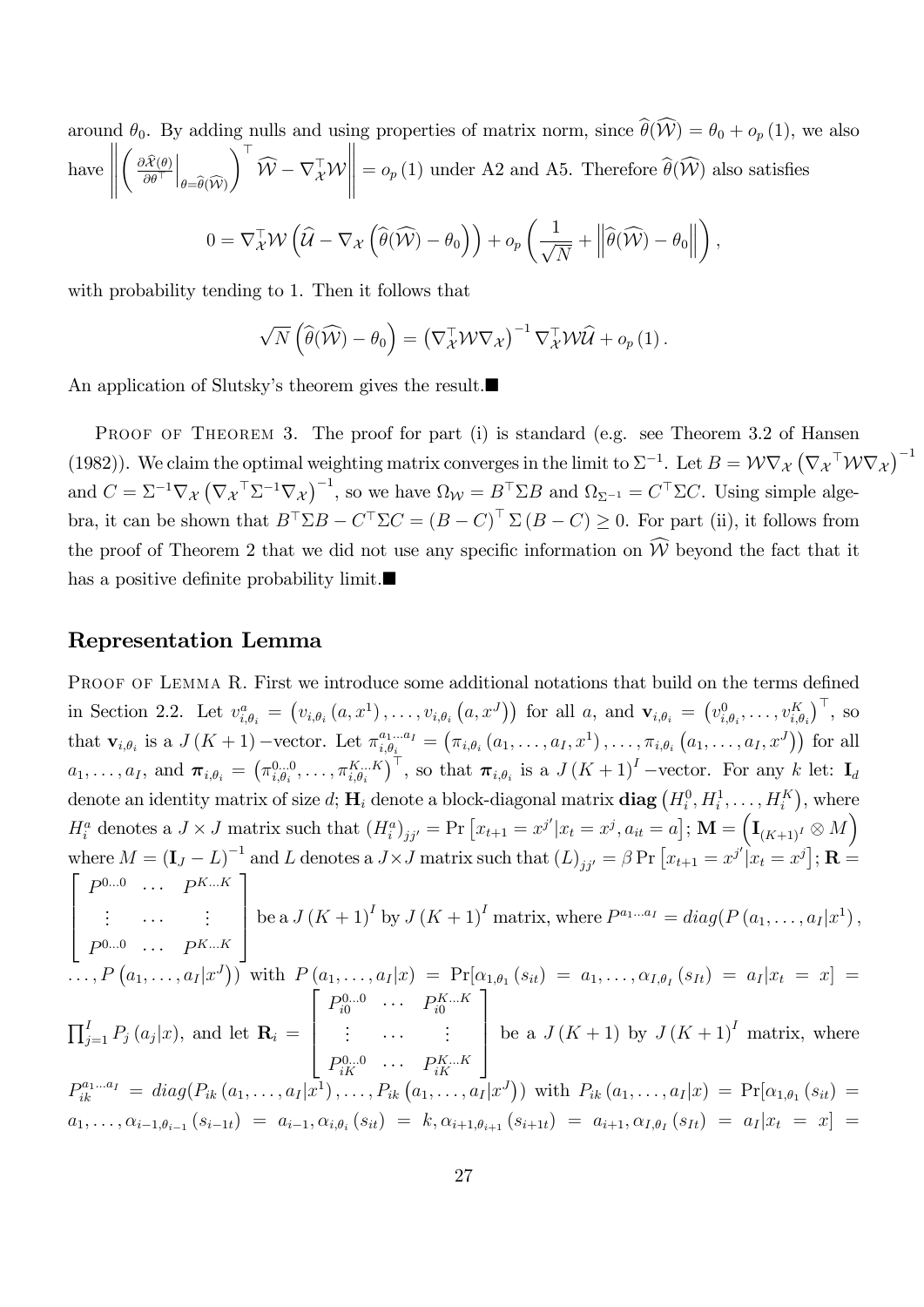$P_i(k|x) \prod_{j \neq i}^{I} P_j(a_j|x)$ . Define  $\Delta v_{i,\theta_i}^a = (v_{i,\theta_i}(a,x^1) - v_{i,\theta_i}(0,x^1), \ldots, v_{i,\theta_i}(a,x^J) - v_{i,\theta_i}(0,x^J))$  for all  $a > 0$ , and  $\Delta \mathbf{v}_{\theta} = (\Delta v_{i,\theta_i}^1, \ldots, \Delta v_{i,\theta_i}^K)^{\top}$ . Let **D** denote the  $JK^I \times J(K+1)^J$  matrix that performs the transformation  $\mathbf{D} \mathbf{v}_{\theta} = \Delta \mathbf{v}_{\theta}$ . Lastly, let  $\underline{v}_{i}^{a} = (\underline{v}_{i}(a, x^{1}), \dots, \underline{v}_{i}(a, x^{J}))$  for all a, and define  $\underline{\mathbf{v}}_i = (\underline{v}_i^0, \dots, \underline{v}_i^K)^{\top}$ , so that  $\Delta \underline{\mathbf{v}}_i = \mathbf{D} \underline{\mathbf{v}}_i$  is a  $J(K+1)$  –vector. Then (6) immediately follows.

### Asymptotic Equivalence of ALSEs

PROOF OF PROPOSITION E. In the proof of this proposition we shall assume standard regularity conditions hold throughout (i.e. we assume inverse of matrices exist, expected payoffs and functions are bounded and continuously differentiable etc.). As seen from the proof of Theorem 2, under standard regularity conditions  $\widehat{\theta}(\widehat{\mathcal{W}})$  satisfies

$$
\widehat{\theta}(\widehat{\mathcal{W}}) = \theta_0 + \left(\nabla_{\mathcal{X}}^\top \mathcal{W} \nabla_{\mathcal{X}}\right)^{-1} \nabla_{\mathcal{X}}^\top \mathcal{W} \widehat{\mathcal{U}} + o_p\left(\frac{1}{\sqrt{N}}\right). \tag{15}
$$

Next we introduce  $\text{ALSE}_{\text{PSD}}$ . It shall be useful to bear in mind the illustrative discussion in Section 2.1. We first define some additional notations that build on the terms defined in Section 2.3. Let  $\mathbf{P} = \left( \mathbf{P}_1^{\top}, \ldots, \mathbf{P}_I^{\top} \right)^{\top}$  and  $\mathbf{P}_{\theta} = \left( \mathbf{P}_{1, \theta_1}^{\top}, \ldots, \mathbf{P}_{I, \theta_I}^{\top} \right)^{\top}$ . Similarly, let  $\Delta \mathbf{v} = \left( \Delta \mathbf{v}_1^{\top}, \ldots, \Delta \mathbf{v}_I^{\top} \right)^{\top}$  and  $\Delta \mathbf{v}_{\theta} = \left( \Delta \mathbf{v}_{1,\theta_1}^{\top}, \ldots, \Delta \mathbf{v}_{I,\theta_I}^{\top} \right)^{\top}$ . Then, by Hotz and Miller's inversion there exists an invertible and continuously differentiable map  $\Gamma$  such that  $\mathbf{P} = \Gamma(\Delta \mathbf{v})$  and  $\mathbf{P}_{\theta} = \Gamma(\Delta \mathbf{v}_{\theta})$ . In particular

$$
\mathbf{P} = \left(\Gamma_1 (\Delta \mathbf{v}_1)^{\top}, \dots, \Gamma_I (\Delta \mathbf{v}_I)^{\top}\right)^{\top}, \text{ and}
$$

$$
\mathbf{P}_{\theta} = \left(\Gamma_1 (\Delta \mathbf{v}_{1,\theta_1})^{\top}, \dots, \Gamma_I (\Delta \mathbf{v}_{I,\theta_I})^{\top}\right)^{\top},
$$

where  $\Gamma_i$  is the inverse of  $\Phi_i$ , which is defined in the text. Therefore, in terms of  $\mathcal Y$  and  $\mathcal X(\theta)$ ,

$$
\Delta \mathbf{v} - \Delta \mathbf{v}_{\theta} = \mathcal{Y} - \mathcal{X}(\theta).
$$

Thus **P** and  $P_{\theta}$  are also deterministic functions of the preliminary estimators (that we denoted by  $\gamma_0$ ). We denote the estimators of **P** and **P**<sub> $\theta$ </sub> by **P** and **P**<sub> $\theta$ </sub> respectively, and these estimators are constructed based on the same  $\widehat{\gamma}$  that define X and Y. Note that, although  $\mathbf{P} = \mathbf{P}_{\theta_0}$ ,  $\mathbf{P}$  and  $\mathbf{P}_{\theta_0}$  are generally different. An ALSE<sub>PSD</sub>, denoted by  $\widehat{\theta}_{PSD}(\widehat{\mathcal{V}})$ , is defined as the minimizer of

$$
\min_{\theta \in \Theta} \left( \widetilde{\mathbf{P}} - \widehat{\mathbf{P}}_{\theta} \right)^{\top} \widehat{\mathcal{V}} \left( \widetilde{\mathbf{P}} - \widehat{\mathbf{P}}_{\theta} \right),
$$

for some  $\hat{V}$  that converges in probability to positive definite matrix  $V$  (cf. equation (21) on page 915 in Pesendorfer and Schmidt-Dengler (2008)). Under appropriate regularity conditions, it is straightforward to show, analogous to our Theorem 2, that

$$
\sqrt{N}\left(\widehat{\theta}_{PSD}(\widehat{\mathcal{V}})-\theta_0\right) \stackrel{d}{\rightarrow} N\left(0,\Psi_{\mathcal{V}}\right).
$$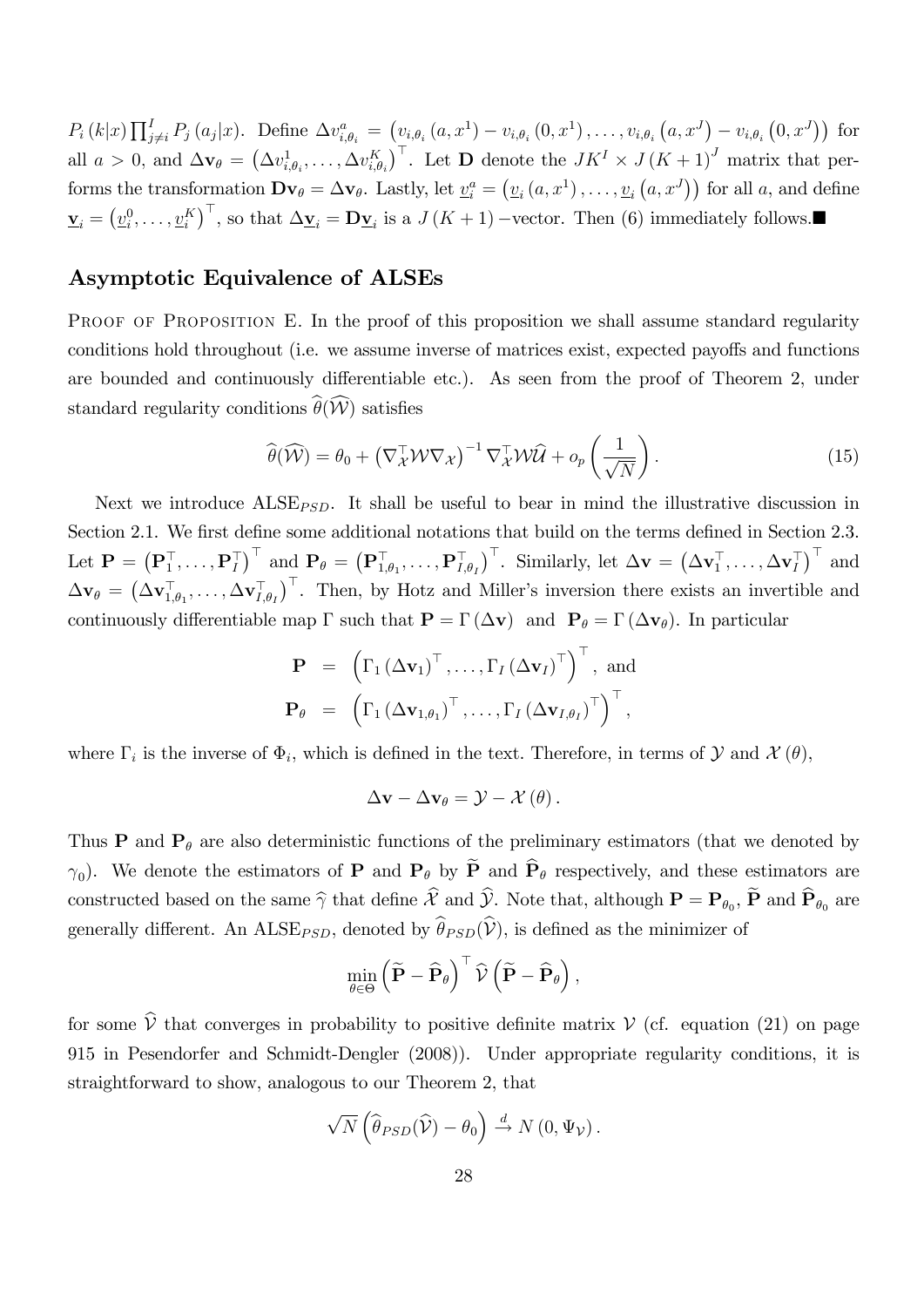For a first order asymptotic equivalence, it suffices to only consider the local asymptotic properties of ALSE<sub>PSD</sub> around  $\theta_0$ . Let  $\nabla_P$  denote  $\frac{\partial P_\theta}{\partial \theta^\top}\big|_{\theta=\theta_0}$ . An ALSE<sub>PSD</sub> satisfies

$$
0 = -\nabla_{\mathbf{P}}^{\top} \mathcal{V} \left( \widetilde{\mathbf{P}} - \mathbf{P} - \left( \widehat{\mathbf{P}}_{\widehat{\theta}_{PSD}(\mathcal{V})} - \mathbf{P}_{\theta_0} \right) \right) + o_p \left( \frac{1}{\sqrt{N}} \right).
$$

As the problem is smooth, it can be shown generally that the condition above simplifies further to

$$
0 = -\nabla_{\mathbf{P}}^{\top} \mathcal{V} \left( \widetilde{\mathbf{P}} - \mathbf{P} - \left( \widehat{\mathbf{P}}_{\theta_0} - \mathbf{P}_{\theta_0} + \mathbf{P}_{\widehat{\theta}_{PSD}(\mathcal{V})} - \mathbf{P}_{\theta_0} \right) \right) + o_p \left( \frac{1}{\sqrt{N}} \right).
$$

So that we have

$$
\widehat{\theta}_{PSD}(\mathcal{V}) = \theta_0 + \left(\nabla_{\mathbf{P}}^{\top} \mathcal{V} \nabla_{\mathbf{P}}\right)^{-1} \nabla_{\mathbf{P}}^{\top} \mathcal{V} \left(\widetilde{\mathbf{P}} - \mathbf{P} - (\widehat{\mathbf{P}}_{\theta_0} - \mathbf{P}_{\theta_0})\right) + o_p\left(\frac{1}{\sqrt{N}}\right).
$$

By chain rule  $\nabla_{\mathbf{P}}$  equals  $\nabla_{\Gamma}\nabla_{\mathcal{X}}$ , where  $\nabla_{\Gamma}$  denotes the Jacobian of  $\Gamma$  evaluated at  $\Delta \mathbf{v}$ , and  $\frac{\partial \Delta \mathbf{v}_{\theta}}{\partial \theta^{\top}}|_{\theta=\theta_0}$ equals  $\nabla_{\mathcal{X}}$ . Thus, we can write

$$
\widehat{\theta}_{PSD}(\mathcal{V}) = \theta_0 + \left(\nabla_{\mathcal{X}}^{\top} \nabla_{\Gamma}^{\top} \mathcal{V} \nabla_{\Gamma} \nabla_{\mathcal{X}}\right)^{-1} \nabla_{\mathcal{X}}^{\top} \nabla_{\Gamma}^{\top} \mathcal{V} \left(\widetilde{\mathbf{P}} - \mathbf{P} - (\widehat{\mathbf{P}}_{\theta_0} - \mathbf{P}_{\theta_0})\right) + o_p\left(\frac{1}{\sqrt{N}}\right) \n= \theta_0 + \left(\nabla_{\mathcal{X}}^{\top} \nabla_{\Gamma}^{\top} \mathcal{V} \nabla_{\Gamma} \nabla_{\mathcal{X}}\right)^{-1} \nabla_{\mathcal{X}}^{\top} \nabla_{\Gamma}^{\top} \mathcal{V} \nabla_{\Gamma} \widehat{\mathcal{U}} + o_p\left(\frac{1}{\sqrt{N}}\right),
$$

where the last equality follows from linearizing  $P - P - (P_{\theta_0} - P_{\theta_0})$  in terms of  $\mathcal{Y} - \mathcal{X}(\theta_0)$ . By defining  $\mathcal{W}_{\mathcal{V}} = \nabla_{\Gamma}^{\perp} \mathcal{V} \nabla_{\Gamma}$ , we have

$$
\widehat{\theta}_{PSD}(\mathcal{V}) = \theta_0 + \left(\nabla_{\mathcal{X}}^\top \mathcal{W}_{\mathcal{V}} \nabla_{\mathcal{X}}\right)^{-1} \nabla_{\mathcal{X}}^\top \mathcal{W}_{\mathcal{V}} \widehat{\mathcal{U}} + o_p\left(\frac{1}{\sqrt{N}}\right). \tag{16}
$$

Therefore, by comparing (15) and (16),  $\hat{\theta}_{PSD} (\mathcal{V})$  has the same asymptotic distribution as  $\hat{\theta} (\mathcal{W}_{\mathcal{V}})$ . In particular, let  $\mathcal{V}^*$  denote the efficient weighting matrix for  $\text{ALSE}_{PSD}$  so that  $\Psi_{\mathcal{V}^*} \leq \Psi_{\mathcal{V}}$  for any positive definite matrix V. Therefore the efficient  $\text{ALSE}_{PSD}$ , denoted by  $\hat{\theta}_{PSD}^*$ , has the same asymptotic distribution as  $\theta(W_{\mathcal{V}^*})$  with  $\mathcal{W}_{\mathcal{V}^*} = \nabla_{\Gamma}^{\perp} \mathcal{V}^* \nabla_{\Gamma}$ . Then it must hold, by Theorem 3(i), that  $\Omega_{\Sigma^{-1}} \leq \Psi_{\mathcal{V}^*}$  since  $\Omega_{\Sigma^{-1}}$  is the lower variance bound. To complete the proof, an identical argument can be made in the reverse direction. It is easy to show that any  $\hat{\theta}$  (W) that satisfies (15) also has the same asymptotic distribution as  $\theta_{PSD}(\mathcal{V}_{W})$ , where  $\mathcal{V}_{W} = \nabla_{\Gamma^{-1}}^{\perp} \mathcal{W} \nabla_{\Gamma^{-1}}$  (cf.  $\mathcal{W}_{V}$ ), and  $\nabla_{\Gamma^{-1}}$  denotes the Jacobian of  $\Gamma^{-1}$  evaluated at **P** (that equals  $(\nabla_{\Gamma})^{-1}$  by the inverse function theorem). We omit further details to avoid repetition. Thus, it follows that  $\Psi_{\mathcal{V}^*} \leq \Omega_{\Sigma^{-1}}$ , hence we can also conclude that  $\Psi_{\mathcal{V}^*} = \Omega_{\Sigma^{-1}}$ .

In summary:

$$
\sqrt{N} \left( \widehat{\theta}(\mathcal{W}) - \theta_0 \right) = \sqrt{N} \left( \widehat{\theta}_{PSD}(\mathcal{V}_{\mathcal{W}}) - \theta_0 \right) + o_p \left( \frac{1}{\sqrt{N}} \right) \text{ with } \mathcal{V}_{\mathcal{W}} = \nabla_{\Gamma^{-1}}^{\top} \mathcal{W} \nabla_{\Gamma^{-1}}, \quad (17)
$$

$$
\sqrt{N} \left( \widehat{\theta}_{PSD}(\mathcal{V}) - \theta_0 \right) = \sqrt{N} \left( \widehat{\theta}(\mathcal{W}_{\mathcal{V}}) - \theta_0 \right) + o_p \left( \frac{1}{\sqrt{N}} \right) \text{ with } \mathcal{W}_{\mathcal{V}} = \nabla_{\Gamma}^{\top} \mathcal{V} \nabla_{\Gamma},
$$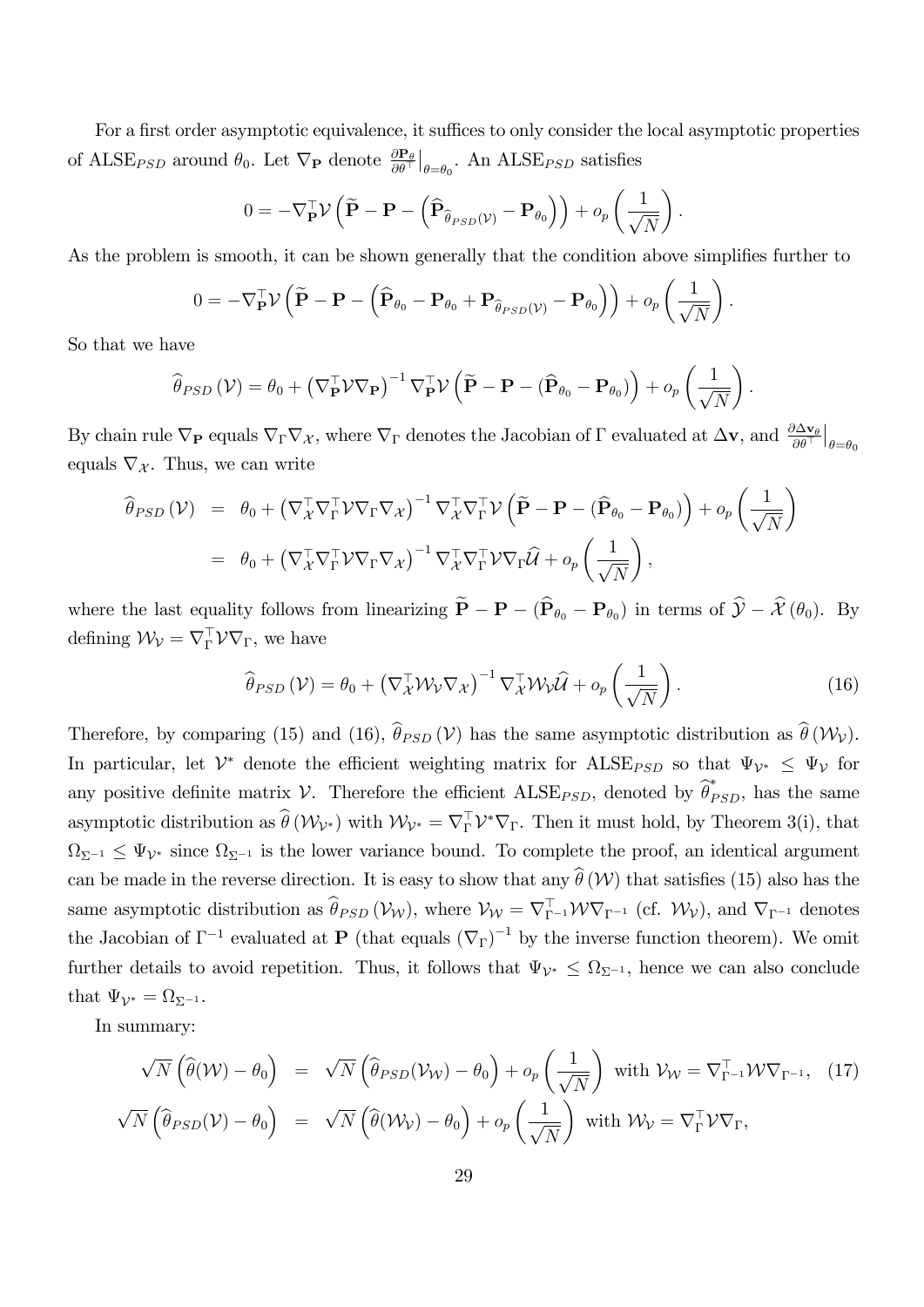and  $(V, W)$  can be replaced by any consistent estimators  $(\widehat{V}, \widehat{W})$ . Therefore our estimator and  $\text{ALSE}_{\text{PSD}}$  can always be constructed to have the same asymptotic distribution and achieve the same lower variance bound.

# References

- [1] Ackerberg, D., L. Benkard, S. Berry, and A. Pakes (2005), "Econometric Tools for Analyzing Market Outcome," Handbook of Econometrics, vol. 6, eds. J. Heckman and E. Leamer. North-Holland.
- [2] Aguirregabiria, V., and P. Mira (2002): "Swapping Nested Fixed Point Algorithm: a Class of Estimators for Discrete Markov Decision Models," Econometrica, 70, 1519-1543.
- [3] Aguirregabiria, V. and P. Mira (2007): "Sequential Estimation of Dynamic Discrete Games," Econometrica, 75, 1-53.
- [4] Aguirregabiria, V., and P. Mira (2010): "Dynamic Discrete Choice Structural Models: A Survey," Journal of Econometrics, 156, 38-67
- [5] Aguirregabiria, V. and J. Suzuki (2013): "Identification and Counterfactuals in Dynamic Models of Market Entry and Exit," Working Paper, University of Toronto.
- [6] Amemiya, T. (1985): Advanced Econometrics, Harvard University Press.
- [7] Bajari, P. and H. Hong (2006): "Semiparametric Estimation of a Dynamic Game of Incomplete Information," NBER Technical Working Paper 320.
- [8] Bajari, P., C.L. Benkard, and J. Levin (2007): "Estimating Dynamic Models of Imperfect Competition," Econometrica, 75, 1331-1370.
- [9] Bajari, P., V. Chernozhukov, H. Hong and D. Nekipelov (2009): "Identification and Efficient Estimation of a Dynamic Discrete Game," Working paper, University of Minnesota.
- [10] Chamberlain, G. (1982): "Multivariate Regression Models for Panel Data," Journal of Econometrics, 18, 5-46.
- [11] Collard-Wexler, A. (2013): "Demand Fluctuations and Plant Turnover in the Ready-Mix Concrete Industry," forthcoming in Econometrica.
- [12] Davidson, R. and J.G. MacKinnon (1993): Estimation and Inference in Econometrics, Oxford University Press.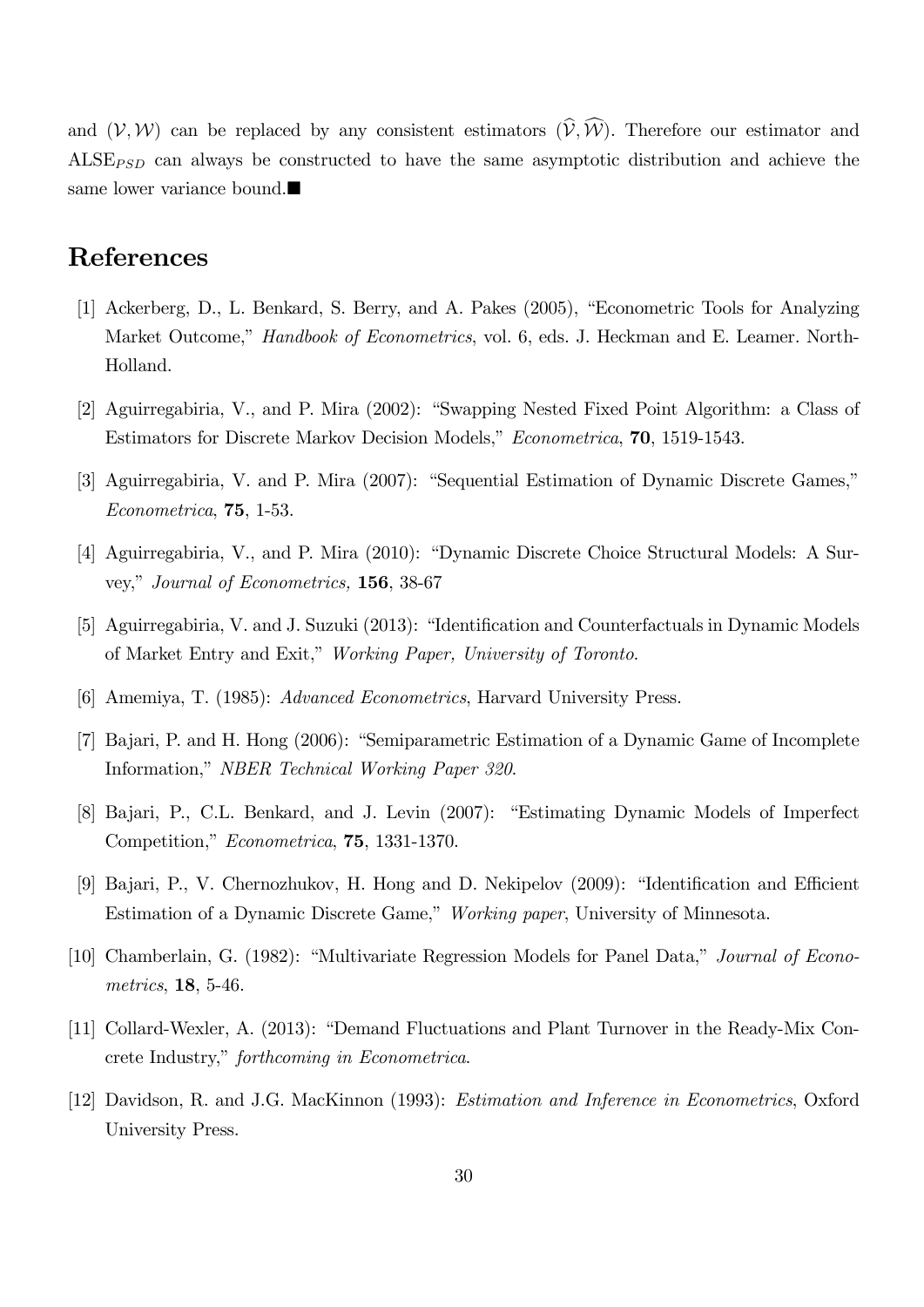- [13] Egesdal, M., Z. Lai and C. Su (2013): "Estimating Dynamic Discrete-Choice Games of Incomplete Information," Working Paper, University of Chicago Booth School of Business.
- [14] Frisch, R. and F.V. Waugh (1933): "Partial Time Regressions as Compared with Individual Trends,"  $Econometrica$ , 1, 387-401.
- [15] Gourieroux, C. and A. Monfort (1995): Statistics and Econometric Models: Volume 1, General Concepts, Estimation, Prediction and Algorithms, Themes in Modern Econometrics, Cambridge University Press.
- [16] Hansen, L.P. (1982): "Large Sample Properties of Generalized Method of Moments Estimators," Econometrica, 50, 1029 -1054.
- [17] Hotz, V., and R.A. Miller (1993): "Conditional Choice Probabilities and the Estimation of Dynamic Models," Review of Economic Studies, 60, 497-531.
- [18] Hotz, V., R.A. Miller, S. Smith and J. Smith (1994): "A Simulation Estimator for Dynamic Models of Discrete Choice," Review of Economic Studies, 61, 265-289.
- [19] Hu, Y. and M. Shum (2012): "Nonparametric Identification of Dynamic Models with Unobserved State Variables," Journal of Econometrics, 171, 32-44.
- [20] Kasahara, H. and K. Shimotsu (2008): "Pseudo-Likelihood Estimation and Bootstrap Inference for Structural Discrete Markov Decision Models," Journal of Econometrics, 146, 92-106.
- [21] Kasahara, H. and K. Shimotsu (2009), "Nonparametric Identification of Finite Mixture Models of Dynamic Discrete Choices," Econometrica, 77, 135-175.
- [22] Kasahara, H. and K. Shimotsu (2012), "Sequential Estimation of Structural Models with a Fixed Point Constraint," Econometrica, 80, 2303-2319
- [23] Li, Q. and J.S. Racine (2006): Nonparametric Econometrics, Princeton University Press.
- [24] Magnac, M. and D. Thesmar (2002): "Identifying Dynamic Discrete Decision Processes," Econometrica, 70, 801-816.
- [25] Matzkin, R.L. (1991): "Semiparametric Estimation of Monotone and Concave Utility Functions for Polychotomous Choice Models," Econometrica, 59, 1315–1327.
- [26] Newey, W.K. and D.L. McFadden (1994): "Large Sample Estimation and Hypothesis Testing," Handbook of Econometrics, vol. 4, eds. R.F. Engle and D. McFadden. North-Holland.